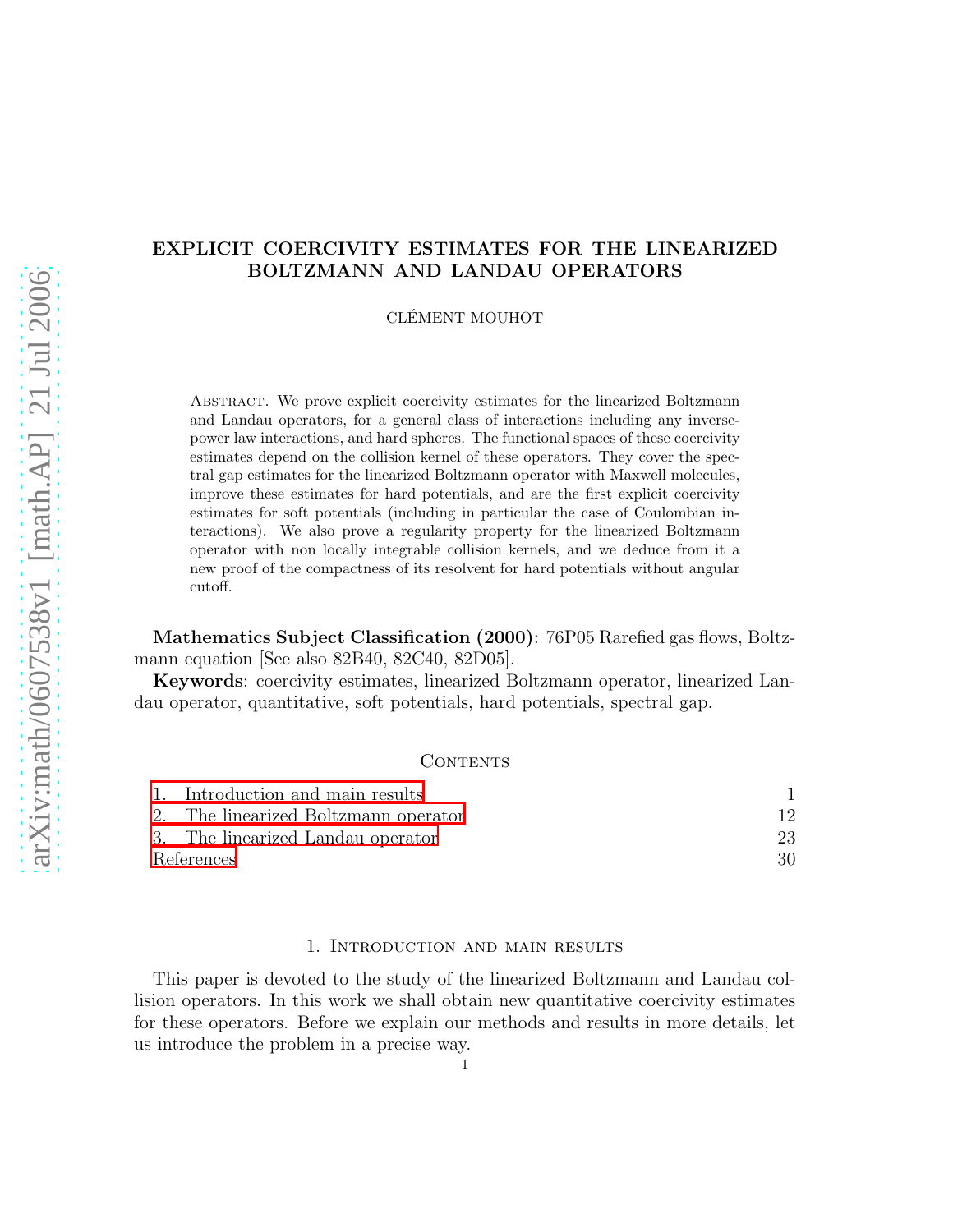1.1. The models. The Boltzmann equation describes the behavior of a dilute gas when the only interactions taken into account are binary elastic collisions. It reads in  $\mathbb{R}^N$   $(N \geq 2)$ 

$$
\frac{\partial f}{\partial t} + v \cdot \nabla_x f = Q^{\mathcal{B}}(f, f),
$$

where  $f(t, x, v)$  stands for the time-dependent probability density of particles in the phase space. The N-dimensional Boltzmann operator  $Q^{\beta}$  is a quadratic operator, which is local in  $(t, x)$ . The time and position are only parameters and therefore shall be omitted in the sequel: the functional estimates proved in this paper are all local in  $(t, x)$ . This operator acts on  $f(v)$  by

$$
Q^{\mathcal{B}}(f,f)(v) = \int_{\mathbb{R}^N \times \mathbb{S}^{N-1}} B(|v-v_*|, \cos \theta) \left[ f'_* f' - f_* f \right] dv_* d\sigma
$$

where we have used the shorthand  $f = f(v)$ ,  $f_* = f(v_*)$ ,  $f' = f(v')$ ,  $f'_* = f(v'_*)$ ∗ ). In this formula,  $v'$ ,  $v'_*$  and  $v$ ,  $v_*$  are the velocities of a pair of particles before and after collision, they are related by

$$
v' = (v + v_*)/2 + (|v - v_*|/2)\sigma, \qquad v'_* = (v + v_*)/2 - (|v - v_*|/2)\sigma.
$$

The *collision kernel B* is a non-negative function which only depends on the *relative* velocity  $|v - v_*|$  and the *deviation angle*  $\theta$  through  $\cos \theta = k \cdot \sigma$  where  $k = (v$  $v_*/|v-v_*|$ .

In the case of long-distance interactions, collisions occur mostly for very small θ. When all collisions become concentrated on  $θ = 0$ , one obtains by the so-called *grazing collision limit* asymptotic (see for instance  $[6, 15, 16, 18, 29, 5]$  $[6, 15, 16, 18, 29, 5]$  $[6, 15, 16, 18, 29, 5]$  $[6, 15, 16, 18, 29, 5]$  $[6, 15, 16, 18, 29, 5]$  $[6, 15, 16, 18, 29, 5]$ ) the *Landau* operator

$$
Q^{\mathcal{L}}(f,f)(v) = \nabla_v \cdot \left( \int_{\mathbb{R}^N} \mathbf{A}(v - v_*) \big[ f_* \left( \nabla f \right) - f \left( \nabla f \right)_* \big] dv_* \right),
$$

with  $\mathbf{A}(z) = |z|^2 \Phi(|z|) \mathbf{P}(z)$ ,  $\Phi$  is a non-negative function, and  $\mathbf{P}(z)$  is the orthogonal projection onto  $z^{\perp}$ , *i.e.*,

$$
\left(\mathbf{P}(z)\right)_{i,j} = \delta_{i,j} - \frac{z_i z_j}{|z|^2}.
$$

This operator is used for instance in models of plasma in the case of a Coulomb potential where  $\Phi(|z|) = |z|^{-3}$  in dimension 3 (for more details see [\[32,](#page-31-1) Chapter 1, Section 1.7] and the references therein). Indeed for Coulombian interactions the Boltzmann collision operator does not make sense anymore (see [\[31,](#page-31-2) Annex I, Appendix]).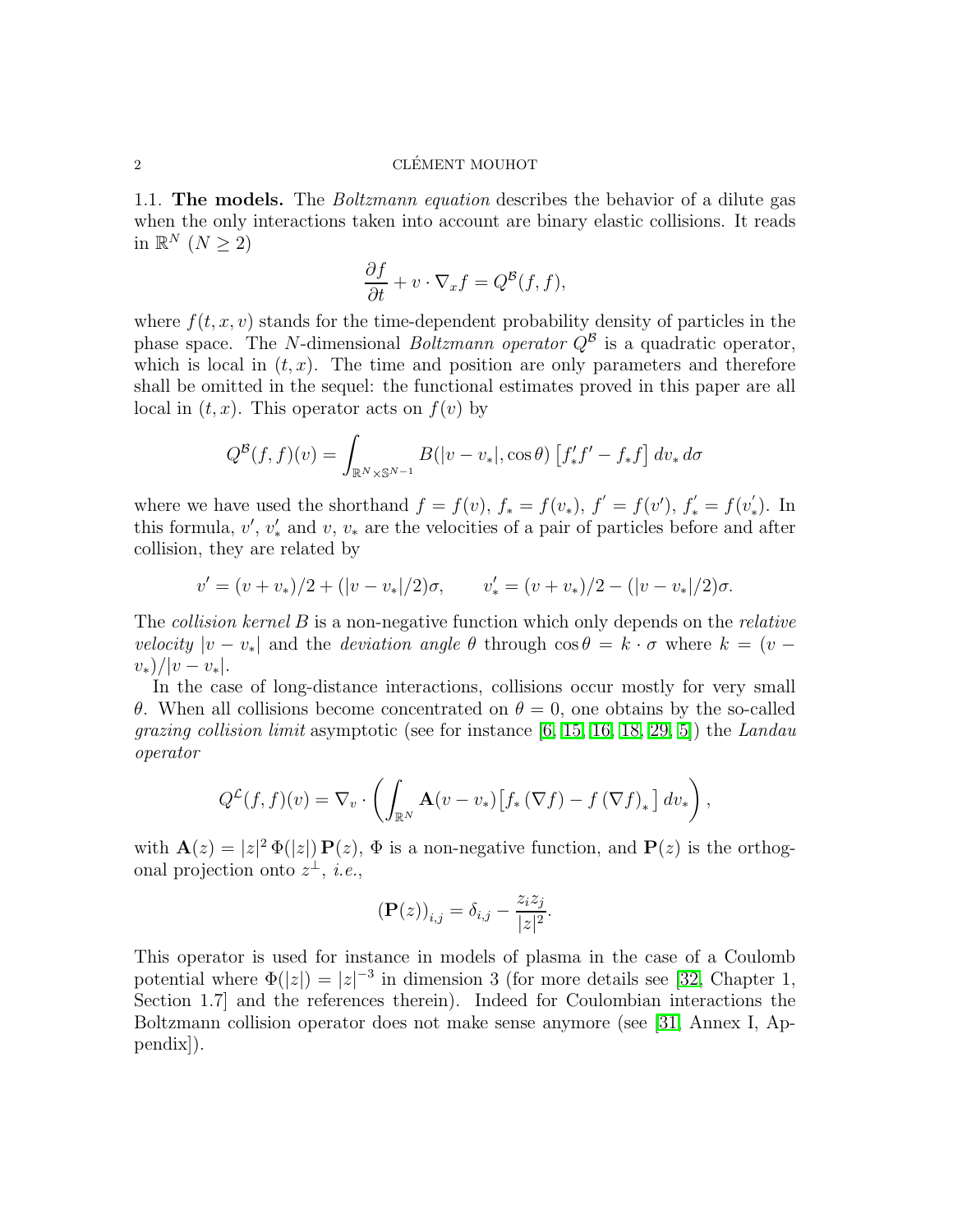Boltzmann and Landau collision operators have the fundamental properties of preserving mass, momentum and energy (Q denotes  $Q^{\mathcal{B}}$  or  $Q^{\mathcal{L}}$ )

$$
\int_{\mathbb{R}^N} Q(f, f) \, \phi(v) \, dv = 0, \quad \phi(v) = 1, v, |v|^2.
$$

Moreover they satisfy well-known Boltzmann's H theorem, which writes formally

$$
-\frac{d}{dt} \int_{\mathbb{R}^N} f \log f \, dv = -\int_{\mathbb{R}^N} Q(f, f) \log(f) \, dv \ge 0.
$$

The functional  $-\int f \log f$  is the entropy of the solution. The H theorem implies formally that any equilibrium distribution, i.e., any distribution which maximizes the entropy, has the form of a locally Maxwellian distribution

$$
M(\rho, u, T)(v) = \frac{\rho}{(2\pi T)^{N/2}} \exp \left\{-\frac{|u - v|^2}{2T}\right\},\,
$$

where  $\rho$ ,  $u$ ,  $T$  are the mass, momentum and temperature of the gas

$$
\rho = \int_{\mathbb{R}^N} f(v) \, dv, \quad u = \frac{1}{\rho} \int_{\mathbb{R}^N} v f(v) \, dv, \quad T = \frac{1}{N\rho} \int_{\mathbb{R}^N} |u - v|^2 f(v) \, dv.
$$

For further details on the physical background and derivation of the Boltzmann and Landau equations we refer to [\[12,](#page-30-5) [13,](#page-30-6) [24,](#page-30-7) [32\]](#page-31-1).

1.2. Linearization. Consider the linearization process  $f = M(1 + h)$  around the Maxwellian equilibrium state denoted by  $M$ . It yields the *linearized Boltzmann* operator

$$
L^{\mathcal{B}}h(v) = \int_{\mathbb{R}^N \times \mathbb{S}^{N-1}} B(|v - v_*|, \cos \theta) M(v_*) \left[ h'_* + h' - h_* - h \right] dv_* d\sigma,
$$

with (up to a normalization and without restriction)  $M(v) = e^{-|v|^2}$ . The normalization corresponds to the choice of mass  $\pi^{N/2}$ , momentum 0 and temperature 1/2. For the sake of simplicity we shall give all the statements and proofs under the normalization. It is explained briefly in Subsection [1.6](#page-9-0) how to obtain the dependency of the estimates we shall establish in terms of the mass, momentum and energy of the equilibrium in the importance case where the collision kernel depends on the relative kernel in a polynomial way.

The operator  $L^{\beta}$  is self-adjoint on the Hilbert space  $L^2(M)$ , which is defined by the general convention  $(W$  is any positive weight function)

$$
L^{2}(W) = \left\{ h: \mathbb{R}^{N} \to \mathbb{R} \text{ measurable s. t. } ||h||_{L^{2}(W)}^{2} := \int_{\mathbb{R}^{N}} h(v)^{2} W(v) dv < +\infty \right\}.
$$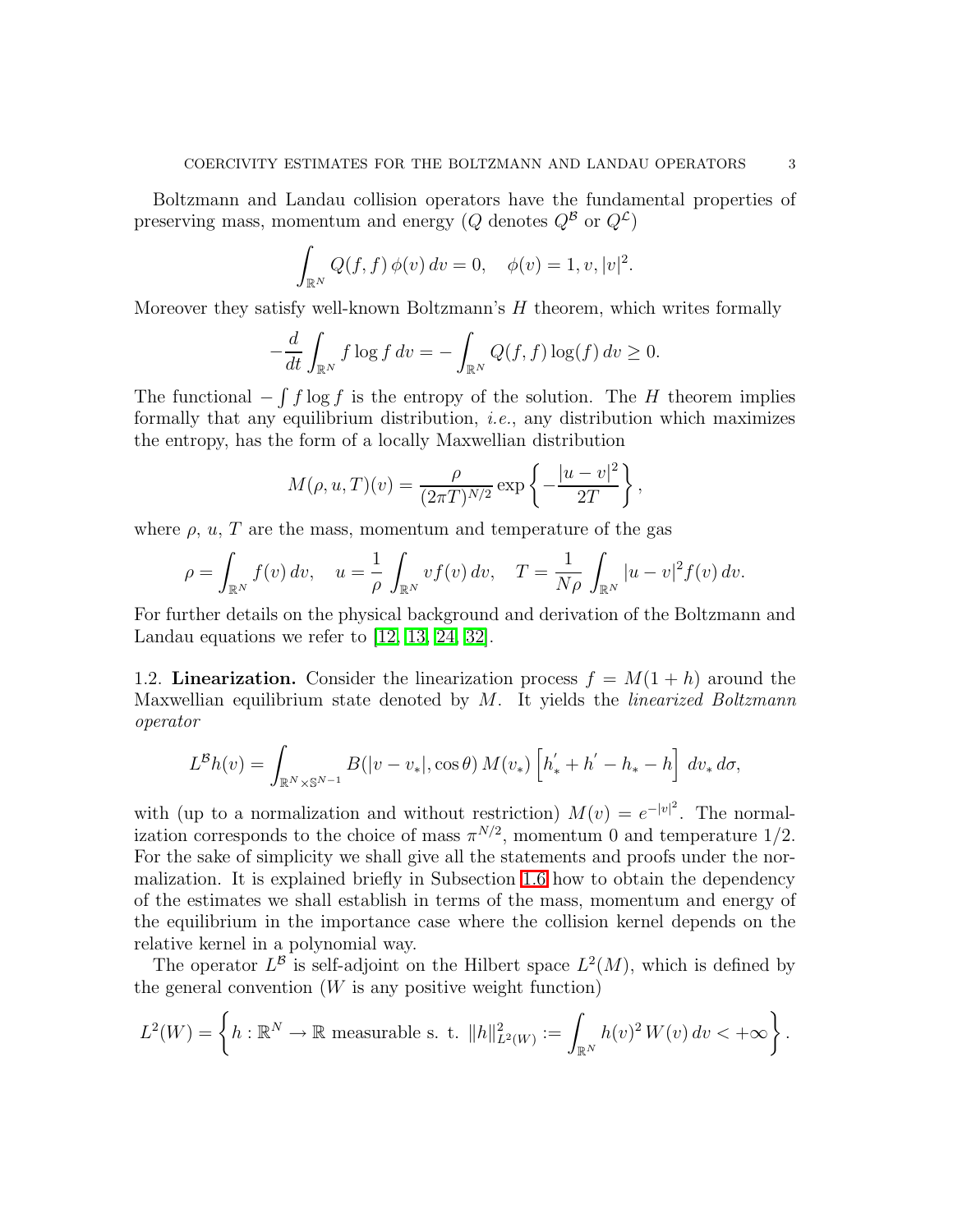Since we shall need it in the sequel, we define similarly

$$
H^{1}(W) = \left\{ h: \mathbb{R}^{N} \to \mathbb{R} \text{ measurable s. t. } ||h||_{H^{1}(W)}^{2} := \int_{\mathbb{R}^{N}} h(v)^{2} W(v) dv
$$
  
+ 
$$
\int_{\mathbb{R}^{N}} |\nabla h(v)|^{2} W(v) dv < +\infty \right\}.
$$

The Dirichlet form of  $-L^B$  in this space satisfies

$$
D^{B}(h) = - (h, L^{B}h)_{L^{2}(M)}
$$
  
=  $\frac{1}{4} \int_{\mathbb{R}^{N} \times \mathbb{R}^{N} \times \mathbb{S}^{N-1}} B(|v - v_{*}|, \cos \theta) \left[ h_{*}^{\prime} + h_{-}^{\prime} - h_{*} - h \right]^{2} M M_{*} dv dv_{*} d\sigma.$ 

It is non-negative, which implies that the spectrum of  $L^{\mathcal{B}}$  in  $L^2(M)$  is included in  $\mathbb{R}_-$ . As it shall be useful in the sequel for the study of  $L^{\mathcal{B}}$ , we define the *collision frequency* (in  $[0, +\infty]$ ) by

$$
\nu(v) = \int_{\mathbb{R}^N \times \mathbb{S}^{N-1}} B(|v - v_*|, \cos \theta) M(v_*) dv_*.
$$

The same linearization process yields the linearized Landau operator

$$
L^{\mathcal{L}}h(v) = M(v)^{-1} \nabla_v \cdot \left( \int_{v_* \in \mathbb{R}^N} \mathbf{A}(v - v_*) \big[ \left( \nabla h \right) - \left( \nabla h \right)_* \big] MM_* \, dv_* \right),
$$

which is self-adjoint on  $L^2(M)$ , and whose Dirichlet form satisfies

$$
D^{\mathcal{L}}(h) = - (h, L^{\mathcal{L}}h)_{L^{2}(M)}
$$
  
= 
$$
\frac{1}{2} \int_{\mathbb{R}^{N}} \int_{\mathbb{R}^{N}} \Phi(v - v_{*}) |v - v_{*}|^{2} ||\mathbf{P}(v - v_{*}) [(\nabla h) - (\nabla h)_{*}]||^{2} M M_{*} dv_{*} dv.
$$

It is also non-negative, which implies that the spectrum of  $L^{\mathcal{L}}$  in  $L^2(M)$  is included in  $\mathbb{R}_-$ . The null space of the two operators  $L^{\mathcal{L}}$  and  $L^{\mathcal{B}}$  is

$$
N(L^{\mathcal{B}}) = N(L^{\mathcal{L}}) = \text{Span}\{1, v_1, \dots, v_N, |v|^2\}
$$

(note that it is independent on the collision kernel). These two properties – the fact that the time-derivative of the  $L^2(M)$  norm is negative and the fact that the only functions which cancel this derivative are the collision invariants – correspond to the H theorem at the linearized level. We denote by  $\Pi$  the orthogonal projection on this null space in  $L^2(M)$ .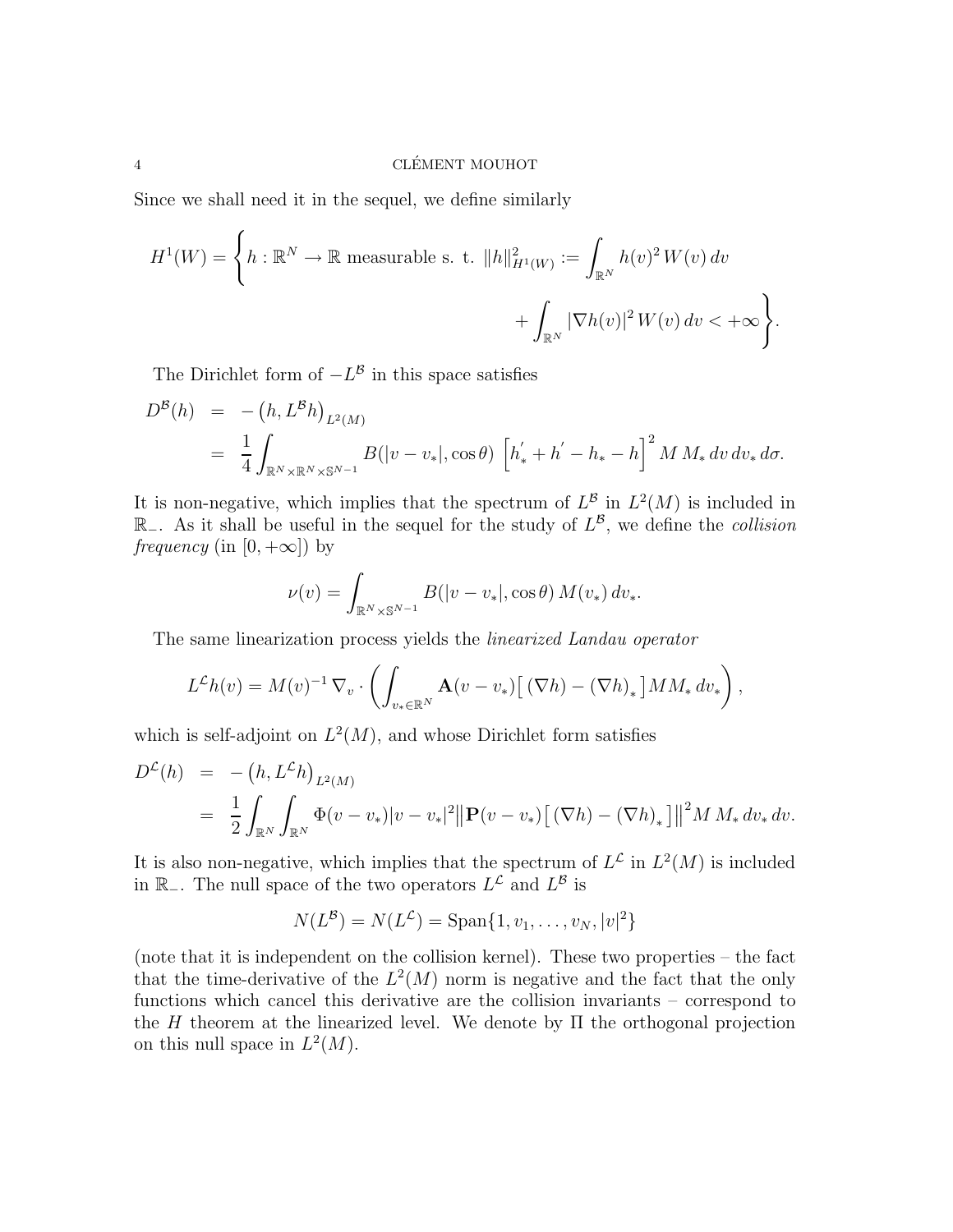### 1.3. Assumptions on the collision kernel.

• In the case of the linearized Boltzmann operator, B takes the product form

(1.1) 
$$
B(|v - v_*|, \cos \theta) = \Phi(|v - v_*|) b(\cos \theta),
$$

<span id="page-4-3"></span><span id="page-4-2"></span>where  $\Phi$  and  $b$  are non-negative functions.

• The kinetic part  $\Phi$  is bounded by a power-law:

(1.2) 
$$
\forall r \geq 0, \quad C_{\Phi} r^{\gamma} \leq \Phi(r) \leq C'_{\Phi} r^{\gamma}.
$$

where  $\gamma \in (-N, 1]$  for the linearized Boltzmann operator, or  $\gamma \in [-N, 1]$  for the linearized Landau operator, and  $C_{\Phi}$ ,  $C_{\Phi}$  > 0 are some constants.

• In the case of the linearized Boltzmann operator, the angular part b satisfies

<span id="page-4-1"></span>(1.3) 
$$
C_b = \inf_{\sigma_1, \sigma_2 \in \mathbb{S}^{N-1}} \int_{\sigma_3 \in \mathbb{S}^{N-1}} \min \{b(\sigma_1 \cdot \sigma_3), b(\sigma_2 \cdot \sigma_3) \} d\sigma_3 > 0.
$$

<span id="page-4-0"></span>This quite unusual (but satisfied for all physical models) assumption was defined and used in the work [\[7\]](#page-30-8) in order to obtain explicit spectral gap estimates for hard potentials.

• In the particular case of the linearized Boltzmann operator with a non locally integrable collision kernel, we shall assume the following control in order to derive coercivity estimates in Sobolev spaces

(1.4) 
$$
\forall \theta \in (0, \pi], \quad \frac{c_b}{\theta^{N-1+\alpha}} \le b(\cos \theta) \le \frac{c'_b}{\theta^{N-1+\alpha}}
$$

for some constants  $c_b, c'_b > 0$  and  $\alpha \in [0, 2)$  (note that assumption [\(1.4\)](#page-4-0) implies straightforwardly assumption  $(1.3)$ . The goal of this control is to measure the strength of the angular singularity, which is related to the regularity properties of the collision operator (see [\[4\]](#page-30-9) for instance).

For the linearized Boltzmann operator, our assumptions cover in dimension 3 the hard spheres collision kernel  $B(|v-v_*|,\cos\theta) = \text{cst}|v-v_*|$  (which satisfies [\(1.1-](#page-4-2)[1.2-](#page-4-3) [1.3\)](#page-4-1)), and collision kernels deriving from interaction potentials behaving like inversepower laws (which satisfy [\(1.1-](#page-4-2)[1.2-](#page-4-3)[1.4\)](#page-4-0)). More precisely for an interaction potential  $V(r) = \text{cst } r^{-(s-1)}$ , B satisfies the assumptions [\(1.1-](#page-4-2)[1.2](#page-4-3)[-1.4\)](#page-4-0) with the formulas  $\gamma =$  $(s-5)/(s-1)$  and  $\alpha = 2/(s-1)$  (see [\[12\]](#page-30-5)). One traditionally denotes by *hard* potentials the case  $s > 5$  (for which  $0 < \gamma < 1$ ), Maxwell molecules the case  $s = 5$ (for which  $\gamma = 0$ ), and *soft potentials* the case  $2 < s < 5$  (for which  $-N < \gamma < 0$ ). In the case of an *angular cutoff*, b is assumed artificially to be integrable.

For the linearized Landau operator, our assumptions are satisfied for any collision kernel  $\Phi(|v-v_*|) = |v-v_*|^\gamma$ ,  $-N \leq \gamma \leq 1$ , including in particular in dimension 3 the most important case of the linearized Landau-Coulomb operator when  $\gamma = -3$ (corresponding to Coulombian interactions between charged particles). By analogy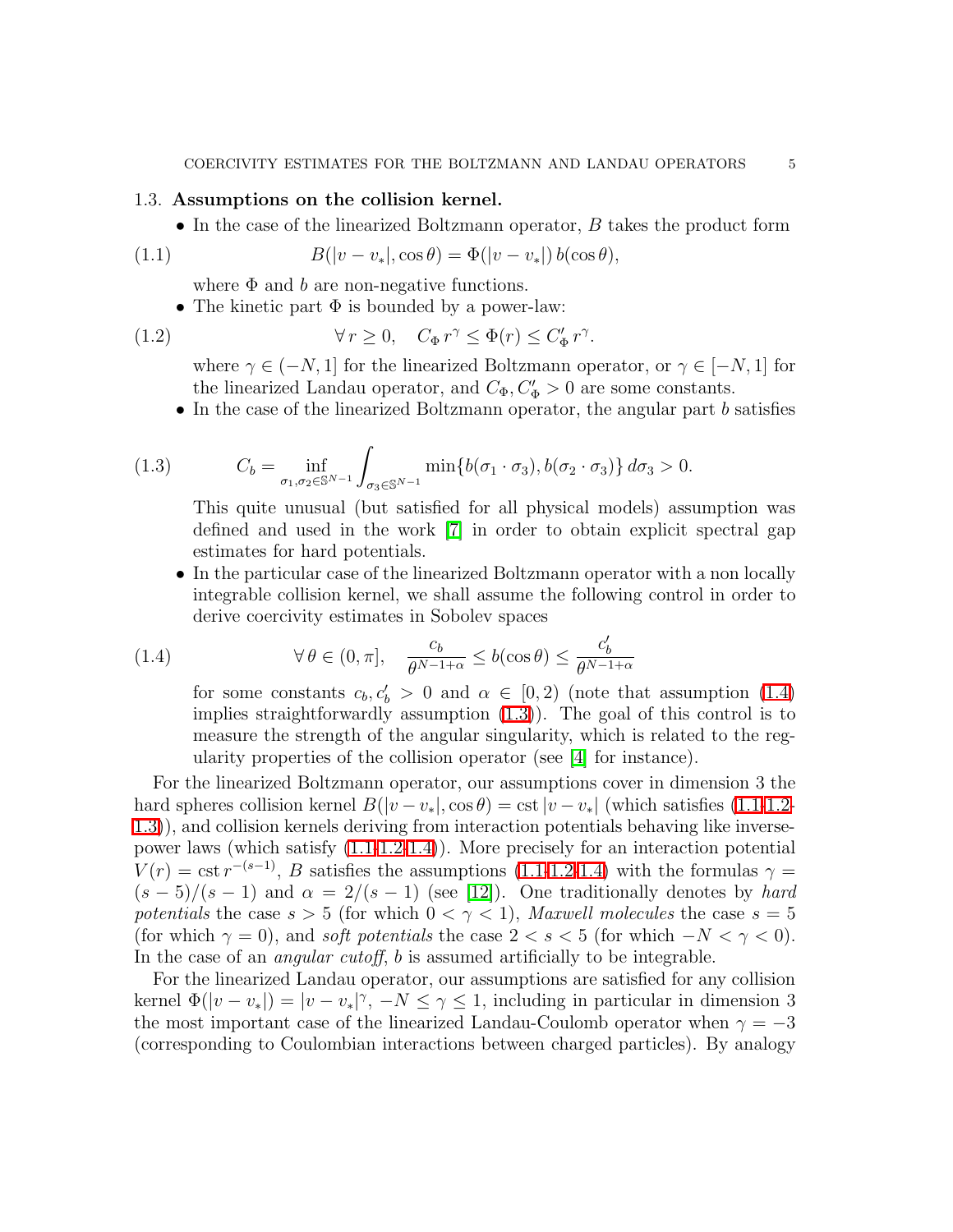with the linearized Boltzmann operator, one traditionally denotes by hard potentials the case  $\gamma > 0$ , Maxwell molecules the case  $\gamma = 0$ , and soft potentials the case  $-N \leq \gamma < 0$ .

Remark: The assumption [\(1.1\)](#page-4-2) is made for a sake of simplicity. Indeed, one could easily adapt the proofs in Section [2](#page-11-0) to relax this assumption to upper and lower bounds on  $B$  of the multiplicative type  $(1.1)$ . For more general  $B$  without decoupling between the arguments, more technical conditions would be needed to apply our strategy.

Let us comment on the domains  $\mathcal{D}(L^{\beta})$  and  $\mathcal{D}(L^{\mathcal{L}})$  of the linearized Boltzmann and Landau operators according to the previous assumptions:

• In the case of the linearized Boltzmann collision operators with locally integrable collision kernel, it is straightforward that the domain is  $L^2(\langle v \rangle^{\gamma^+} M)$  where  $\gamma^+$  is the nonnegative part of  $\gamma$ . Indeed as discussed in Section [2](#page-11-0) it is well-known (see [\[19\]](#page-30-10) for instance) that  $L^{\beta}$  then splits between a bounded part and a multiplicative part, which is the multiplication operator by the collision frequency.

• In the case of the linearized Landau operator, obvious estimates show that the domain contains  $H^1(\langle v \rangle^{\gamma+2}M) \cap L^2(M)$ . The maximal domain is slightly bigger than this space, it is obtained in [\[20\]](#page-30-11):

$$
h \in L^{2}(M) \text{ s.t. } ||h||_{L^{2}(\langle v \rangle^{\gamma+2}M)} + ||\mathbf{P}(v)\nabla_{v}h||_{L^{2}(\langle v \rangle^{\gamma+2}M)} + ||(\mathrm{Id}-\mathbf{P}(v))\nabla_{v}h||_{L^{2}(\langle v \rangle^{\gamma}M)} < +\infty
$$

where  $\mathbf{P}(v)$  is the orthogonal projection on  $v^{\perp}$  defined above.

• In the case of the linearized Boltzmann operator with non locally integrable collision kernel, the question of characterizing the domain in terms of some known functional spaces is still open. However one can prove easily (using a Taylor expansion and the kind of changes of variables of Subsection [2.3\)](#page-19-0) that

$$
||L^B h||_{L^2(M)} \leq C ||h||_{H^1(\langle v \rangle^{(\gamma+2)^+} M)}
$$

which shows that the domain includes  $H^1(\langle v \rangle^{(\gamma+2)^+} M)$ .

1.4. Motivation. We refer to [\[7\]](#page-30-8) and the references therein for a discussion about the interest of spectral gap estimates for the linearized Boltzmann and Landau operators and some review. Let us just recall that since Grad [\[19\]](#page-30-10), spectral gap estimates is known to exist at least for Maxwell molecules, hard potentials (with or without angular cutoff) and hard spheres. However, apart for the case of Maxwell molecules, for which the linearized Boltzmann operator is diagonalized explicitly in [\[34,](#page-31-3) [9\]](#page-30-12), the classical proof of the existence of a spectral gap by Grad is based on non-constructive arguments and does not provide any estimate. In [\[7\]](#page-30-8), it is given a new method to obtain explicit spectral gap estimates for any  $\gamma \geq 0$  (including the so-called hard potentials – with or without angular cutoff – and hard spheres cases).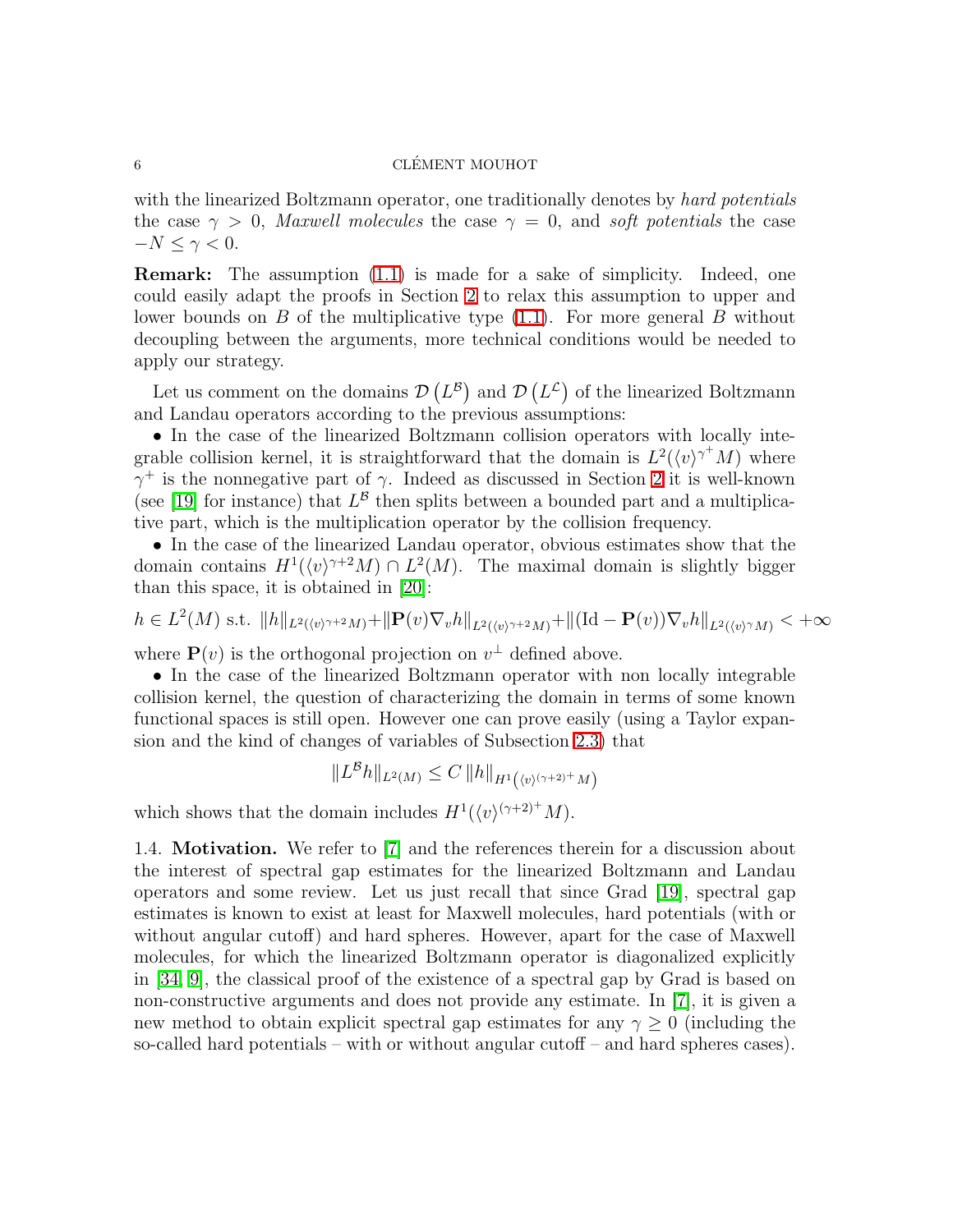This method relies on a geometrical argument on the whole collision operator, with no need of splitting or angular cutoff assumptions. The result is also extended in the same work to the linearized Landau operator (for  $\gamma \geq 0$ ) by a grazing collision asymptotic.

As for soft potentials in dimension  $N = 3$  with  $-1 < \gamma < 0$  and angular cutoff, it was proved in [\[10\]](#page-30-13) that the Boltzmann linearized operator has no spectral gap. But if one allows a loss on the algebraic weight of the norm, it was proved in [\[17\]](#page-30-14) (in dimension  $N = 3$  with  $-2 < \gamma < 0$  and angular cutoff) a "degenerated spectral gap" result of the form

<span id="page-6-0"></span>(1.5) 
$$
D^{\mathcal{B}}(h) \ge C \left\| \left[ h - \Pi(h) \right] \langle v \rangle^{\gamma/2} \right\|_{L^2(M)}^2
$$

where we have denoted  $\langle \cdot \rangle = \sqrt{1 + |\cdot|^2}$ . The proof was based on Weyl's Theorem about compact perturbation of the essential spectrum, and it leads to non explicit constants. The inequality [\(1.5\)](#page-6-0) was then extended to the full range  $-N < -\gamma < 0$ in [\[21\]](#page-30-15) by a similar non-constructive approach.

In this work we shall extend and complete the works [\[10,](#page-30-13) [17,](#page-30-14) [21\]](#page-30-15) and [\[7\]](#page-30-8) by

- giving a constructive proof of  $(1.5)$  for soft potentials, with explicit estimate on the constant (note that all through this paper the word "explicit" refers to the fact that all steps in our proofs are constructive and explicit computations of the constants could be extracted from them);
- extending it to hard potentials ( $\gamma > 0$ ) (note that for hard potentials this estimate is stronger than the usual spectral gap estimate);
- extending this approach to the linearized Landau operator by proving coercivity estimates in  $H^1$  with a weight corresponding to the collision kernel;
- giving a coercivity result in local Sobolev spaces for the linearized Boltzmann operator with a non locally integrable collision kernel, and discussing the consequence on its spectrum.

There are the first explicit coercivity estimates for weak collision interaction models such as the linearized Boltzmann for soft potentials or the linearized Landau-Coulomb operator (that is the linearized Landau operator in the case of Coulombian interactions). These estimates are crucial for instance for the construction of a quantitative perturbative theory near equilibrium and for obtaining quantitative rates of convergence to equilibrium, which shall be discussed in a forthcoming work.

In addition, the regularity coercivity estimates derived for the linearized Boltzmann operator allow to give a new simpler proof of the compactness of the resolvent for hard potentials without angular cutoff (which implies that the spectrum is purely discrete in this case). This revisits partly results in [\[28,](#page-31-4) [23\]](#page-30-16). We recall that in [\[28\]](#page-31-4), it was proved that the linearized Boltzmann operator has compact resolvent for interaction potentials  $V(r) = \text{cst } r^{-(s-1)}$  with  $3 < s < +\infty$  in dimension  $N = 3$ .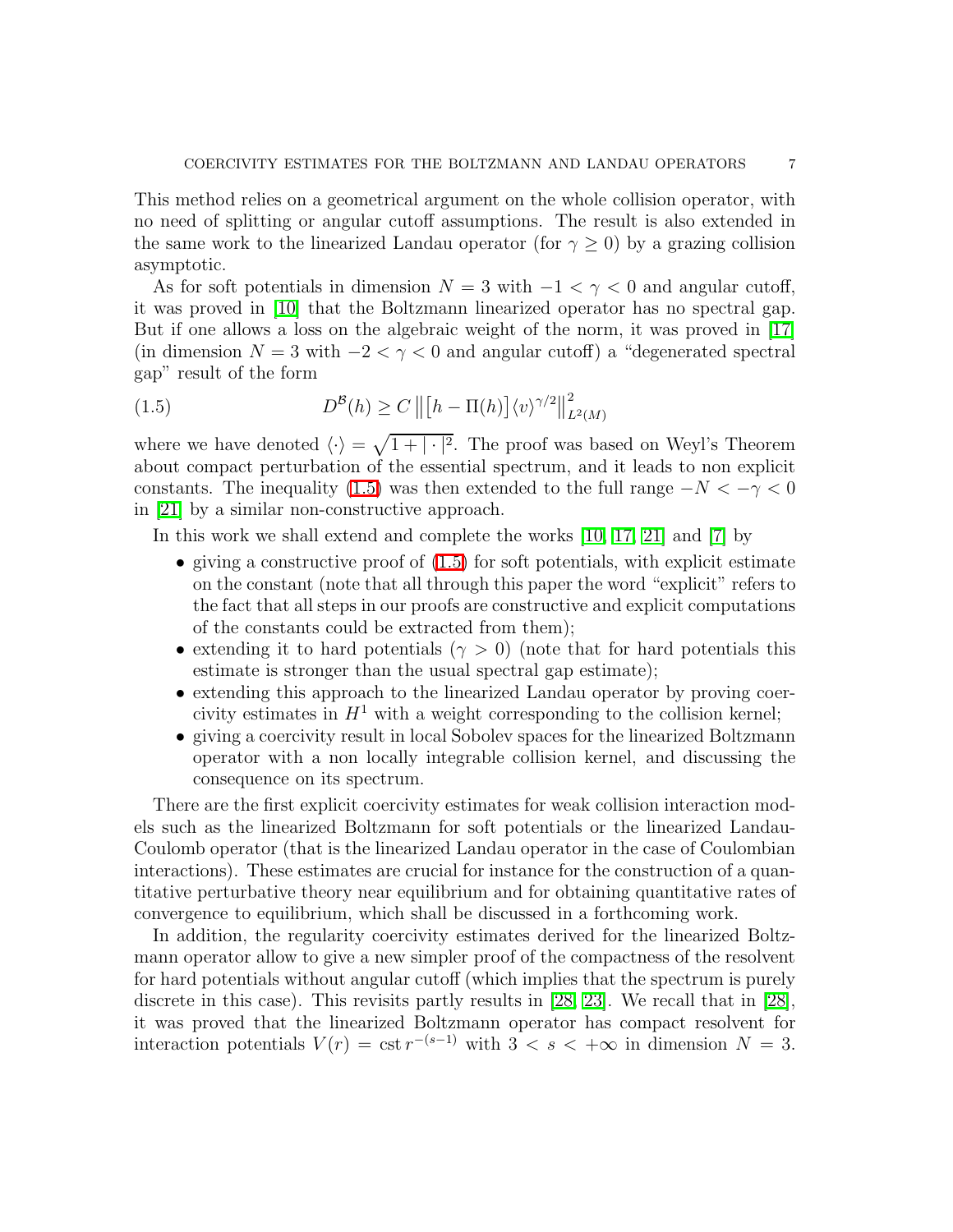As a byproduct, our results give a new proof of this fact in the case  $s \geq 5$  (hard potentials).

### <span id="page-7-2"></span>1.5. Statements of the results. We now state our main results:

<span id="page-7-0"></span>Theorem 1.1 (The linearized Boltzmann operator). Under the assumptions [\(1.1\)](#page-4-2),  $(1.2)$ ,  $(1.3)$ , the linearized Boltzmann operator  $L^{\beta}$  with collision kernel  $B = \Phi b$ satisfies

(1.6) 
$$
\forall h \in \mathcal{D}(L^{\mathcal{B}}), \quad D^{\mathcal{B}}(h) \ge C_{\gamma}^{\mathcal{B}} \left\| \left[h - \Pi(h)\right] \langle v \rangle^{\gamma/2} \right\|_{L^{2}(M)}^{2},
$$

where  $C^{\beta}_{\gamma}$  is an explicit constant depending only on  $\gamma$ ,  $C_{\Phi}$ ,  $C_{b}$ , and the dimension  $N$ .

## Remarks:

1. When the collision kernel is locally integrable, the collision frequency  $\nu$  is finite, bounded from below, and asymptotically equivalent to  $\langle v \rangle^{\gamma}$ , and the estimate [\(1.6\)](#page-7-0) can be written in the following form

$$
D^{\mathcal{B}}(h) \ge \bar{C}_{\gamma}^{\mathcal{B}} \left\| \left[ h - \Pi(h) \right] \nu^{1/2} \right\|_{L^2(M)}^2
$$

for some explicit constant  $\bar{C}_{\gamma}^{\mathcal{B}} > 0$ .

2. When the collision kernel is not locally integrable and b satisfies [\(1.4\)](#page-4-0), a natural conjecture would be that the estimate [\(1.6\)](#page-7-0) improves into

$$
D^{\mathcal{B}}(h) \ge C_{\gamma,\alpha}^{\mathcal{B}} \left\| \left[ h - \Pi(h) \right] \langle v \rangle^{\gamma/2} \right\|_{H^{\alpha/2}(M)}^2,
$$

where  $\alpha \in [0, 2)$  is the order of angular singularity, defined in [\(1.4\)](#page-4-0), and  $H^{\alpha/2}(M)$  is the Sobolev space defined by  $H^{\alpha/2}(M) = \{h \in L^2(M) \text{ s. t. } (1-\Delta)^{-\alpha/4}h \in L^2(M)\}.$ We were not able to obtain this coercivity estimate, however we give in the following theorem its consequence in terms of local regularity. We denote by  $H_{\text{loc}}^{\alpha/2}$  the space of functions whose restriction to any compact set K of  $\mathbb{R}^N$  belongs to  $H^{\alpha/2}(K)$  =  ${h \in L^2(K) \text{ s. t. } (1-\Delta)^{-\alpha/4}h \in L^2(K)}$  (here  $L^2(K)$  denotes the space of functions square integrable on  $K$ ).

<span id="page-7-1"></span>Theorem 1.2 (The linearized Boltzmann operator for long-range interactions). Under the assumptions [\(1.1\)](#page-4-2), [\(1.2\)](#page-4-3), [\(1.4\)](#page-4-0), the linearized Boltzmann operator  $L^{\beta}$ with collision kernel  $B = \Phi b$  satisfies [\(1.6\)](#page-7-0) and

(1.7) 
$$
\forall h \in \mathcal{D}(L^{\mathcal{B}}), \quad D^{\mathcal{B}}(h) \ge C_{\gamma,\alpha}^{\mathcal{B}} \|h - \Pi(h)\|_{H_{\text{loc}}^{\alpha/2}}^2,
$$

where  $C_{\gamma,\alpha}^{\beta}$  is an explicit constant depending only on  $\gamma$ ,  $\alpha$ ,  $C_{\Phi}$ ,  $C_{b}$ ,  $c_{b}$  and the dimension N.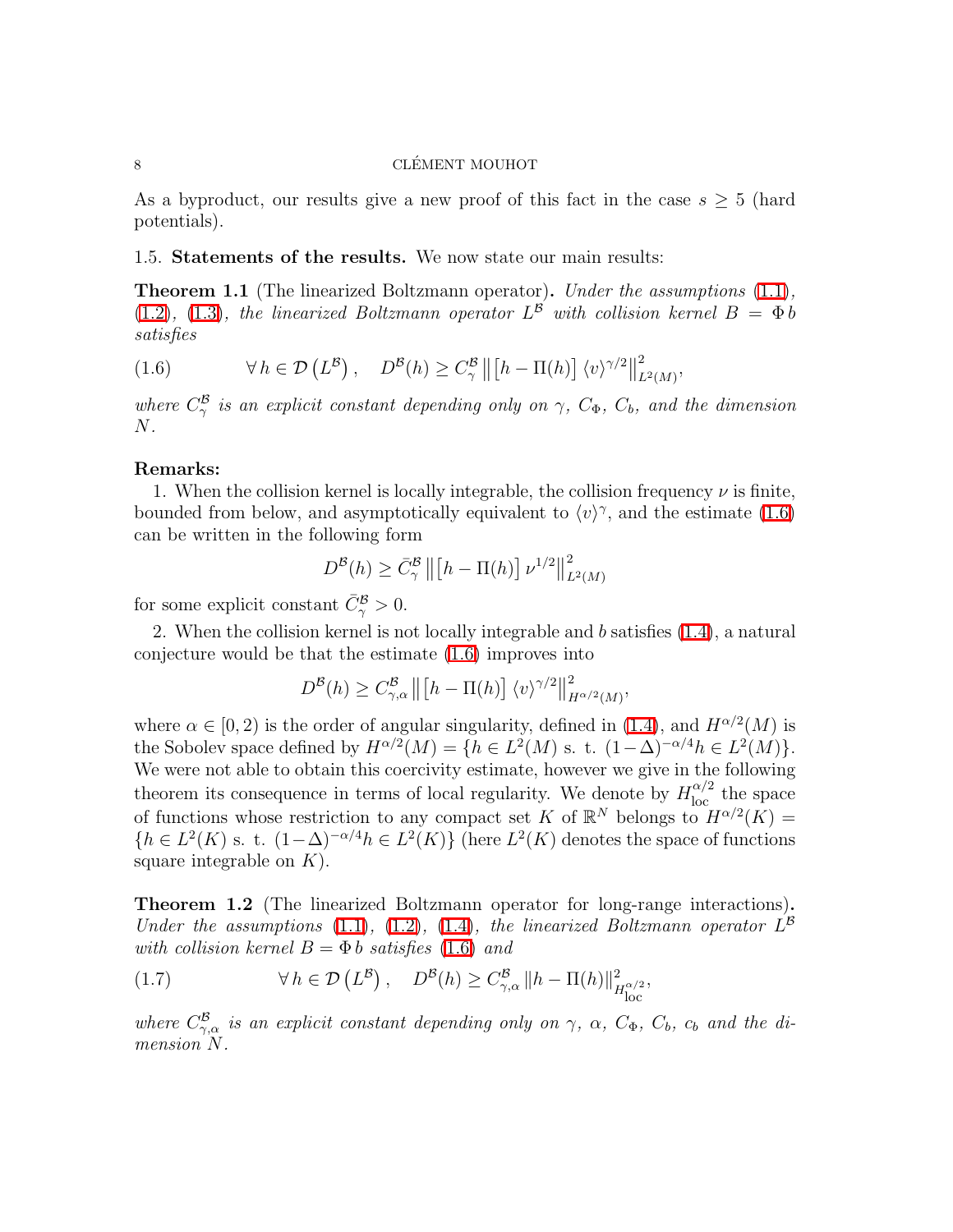### Remarks:

1. When  $\gamma > 0$  and  $\alpha > 0$ , one can deduce straightforwardly from Theorem [1.2](#page-7-1) that the operator  $L^{\beta}$  has compact resolvent, which implies that its spectrum is purely discrete in this case. Indeed let us pick any  $\xi \in \mathbb{C}$  such that  $L^{\mathcal{B}} - \xi$  is invertible (such  $\xi$  exists since the operator is self-adjoint for instance), and let us denote by  $R(\xi) = (L^{\beta} - \xi)^{-1}$  the resolvent at this point. For any sequence  $(g_n)_{n \geq 0}$  bounded in  $L^2(M)$ , we can define the sequence  $h_n = R(\xi)(g_n)$  which is also bounded in  $L^2(M)$ since the operator  $R(\xi)$  is bounded. We have:

$$
\forall n \ge 0, \quad L^{\mathcal{B}}(h_n) = g_n + \xi h_n
$$

and so the sequence  $L^{\mathcal{B}}(h_n)$  is bounded in  $L^2(M)$ . It follows that the sequence  $D^{\mathcal{B}}(h_n)$  is bounded in R, and we deduce from the coercivity estimates above that the sequence  $(h_n)_{n\geq 0}$  is bounded in  $L^2(\langle v \rangle^\gamma M) \cap H_{\text{loc}}^{\alpha/2}$ . When  $\alpha > 0$  and  $\gamma > 0$ , it implies that it has a cluster point in  $L^2(M)$  by Rellich-Kondrachov compactness Theorem. Thus the operator  $R(\xi)$  is compact. By classical arguments (see [\[22\]](#page-30-17) for instance), it implies that the resolvent  $R(\xi)$  is compact at every  $\xi \in \mathbb{C}$  for which it is defined, and that the spectrum of  $L^{\beta}$  is purely discrete.

2. The case  $\alpha = 0$  could probably be treated in the same spirit as in Theorem [1.2,](#page-7-1) using for the coercivity estimate a functional space controlling logarithmic derivatives defined by the norm  $||h \log(1 - \Delta)h||_{L^2_{loc}}$ . We expect the Remark 1 to extend to this case as well. The restriction  $\gamma > 0$  in Remark 1 seems more serious at first sight, since in the case  $\gamma \leq 0$ , the coercivity estimate from Theorem [1.1](#page-7-2) does not forbid the loss of mass at infinity. However on one hand for  $\gamma = 0$  and b non locally integrable, the explicit diagonalization of the linearized Boltzmann operator (see [\[9\]](#page-30-12) for instance) shows that it has discrete spectrum (and compact resolvent) as well. On the other hand we shall give new improved coercivity estimates in weighted  $L^2(M)$  spaces in the non-cutoff case in the forthcoming work [\[27\]](#page-31-5), showing that this restriction can still be further relaxed.

3. Our proof covers the physical case of inverse power-law interaction potentials  $V(r) = \text{cst } r^{-(s-1)}$  with  $s > 5$  in dimension  $N = 3$  (for which  $\gamma > 0$  and  $\alpha > 0$ ). The limit case  $s = 5$  corresponds to Maxwell molecules (for which  $\gamma = 0$  and  $\alpha > 0$ ). It can be treated thanks to the explicit diagonalization for Maxwell molecules (see the previous Remark 2).

<span id="page-8-0"></span>Concerning the linearized Landau operator we prove the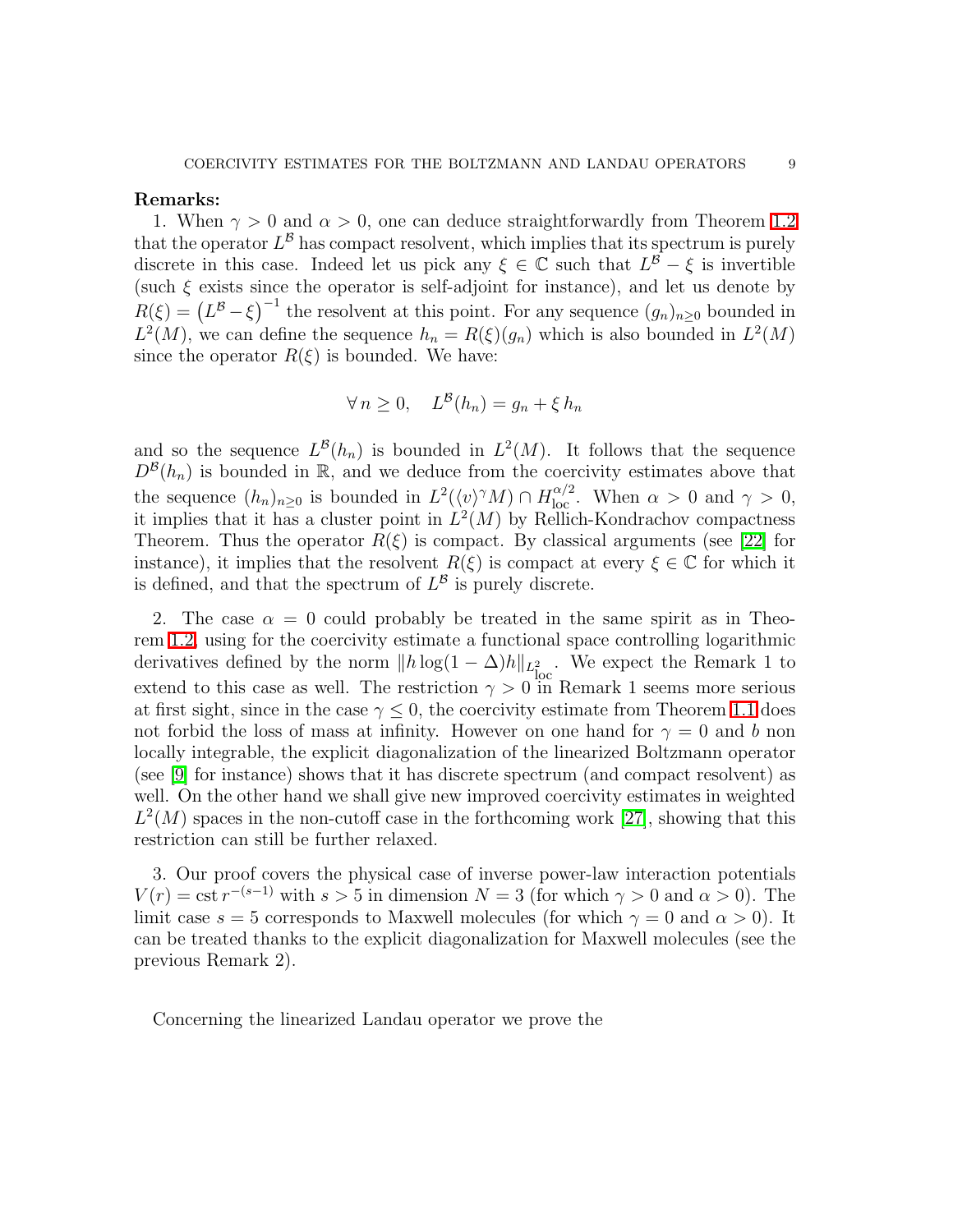Theorem 1.3 (The linearized Landau operator). Under assumptions [\(1.2\)](#page-4-3), the linearized Landau operator  $L^{\mathcal{L}}$  with collision kernel  $\Phi$  satisfies (1.8)

$$
\forall h \in \mathcal{D}(L^2), \quad D^{\mathcal{L}}(h) \ge C_{\gamma}^{\mathcal{L}} \left( \left\| \left[ h - \Pi(h) \right] \right\|_{H^1(\langle v \rangle^{\gamma} M)}^2 + \left\| \left[ h - \Pi(h) \right] \langle v \rangle^{1 + \gamma/2} \right\|_{L^2(M)}^2 \right)
$$

<span id="page-9-1"></span>,

where  $C_{\gamma}^{\mathcal{L}}$  is an explicit constant depending only on  $\gamma$ ,  $C_{\Phi}$ , and the dimension N.

### Remarks:

1. It was already noticed (by non-constructive arguments) in [\[20\]](#page-30-11) that the Dirichlet form of the linearized Landau operator controls the  $L^2(\langle v \rangle^{\gamma+2}M)$  norm. Moreover in [\[20\]](#page-30-11) it is given (still by non-constructive arguments) estimates of the form

$$
D^{\mathcal{L}}(h) \ge C \left( \|h\|_{L^{2}(\langle v \rangle^{\gamma+2} M)}^{2} + \|P(v)\nabla_{v}h\|_{L^{2}(\langle v \rangle^{\gamma+2} M)}^{2} + \|(\mathrm{Id}-P(v))\nabla_{v}h\|_{L^{2}(\langle v \rangle^{\gamma} M)}^{2} \right)
$$

which use on the right-hand side some norm slightly stronger than the one in  $(1.8)$ . The proof of explicit coercivity estimates for this stronger norm shall be given in the forthcoming work [\[27\]](#page-31-5).

2. By a similar argument as for the linearized Boltzmann operator with a non locally integrable collision kernel, when  $\gamma > -2$ , we straightforwardly deduce from Theorem [1.3](#page-8-0) that the linearized Landau operator has compact resolvent and thus a purely discrete spectrum. Indeed if one considers a sequence  $(h_k)_{k\geq 0}$  which is bounded in  $L^2(M)$  and such that  $(L^2(h_k))_{k\geq 0}$  is bounded in  $L^2(M)$ , the coercivity estimate [\(1.8\)](#page-9-1) implies that this sequence is bounded in  $H_{\text{loc}}^1 \cap L^2(\langle v \rangle^{2+\gamma}M)$ . Since  $2 + \gamma > 0$  when  $\gamma > -2$ , this implies by Rellich-Kondrachov Theorem that the sequence has a cluster point in  $L^2(M)$ .

# <span id="page-9-0"></span>1.6. Dependence of the constants in the coercivity estimates according to the equilibrium.

Straightforward computations show that the Dirichlet form with mass  $\rho$ , momentum  $u$  and temperature  $T$  satisfies (with obvious notation)

$$
D_{\rho,u,T}^{\mathcal{B}}(h) = \frac{\rho^2}{\pi^N} (2T)^{\gamma/2} D^{\mathcal{B}}\left(h\left(u+\sqrt{2T}v\right)\right)
$$

in the Boltzmann case, and

$$
D_{\rho,u,T}^{\mathcal{L}}(h) = \frac{\rho^2}{\pi^N} (2T)^{\gamma/2+1} D^{\mathcal{L}}(h(u+\sqrt{2T}v))
$$

in the Landau case. Moreover we have for the norms involved in our estimates:

$$
||h||_{L^2(\langle v \rangle \gamma M_{\rho,u,T})} = \frac{\rho}{\pi^{N/2}} (2T)^{\gamma/2} ||h(u + \sqrt{2T}v)||_{L^2(\langle v \rangle \gamma M)}
$$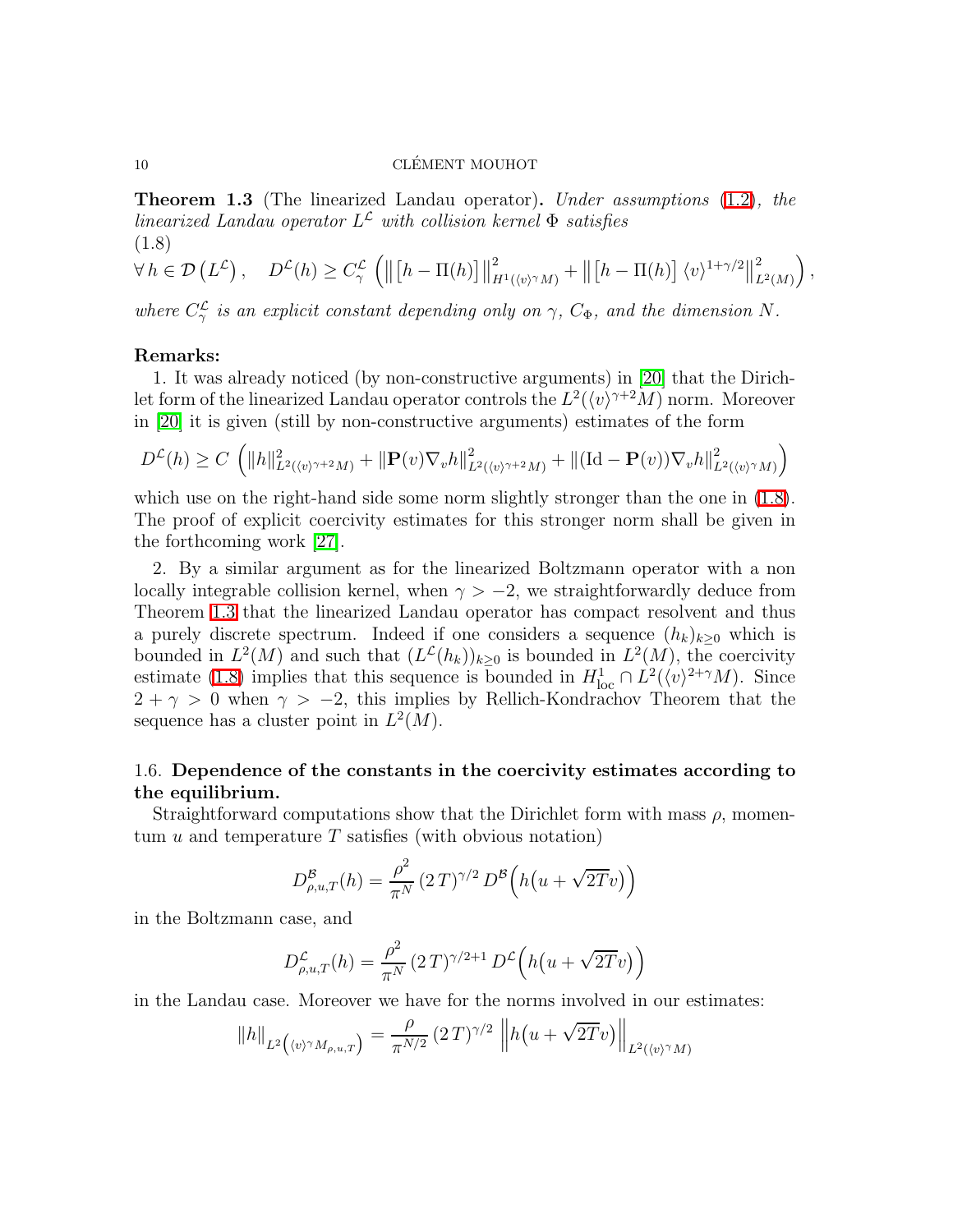for the norms involved in the Boltzmann case (for the  $H_{\text{loc}}^{\alpha/2}$  space the dependency cannot be written with such a simple formula) and

$$
||h||_{H^1(\langle v \rangle^{\gamma} M_{\rho, u, T})} = \frac{\rho}{\pi^{N/2}} (2T)^{\gamma/2} ||h(u + \sqrt{2T}v)||_{L^2(\langle v \rangle^{\gamma} M)}
$$

and

$$
||h||_{L^2(\langle v \rangle^{\gamma+2} M_{\rho,u,T})} = \frac{\rho}{\pi^{N/2}} (2T)^{\gamma/2+1} ||h(u + \sqrt{2T}v)||_{L^2(\langle v \rangle^{\gamma} M)}
$$

for the norms involved in the Landau case. This explains how to modify the constants in Theorems [1.1](#page-7-2) and [1.3](#page-8-0) for a general equilibrium.

For instance for an equilibrium with mass  $\rho$ , momentum u and temperature T, the constant in Theorem [1.1](#page-7-2) has to be multiplied by some factor  $\rho/\pi^{N/2}$ . This constant is independent of the momentum, which is a well-known consequence of the translation invariance of the Boltzmann equation. It is also independent of the temperature, which is due to the fact that our polynomial weight matches exactly the polynomial dependency of the collision kernel in terms of the relative velocity.

1.7. Method of proof. In the case of hard potentials, the idea is to decompose the operator between a part satisfying the desired coercivity estimate and a bounded part, and use the spectral gap estimates. This argument is reminiscent of an argu-ment of Grad [\[19,](#page-30-10) Section 5] used to study the behavior at  $v \to \infty$  of the eigenvectors of the linearized Boltzmann operator for hard potentials, and it was already noticed in [\[8\]](#page-30-18). Nevertheless it is the first time that it is used to obtain explicit estimates (thanks to the results in  $[7]$ ). The same idea, combined with a suitable Poincaré inequality, is applied to the linearized Landau operator.

For soft potentials we decompose the Dirichlet form according to the modulus of the relative velocity. Combined with technical estimates on the non-local part of the linearized collision operators and the coercivity estimates from the Maxwell case, it enables to reconstruct a lower bound with the appropriate weight. The proof for the linearized Landau is strongly guided by the previous study of the Boltzmann case, which helps to identify relevant estimates.

Finally the proof of the coercivity estimates in local Sobolev spaces for the linearized Boltzmann operator with a non locally integrable collision kernel is inspired by the previous works [\[26,](#page-31-6) [30,](#page-31-7) [4\]](#page-30-9) on the full non-linear collision operator, and by our study of the linearized Landau operator. Indeed the suitable decomposition of  $L^{\mathcal{B}}$ for non locally integrable collision kernels (for which the usual Grad's splitting does not make sense anymore) is directly readable on the linearized Landau operator: the part which becomes the diffusion part in the grazing collision limit is the part which enjoys a coercivity property in local Sobolev spaces, and the part which becomes the bounded part in the grazing collision limit is the part which is bounded thanks to the "cancellation lemmas" (which we borrow from [\[30,](#page-31-7) [4\]](#page-30-9)). Let us also mention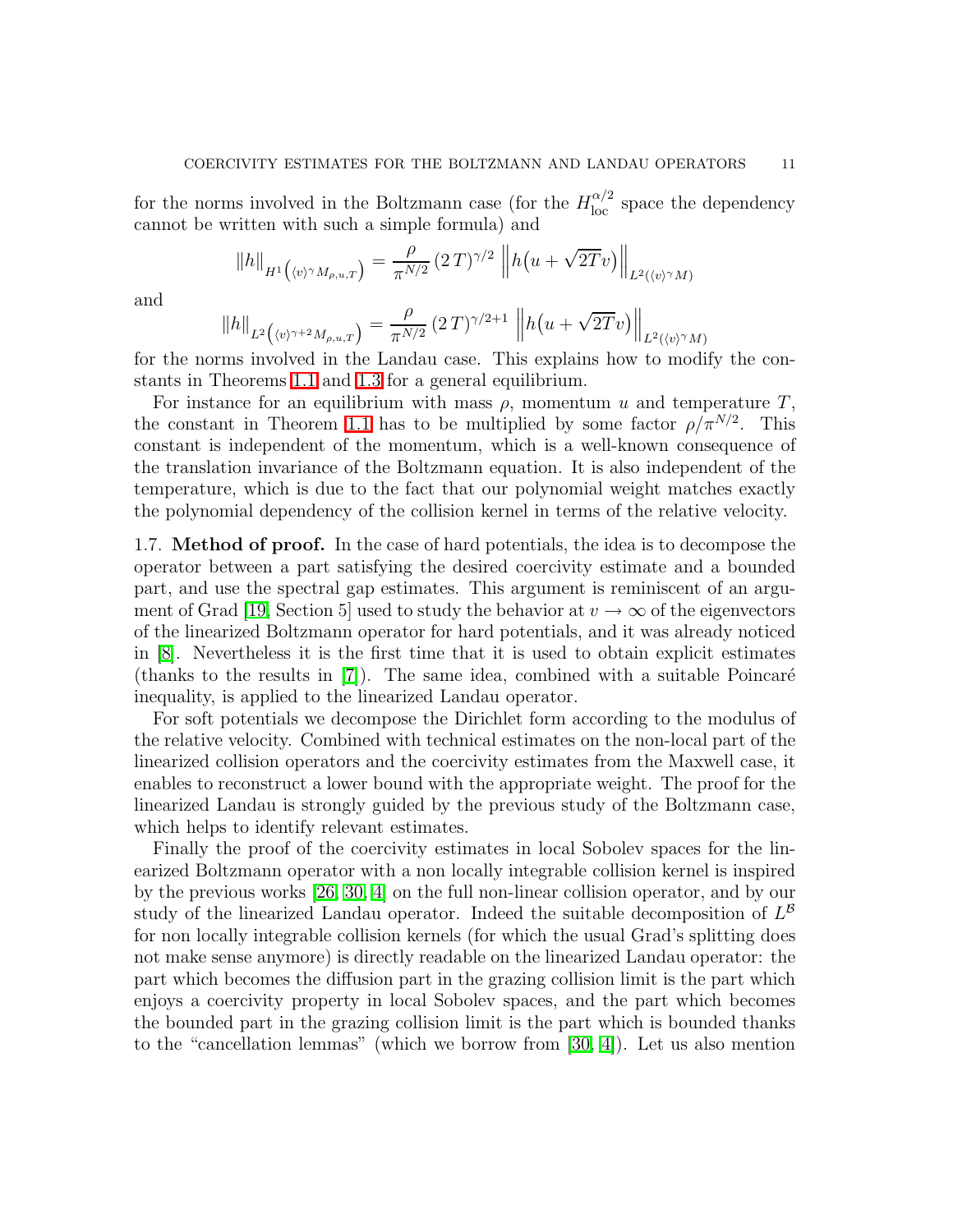that, as indicated by one of the anonymous referee, a decomposition in the same spirit was proposed in the papers  $[2, 3]$  $[2, 3]$ .

1.8. Plan of the paper. Section [2](#page-11-0) is devoted to the linearized Boltzmann operator: it contains the proof of Theorem [1.1,](#page-7-2) divided into two parts, for hard and then soft potentials, and then the proof of Theorem [1.2.](#page-7-1) Section [3](#page-22-0) is devoted to the linearized Landau operator: it contains the proof of Theorem [1.3,](#page-8-0) divided into hard and soft potentials again.

## 2. The linearized Boltzmann operator

<span id="page-11-0"></span>In this section and the next one, the constants which are only internal to a proof shall be denoted  $C_1, C_2, \ldots$  if they are referred to inside the proof, or simply C if not.

2.1. **Hard potentials.** Notice that the case  $\gamma = 0$  of Theorem [1.1](#page-7-2) is already proved by the explicit estimates of the Maxwell case, see [\[9\]](#page-30-12). Hence we assume that  $\gamma$ 0 and we pick  $h \in L^2(M)$  orthogonal to the null space of  $L^2$ . First using the minoration of b [\(1.3\)](#page-4-1) we reduce to the (cutoff case) where  $b \equiv 1$  by [\[7,](#page-30-8) Lemma 2.1], and using the assumption [\(1.2\)](#page-4-3) we reduce to the case  $\Phi(z) = z^{\gamma}$ .

We consider the decomposition

$$
L^{\mathcal{B}} = K^{\mathcal{B}} - A^{\mathcal{B}}
$$

with

$$
K^{\mathcal{B}}h(v) = \int_{\mathbb{R}^N \times \mathbb{S}^{N-1}} B(|v - v_*|, \cos \theta) M(v_*) \left[ h'_* + h' - h_* \right] dv_* d\sigma
$$

and

$$
A^{\mathcal{B}}h(v) = \left(\int_{\mathbb{R}^N\times\mathbb{S}^{N-1}}B(|v-v_*|,\cos\theta) M(v_*)\,dv_*\,d\sigma\right)h(v).
$$

Then we use Grad computations [\[19,](#page-30-10) Sections 2, 3, 4] to obtain that  $K^{\mathcal{B}}$  is a (compact) bounded operator (with explicit bound  $C_K^B$ ) and  $A^B$  is the multiplication operator by the collision frequency  $\nu$ , given here by

$$
\nu(v) = |\mathbb{S}^{N-1}| \int_{\mathbb{R}^N} |v - v_*|^\gamma M(v_*) dv_*.
$$

On one hand we have straightforwardly

$$
\int_{\mathbb{R}^N} (A^{\mathcal{B}} h) h M dv \ge C_1 \| h \langle v \rangle^{\gamma/2} \|_{L^2(M)}^2
$$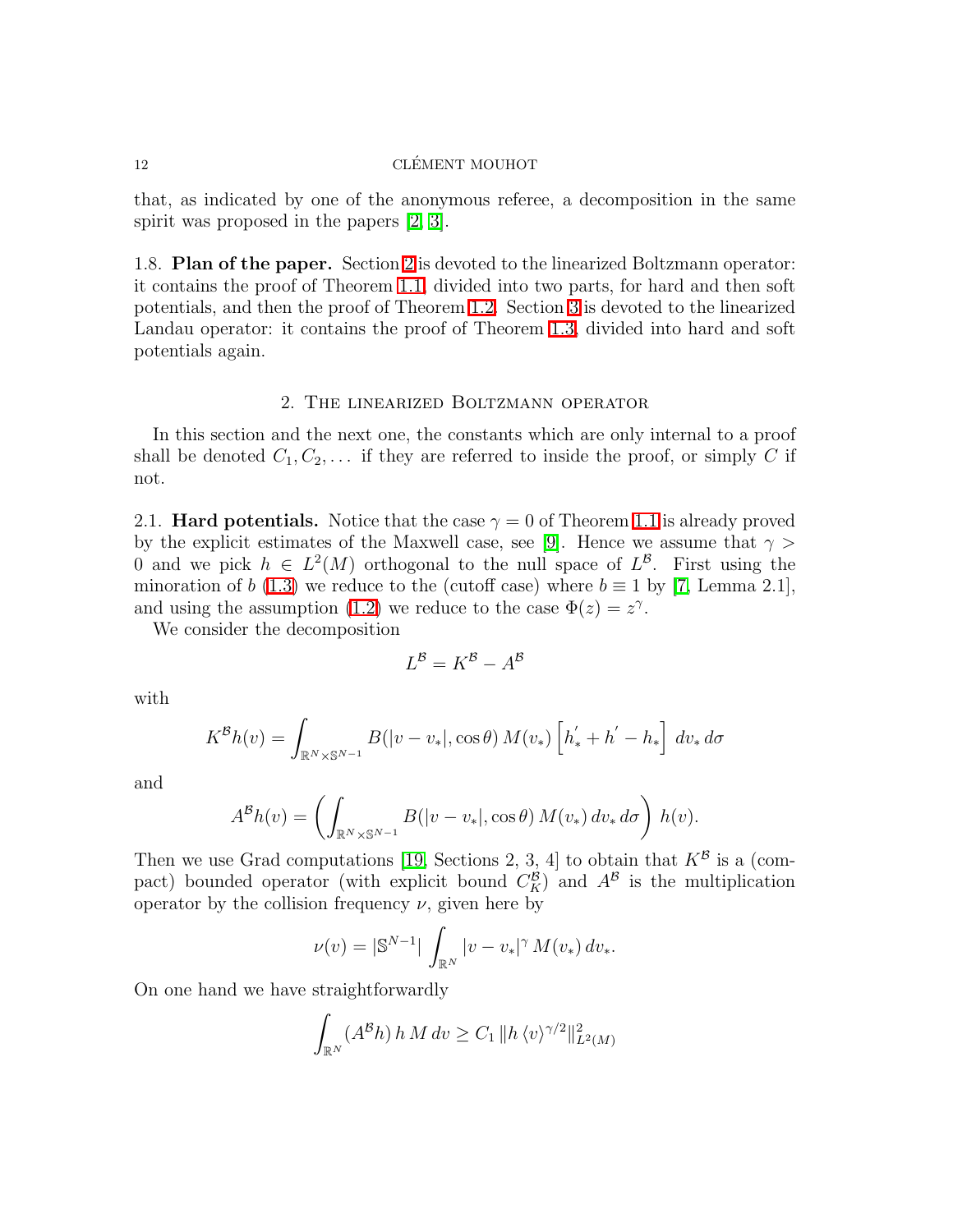with  $C_1 > 0$  depending on  $\gamma$ . On the other hand we know by [\[7,](#page-30-8) Theorem 1.1] that there is an explicit constant  $C_2 > 0$  such that

$$
D^{\mathcal{B}}(h) = -\int_{\mathbb{R}^N} (L^{\mathcal{B}} h) h \, M \, dv \ge C_2 \, ||h||^2_{L^2(M)}.
$$

We deduce then that

$$
\begin{aligned} \|h \langle v \rangle^{\gamma/2} \|_{L^2(M)}^2 &\leq C_1^{-1} \int_{\mathbb{R}^N} (A^\mathcal{B} h) \, h \, M \, dv \\ &\leq C_1^{-1} \left[ - \int_{\mathbb{R}^N} (L^\mathcal{B} h) \, h \, M \, dv + \int_{\mathbb{R}^N} (K^\mathcal{B} h) \, h \, M \, dv \right] \\ &\leq C_1^{-1} \left[ D^\mathcal{B}(h) + C_K^\mathcal{B} \|h\|_{L^2(M)}^2 \right] \\ &\leq C_1^{-1} \left[ 1 + C_K^\mathcal{B} C_2^{-1} \right] \, D^\mathcal{B}(h) \end{aligned}
$$

which concludes the proof of Theorem [1.1](#page-7-2) in the case  $\gamma > 0$ .

2.2. Soft potentials. We suppose now that  $\gamma < 0$  and we pick  $h \in L^2(M)$  orthogonal to the null space of  $L^{\mathcal{B}}$ . First using  $(1.3)$  we reduce to the (cutoff case) where  $b \equiv 1$  by using [\[7,](#page-30-8) Lemma 2.1] again (this lemma is independent on the particular form of  $\Phi$ ), and using [\(1.2\)](#page-4-3) we reduce to the case  $\Phi(z) = \min\{z^{\gamma}, 1\}.$ 

**Step 1**. We need first a technical lemma on  $K^{\beta}$ , in the case of Maxwell molecules. We define

$$
K_R^{\mathcal{B}}h(v) = \int_{\mathbb{R}^N \times \mathbb{S}^{N-1}} \mathbf{1}_{\{|v-v*| \ge R\}} M(v_*) \left[ h'_* + h' - h_* \right] dv_* d\sigma.
$$

<span id="page-12-0"></span>Then

**Lemma 2.1.** The bounded operator  $K_R^{\mathcal{B}}$  satisfies

$$
|||K_R^{\mathcal{B}}|||_{L^2(M)} \xrightarrow{R \to \infty} 0
$$

with explicit rate (here  $\|\cdot\||_{L^2(M)}$  denotes the usual operator norm on  $L^2(M)$ ).

*Proof of Lemma [2.1.](#page-12-0)* First we decompose  $K_R^B = T_R - U_R$  with (using the change of variable  $\sigma \to -\sigma$  that exchanges v' and  $v'_*$ )

$$
T_R h(v) = 2 \int_{\mathbb{R}^N \times \mathbb{S}^{N-1}} \mathbf{1}_{\{|v-v_*| \ge R\}} M(v_*) h' d\sigma dv_*
$$

and

$$
U_R h(v) = \int_{\mathbb{R}^N \times \mathbb{S}^{N-1}} \mathbf{1}_{\{|v-v_*| \ge R\}} M(v_*) h_* d\sigma dv_*.
$$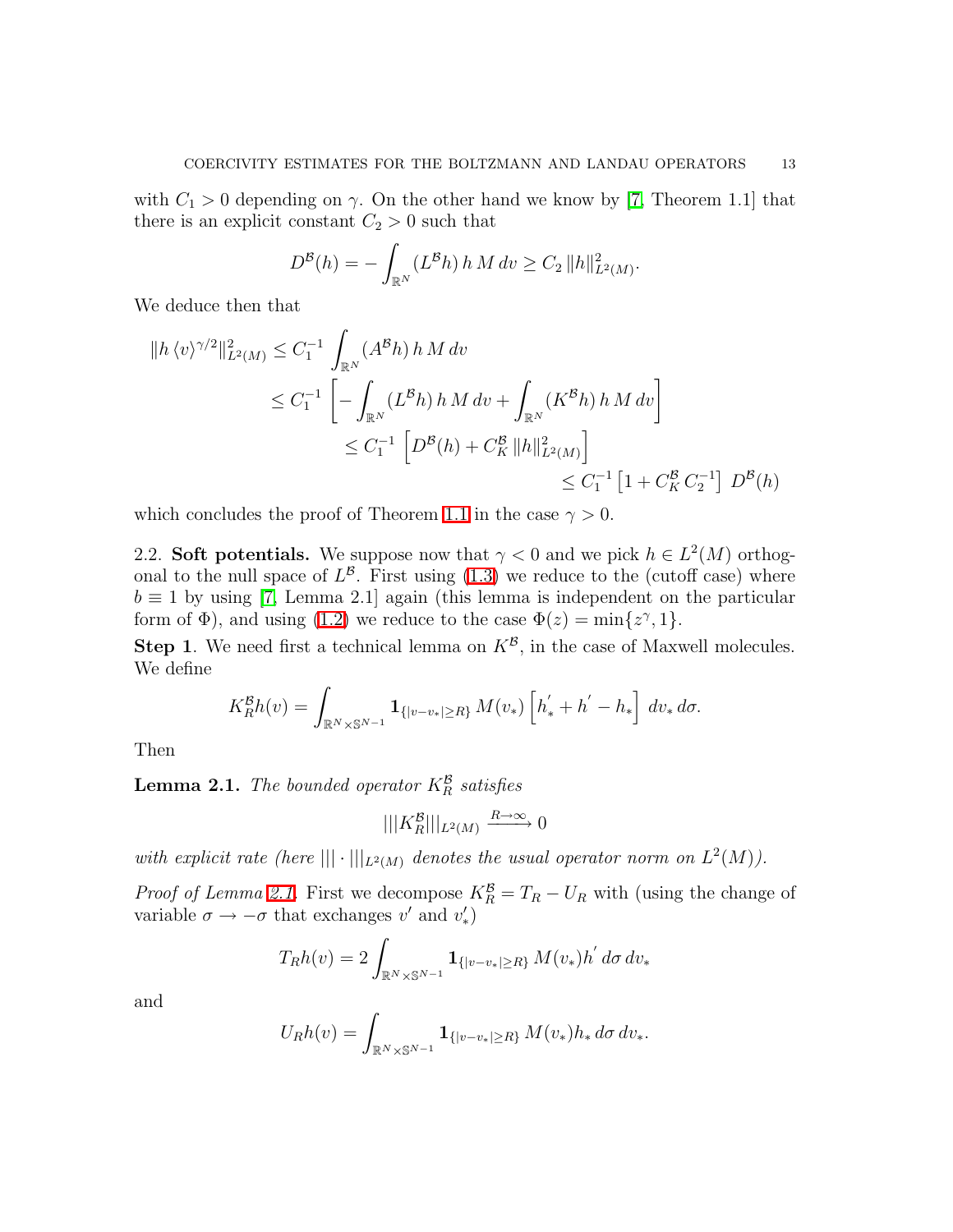The proof for  $U_R$  is straightforward:

$$
||U_Rh||_{L^2(M)} \leq |\mathbb{S}^{N-1}|^{1/2} ||h||_{L^2(M)} \left( \int_{\mathbb{R}^N \times \mathbb{R}^N} \mathbf{1}_{\{|v-v_*| \geq R\}} M M_* dv dv_* \right)^{1/2}
$$

which gives the convergence to 0 for the operator norm with the rate.

The term  $T_R$  is more tricky to handle. First, using  $MM_* = M'M'_*,$  we write it as

$$
T_R h(v) = 2M(v)^{-1/2} \int_{\mathbb{R}^N \times \mathbb{S}^{N-1}} \mathbf{1}_{\{|v-v_*|\geq R\}} (M')^{1/2} h' (M_*)^{1/2} (M'_*)^{1/2} d\sigma dv_*.
$$

Then we use the bound

$$
\mathbf{1}_{\{|v-v_{*}|\geq R\}} \leq \mathbf{1}_{\{|v-v'|\geq R/\sqrt{2}\}} + \mathbf{1}_{\{|v-v'_{*}|\geq R/\sqrt{2}\}}
$$

which yields a corresponding decomposition  $|T_R h| \le T_R^1 h + T_R^2 h$  with

$$
\begin{cases}\nT_R^1 h(v) = 2M^{-1/2} \int_{\mathbb{R}^N \times \mathbb{S}^{N-1}} \mathbf{1}_{\{|v-v'|\ge R/\sqrt{2}\}} (M')^{1/2} |h'| (M_*)^{1/2} (M_*)^{1/2} d\sigma dv_*, \\
T_R^2 h(v) = 2M^{-1/2} \int_{\mathbb{R}^N \times \mathbb{S}^{N-1}} \mathbf{1}_{\{|v-v'|\ge R/\sqrt{2}\}} (M')^{1/2} |h'| (M_*)^{1/2} (M_*)^{1/2} d\sigma dv_*.\n\end{cases}
$$

Now we follow the computations by Grad [\[19,](#page-30-10) Sections 2 and 3] (recalled in [\[13,](#page-30-6) Chapter 7, Section 2]) to compute and bound from above the kernel of these operators: we make the changes the variables

- $\sigma \in \mathbb{S}^{N-1}, v_* \in \mathbb{R}^N \longrightarrow \omega = (v'-v)/|v'-v| \in \mathbb{S}^{N-1}, v_* \in \mathbb{R}^N$  (the jacobian is bounded by a constant);
- then  $\omega \in \mathbb{S}^{N-1}$ ,  $v_* \in \mathbb{R}^{N} \longrightarrow \omega \in \mathbb{S}^{N-1}$ ,  $u = v v_* \in \mathbb{R}^{N}$  (the jacobian is equal to 1);
- then keeping  $\omega$  fixed, decompose orthogonally  $u = u_0 \omega + W$  with  $u_0 \in \mathbb{R}$ and  $W \in \omega^{\perp}$  (the jacobian is equal to 1);
- finally keeping  $W \in V^{\perp}$  fixed,  $\omega \in \mathbb{S}^{N-1}$ ,  $u_0 \in \mathbb{R} \longrightarrow V = u_0 \omega \in \mathbb{R}^N$  (the jacobian is  $(1/2)|V|^{-(N-1)}$ ).

We get thus

$$
|T_R^1 h(v)| \leq C M(v)^{-1/2} \int_{V \in \mathbb{R}^N} \int_{W \in V^\perp} \int_{W \in V^\perp} |h(v+V)| M(v+V)^{1/2} \mathbf{1}_{\{|V| \geq R/\sqrt{2}\}} |V|^{-(N-1)} M(v+W)^{1/2} M(v+V+W)^{1/2} dV dW.
$$
  
Then using that  $(\omega$  denotes the unit vector of  $V)$ 

$$
M(v+W)^{1/2} M(v+V+W)^{1/2} = M(V)^{1/4} M(V+2(W+v))^{1/4}
$$
  
\n
$$
\leq M(V)^{1/4} M(W+(v-(v\cdot\omega)\omega)),
$$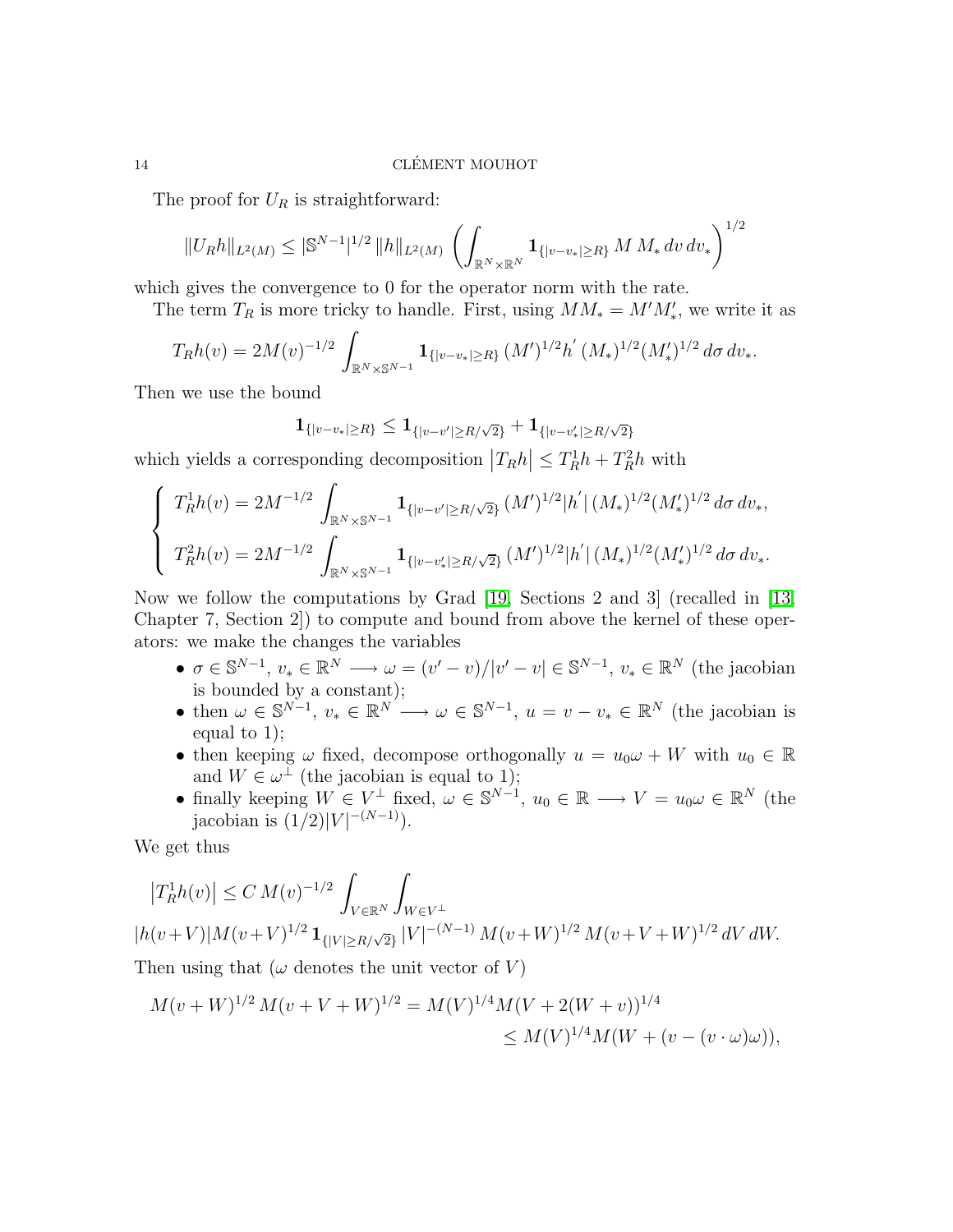we obtain the bound from above

$$
\left|T_R^1 h(v)\right| \le C M(v)^{-1/2} \int_{\mathbb{R}^N} |h(v+V)| M(v+V)^{1/2} \mathbf{1}_{\{|V| \ge R/\sqrt{2}\}} |V|^{-(N-1)} e^{-\frac{1}{4}|V|^2} dV.
$$

By Young's inequality one deduces immediately the convergence to 0 of  $T_R^1$  in the operator norm with explicit rate. On the other hand for  $T_R^2$  we use first that

<span id="page-14-0"></span>
$$
|||{\bf 1}_{\{|{\cdot}|\geq r\}}T_R^2|||_{L^2(M)} \leq |||{\bf 1}_{\{|{\cdot}|\geq r\}}T_R|||_{L^2(M)} \leq C (1+r)^{-1/2}
$$

with explicit constant by Grad [\[19,](#page-30-10) Section 4] (or see [\[13,](#page-30-6) Chapter 7, Section 2] again). Thus we pick  $\varepsilon > 0$  and then r such that

(2.1) 
$$
|||{\bf 1}_{\{|{\cdot}|\geq r\}}T_R^2|||_{L^2(M)} \leq \varepsilon/2.
$$

Then using again the changes of variables detailed above we get

$$
\left| \mathbf{1}_{\{|v| \le r\}} T_R^2 h(v) \right| \le C \, M(v)^{-1/2} \, \mathbf{1}_{\{|v| \le r\}} \int_{\mathbb{R}^N} |h(v+V)| M(v+V)^{1/2} \, |V|^{-(N-1)} \, \left[ \int_{V^\perp} M(v+W)^{1/2} \, M(v+V+W)^{1/2} \, \mathbf{1}_{\{|W| \ge R/\sqrt{2}\}} \, dW \right] \, dV.
$$

We use that

$$
M(v+W)^{1/4} M(v+V+W)^{1/4} \le M(v+W)^{1/4} \le M(v)^{-1/4} M(W)^{1/8}
$$

and

$$
M(v+W)^{1/4} M(v+V+W)^{1/4} \le M(V)^{1/8}
$$

to obtain

$$
\begin{aligned} |1_{\{|v| \le r\}} T_R^2 h(v)| &\le C \, e^{3r^2/4} \\ \int_{\mathbb{R}^N} |h(v+V)| M(v+V)^{1/2} \, |V|^{-N-1} \, M(V)^{1/8} \, \left[ \int_{V^\perp} M(W)^{1/8} \, \mathbf{1}_{\{|W| \ge R/\sqrt{2}\}} \, dW \right] \, dV. \end{aligned}
$$

Since the function  $|V|^{-N-1} M(V)^{1/8}$  belongs to  $L^1$ , the convolution according to this function is bounded from  $L^2$  into  $L^2$ , and we deduce that

$$
\|\mathbf{1}_{\{||\leq r\}}T_R^2\|_{L^2(M)} \leq C_r \left[ \int_{\mathbb{R}^{N-1}} M(W)^{1/8} \, \mathbf{1}_{\{|W|\geq R/\sqrt{2}\}} \, dW \right] \, \|h\|_{L^2(M)}
$$

and thus, for R big enough,

$$
|||{\bf 1}_{\{|\cdot|\le r\}}T_R^2|||_{L^2(M)} \le \varepsilon/2.
$$

Together with [\(2.1\)](#page-14-0) this shows that  $T_R^2$  goes to 0 in the operator norm with explicit rate, which ends the proof.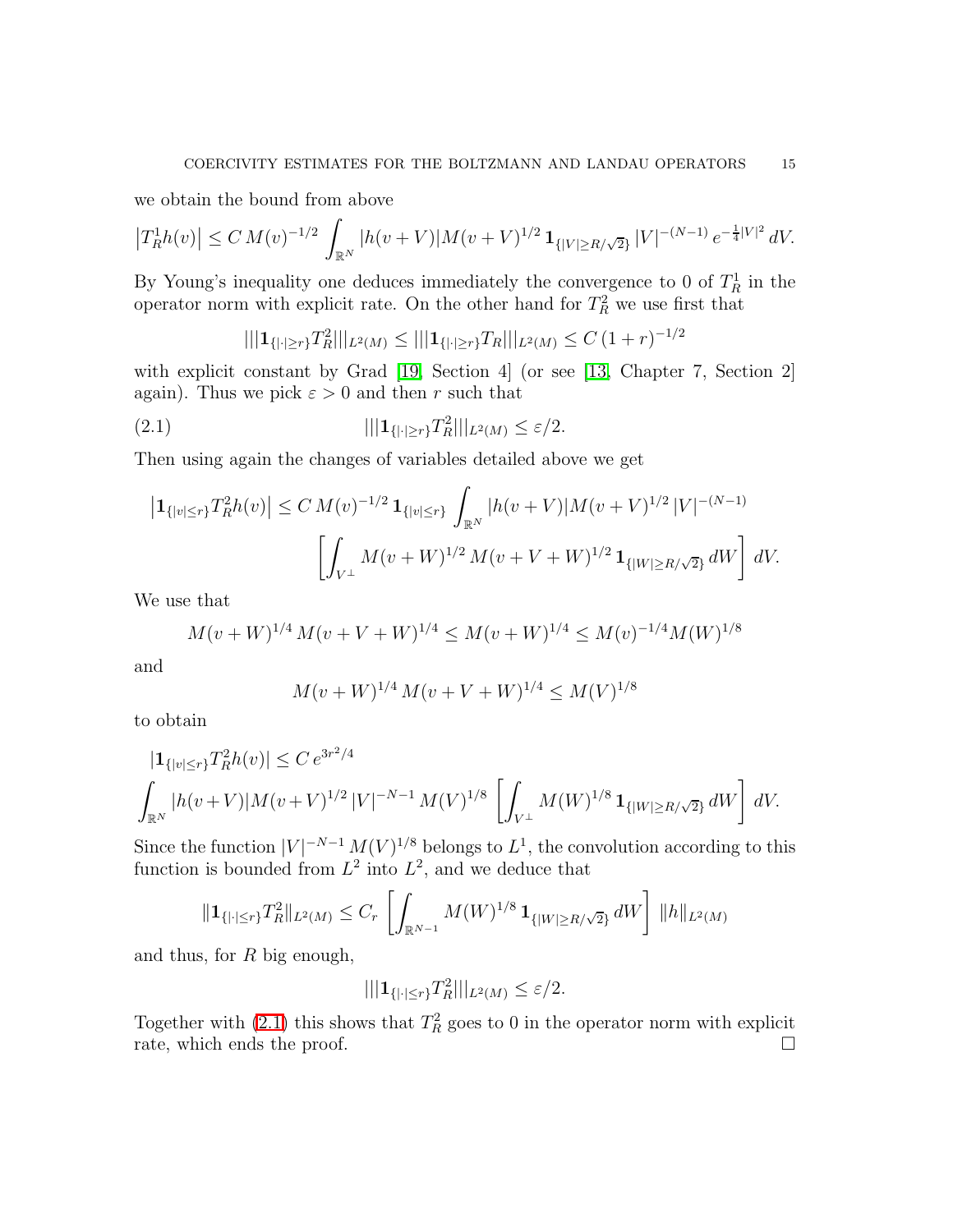## $\begin{array}{lll} \text{CLÉMENT MOUHOT} \end{array}$

**Step 2.** Let us do a dyadic decomposition of  $D^{B}(h)$ . We fix a parameter  $R > 1$ and we use the following decomposition of identity:

$$
1 = \mathbf{1}_{\{|u| \leq R\}} + \sum_{n \geq 1} \mathbf{1}_{\{R^n \leq |u| \leq R^{n+1}\}}
$$

to obtain

$$
D^{\mathcal{B}}(h) \ge C \sum_{n\ge 0} R^{(n+1)\gamma} \tilde{D}_n^{\mathcal{B}}(h)
$$

with

$$
\tilde{D}_n^{\mathcal{B}}(h) = \int_{\mathbb{R}^N \times \mathbb{R}^N \times \mathbb{S}^{N-1}} \mathbf{1}_{\{R^n \le |v-v_*| \le R^{n+1}\}} \left[h'_* + h' - h_* - h\right]^2 M M_* \, dv \, dv_* \, d\sigma
$$

for  $n \geq 1$ , and

$$
\tilde{D}_0^{\mathcal{B}}(h) = \int_{\mathbb{R}^N \times \mathbb{R}^N \times \mathbb{S}^{N-1}} \mathbf{1}_{\{|v-v_{*}| \le R\}} \left[h^{'}_{*} + h^{'} - h_{*} - h\right]^2 M M_{*} dv dv_{*} d\sigma.
$$

Now if we define

$$
D_k^{\mathcal{B}}(h) = \int_{\mathbb{R}^N \times \mathbb{R}^N \times \mathbb{S}^{N-1}} \mathbf{1}_{\{|v-v_*| \le R^{k+1}\}} \left[h'_* + h' - h_* - h\right]^2 M M_* \, dv \, dv_* \, d\sigma
$$

for any  $k \geq 0$ , we have

$$
\sum_{k\geq 0} R^{(k+1)\gamma} D_k^{\mathcal{B}}(h) = \sum_{k\geq 0} R^{(k+1)\gamma} \sum_{0\leq n\leq k} \tilde{D}_n^{\mathcal{B}}(h)
$$
  
= 
$$
\sum_{n\geq 0} \tilde{D}_n^{\mathcal{B}}(h) \left( \sum_{k\geq n} R^{(k+1)\gamma} \right) = S \sum_{n\geq 0} R^{(n+1)\gamma} \tilde{D}_n^{\mathcal{B}}(h)
$$

where the constant

$$
S=\sum_{k\geq 0} \left(R^{\gamma}\right)^k
$$

is finite thanks to the fact that  $R > 1$ . Thus we deduce that

$$
D^{\mathcal{B}}(h) \geq \frac{C}{S} \sum_{n \geq 0} R^{(n+1)\gamma} D_n^{\mathcal{B}}(h).
$$

Step 3. In this step we estimate each term of the dyadic decomposition. We fix  $n_0 \in \mathbb{N}$  (to be latter chosen big enough) and we estimate  $D_n^{\mathcal{B}}(h)$  for  $n \geq n_0$ . We denote  $\chi_r$  the indicator function depending on the four variables  $v, v_*, v', v'_*$  such that at least one of these four points belongs to  $B(0, r)$ . We also define the shorthand

$$
\Delta(F) = [F' + F'_* - F_* - F].
$$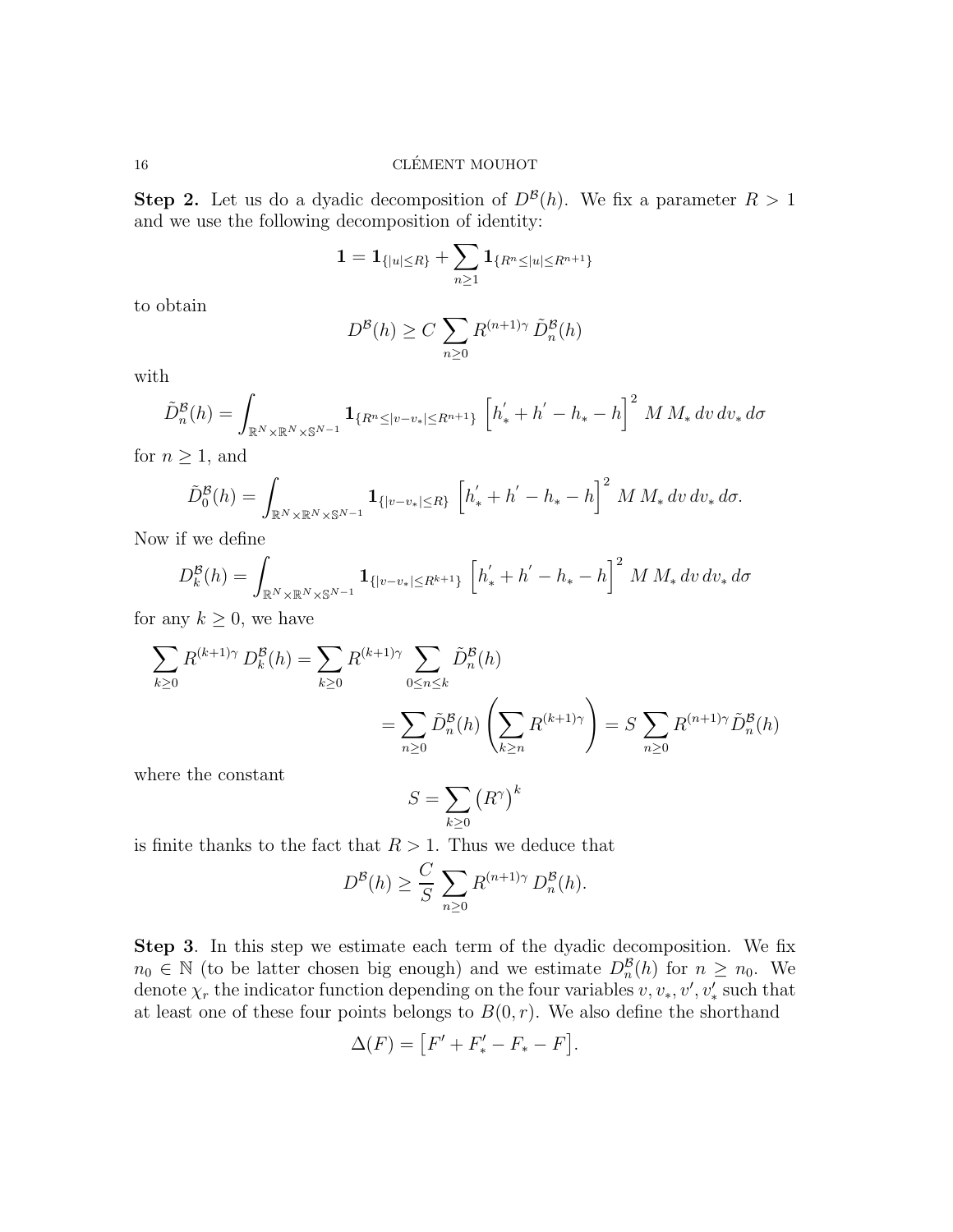Then

$$
D_n^{\mathcal{B}}(h) = \int_{\mathbb{R}^N \times \mathbb{R}^N \times \mathbb{S}^{N-1}} \mathbf{1}_{\{|v-v_{*}| \le R^{n+1}\}} \Delta(h)^2 M M_* dv dv_* d\sigma
$$
  
\$\ge \int\_{\mathbb{R}^N \times \mathbb{R}^N \times \mathbb{S}^{N-1}} \mathbf{1}\_{\{|v-v\_{\*}| \le R^{n+1}\}} \chi\_r(v, v\_\*, v', v'\_\*) \Delta(h)^2 M M\_\* dv dv\_\* d\sigma.\$

We take  $r = R^{n+2} - R^{n+1}$  and we denote  $h_k = h \mathbf{1}_{\{| \cdot | \le R^k\}}$ . If one of the four collision points belongs to  $B(0, R^{n+2} - R^{n+1})$  and the relative velocity is bounded by  $R^{n+1}$ , the collision sphere is included in  $B(0, R^{n+2})$ . Thus we deduce

$$
D_n^{\mathcal{B}}(h) \ge \int_{\mathbb{R}^N \times \mathbb{R}^N \times \mathbb{S}^{N-1}} \mathbf{1}_{\{|v-v_{*}| \le R^{n+1}\}} \chi_r(v, v_*, v', v'_*) \, \Delta(h_{n+2})^2 \, M \, M_* \, dv \, dv_* \, d\sigma.
$$

Now we remove the indicator function  $\chi_r$  by bounding from above the term corresponding to  $1 - \chi_r$ , that is when all the four collision points have a modulus greater than  $R^{n+2} - R^{n+1}$ . Simple computations yield

$$
D_n^{\mathcal{B}}(h) \ge \int_{\mathbb{R}^N \times \mathbb{R}^N \times \mathbb{S}^{N-1}} \mathbf{1}_{\{|v-v_{*}| \le R^{n+1}\}} \Delta(h_{n+2})^2 M M_{*} dv dv_{*} d\sigma - C_1 e^{-(R^{n+2} - R^{n+1})} ||h_{n+2}||_{L^2(M)}^2
$$

for an explicit constant  $C_1 > 0$ . Then

$$
\int_{\mathbb{R}^{N} \times \mathbb{R}^{N} \times \mathbb{S}^{N-1}} \mathbf{1}_{\{|v-v_{*}| \leq R^{n+1}\}} \Delta(h_{n+2})^{2} M M_{*} dv dv_{*} d\sigma
$$
\n
$$
= -4 \int_{\mathbb{R}^{N} \times \mathbb{R}^{N} \times \mathbb{S}^{N-1}} \mathbf{1}_{\{|v-v_{*}| \leq R^{n+1}\}} h_{n+2} [(h_{n+2})' + (h_{n+2})'_{*} - (h_{n+2})_{*}] M M_{*} dv dv_{*} d\sigma
$$
\n
$$
+ 4 \int_{\mathbb{R}^{N} \times \mathbb{R}^{N} \times \mathbb{S}^{N-1}} \mathbf{1}_{\{|v-v_{*}| \leq R^{n+1}\}} h_{n+2}^{2} M M_{*} dv dv_{*} d\sigma
$$
\n
$$
\geq -4 \int_{\mathbb{R}^{N} \times \mathbb{R}^{N} \times \mathbb{S}^{N-1}} h_{n+2} [(h_{n+2})' + (h_{n+2})'_{*} - (h_{n+2})_{*}] M M_{*} dv dv_{*} d\sigma
$$
\n
$$
-4 \int_{\mathbb{R}^{N}} (K_{R^{n+1}}^{B} h_{n+2}) h_{n+2} M dv
$$
\n
$$
+4 \int_{\mathbb{R}^{N} \times \mathbb{R}^{N} \times \mathbb{S}^{N-1}} \mathbf{1}_{\{|v-v_{*}| \leq R^{n+1}\}} h_{n}^{2} M M_{*} dv dv_{*} d\sigma,
$$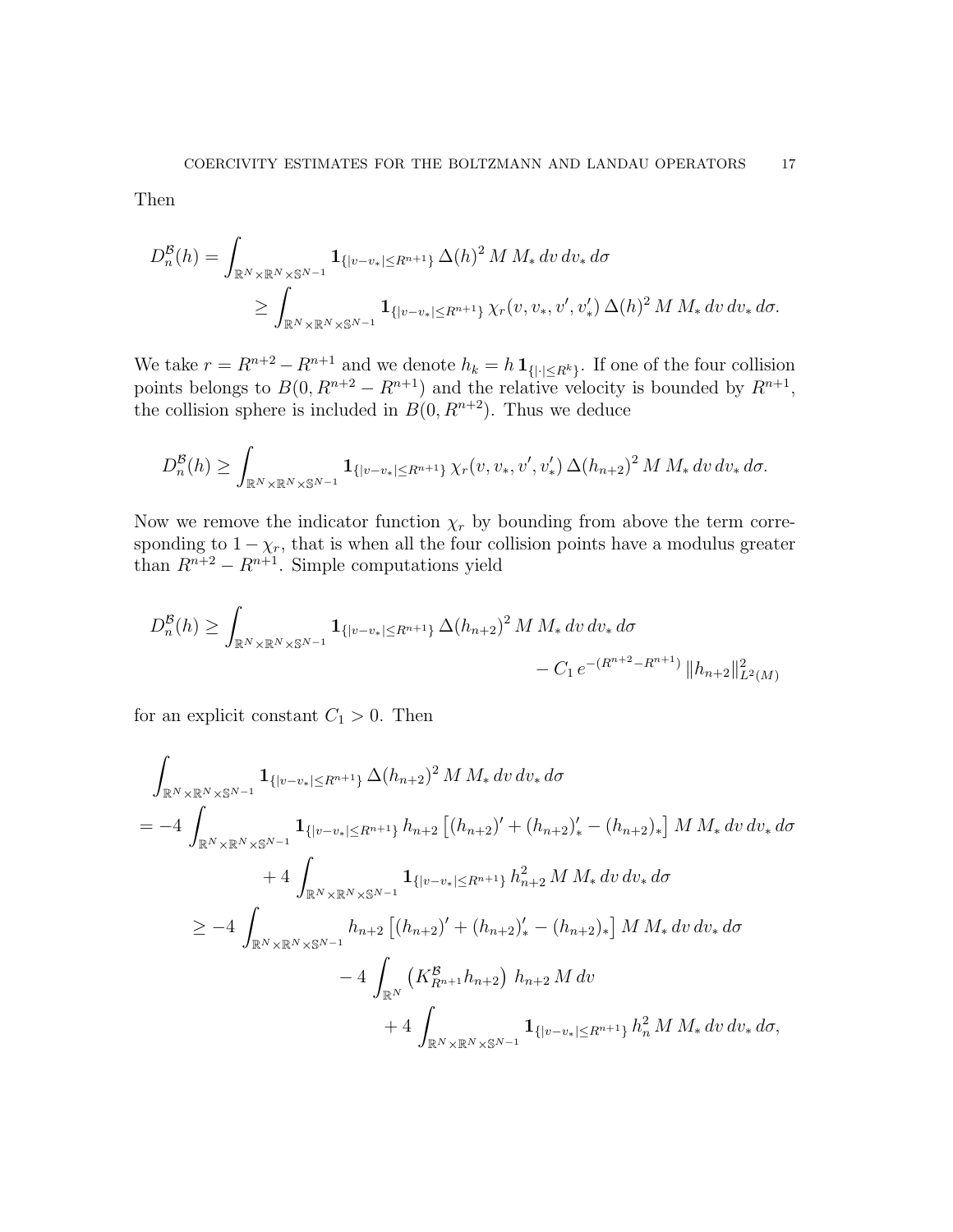and thus we deduce that

$$
\int_{\mathbb{R}^N \times \mathbb{R}^N \times \mathbb{S}^{N-1}} \mathbf{1}_{\{|v-v_{*}| \le R^{n+1}\}} \Delta(h_{n+2})^2 M M_{*} dv dv_{*} d\sigma
$$
\n
$$
\ge -4 \int_{\mathbb{R}^N \times \mathbb{R}^N \times \mathbb{S}^{N-1}} h_{n+2} [(h_{n+2})' + (h_{n+2})'_{*} - (h_{n+2})_{*}] M M_{*} dv dv_{*} d\sigma
$$
\n
$$
+4 \int_{\mathbb{R}^N \times \mathbb{R}^N \times \mathbb{S}^{N-1}} h_{n}^2 M M_{*} d\sigma dv_{*} dv
$$
\n
$$
-4 \int_{\mathbb{R}^N} (K_{R^{n+1}}^{\mathcal{B}} h_{n+2}) h_{n+2} M dv
$$
\n
$$
-4 \int_{\mathbb{R}^N \times \mathbb{R}^N \times \mathbb{S}^{N-1}} \mathbf{1}_{\{|v-v_{*}| \ge R^{n+1}\}} h_{n}^2 M M_{*} dv dv_{*} d\sigma.
$$

From Lemma [2.1](#page-12-0) we have

$$
-4\int_{\mathbb{R}^N} \left( K^{\mathcal{B}}_{R^{n+1}} h_{n+2} \right) h_{n+2} M dv \geq -\epsilon_1(R^{n+1}) \|h_{n+2}\|_{L^2(M)}^2
$$

where  $\epsilon_1(r)$  is an explicit function going to 0 as r goes to infinity. Also when  $v \in B(0, R^n)$  and  $|v-v_*| \geq R^{n+1}$  we have by triangular inequality  $|v_*| \geq R^{n+1} - R^n$ , and thus simple computations show that

$$
4\int_{\mathbb{R}^N\times\mathbb{R}^N\times\mathbb{S}^{N-1}}\mathbf{1}_{\{|v-v_{*}|\geq R^{n+1}\}}\,h_n^2\,M\,M_*\,dv\,dv_*\,d\sigma\leq C_2\,e^{-(R^{n+1}-R^n)}\,\|h_{n+2}\|_{L^2(M)}^2.
$$

Collecting every terms we deduce

$$
\sum_{n\geq n_0} R^{(n+1)\gamma} D_n^{\beta}(h) \geq
$$
\n
$$
\sum_{n\geq n_0} R^{(n+1)\gamma} \left[ -4 \int_{\mathbb{R}^N \times \mathbb{R}^N \times \mathbb{S}^{N-1}} h_{n+2} \left[ (h_{n+2})' + (h_{n+2})'_{*} - (h_{n+2})_{*} \right] M M_{*} dv dv_{*} d\sigma + 4 R^{2\gamma} \int_{\mathbb{R}^N \times \mathbb{R}^N \times \mathbb{S}^{N-1}} h_{n+2}^2 M M_{*} dv dv_{*} d\sigma - C_1 e^{-(R^{n+2} - R^{n+1})} \|h_{n+2}\|_{L^2(M)}^2 - \epsilon_1 (R^{n+1}) \|h_{n+2}\|_{L^2(M)}^2 - C_2 e^{-(R^{n+1} - R^n)} \|h_{n+2}\|_{L^2(M)}^2 \right]
$$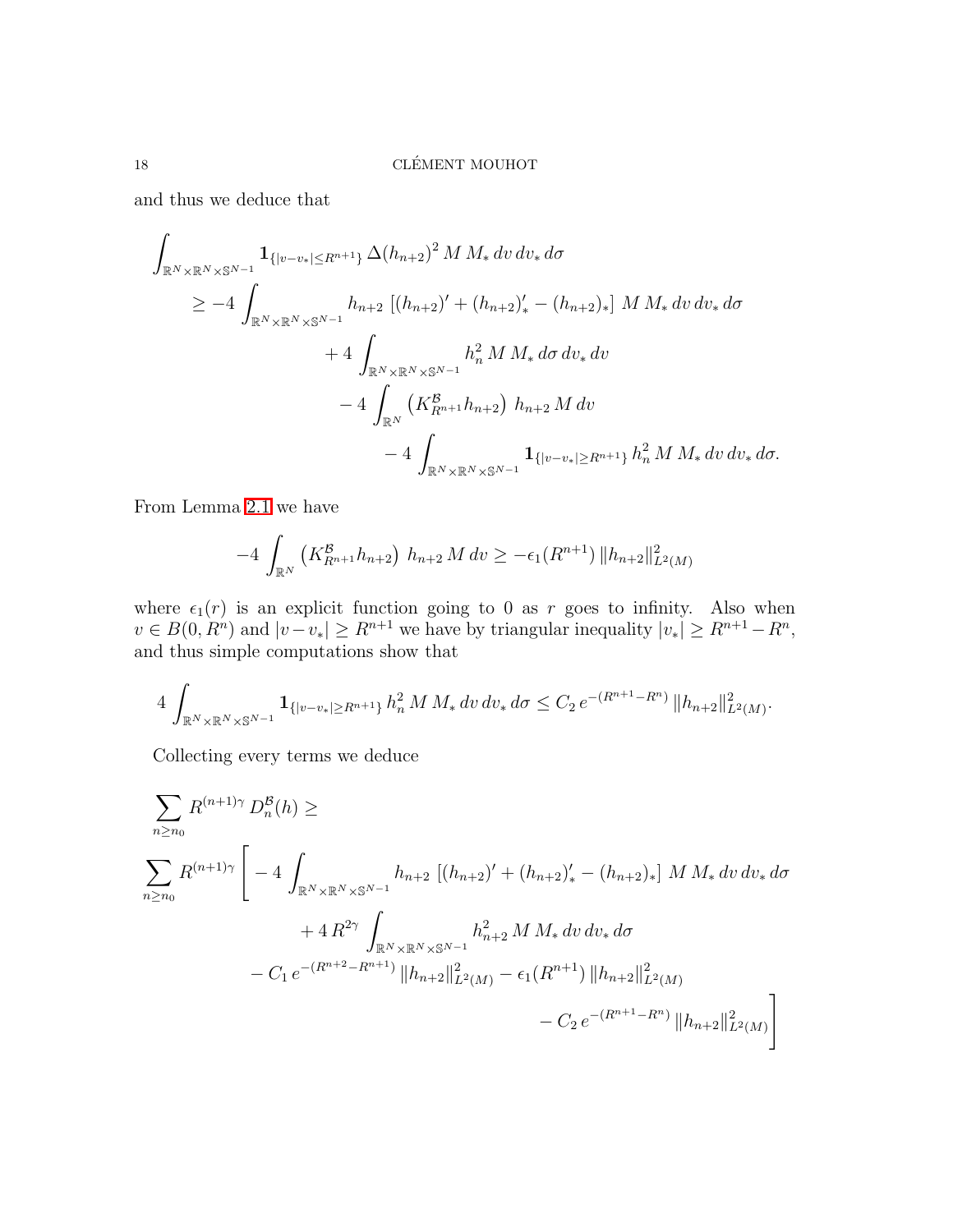which writes

$$
\sum_{n\geq n_0} R^{(n+1)\gamma} D_n^{\mathcal{B}}(h) \geq \sum_{n\geq n_0} R^{(n+1)\gamma} \left[ \int_{\mathbb{R}^N \times \mathbb{R}^N \times \mathbb{S}^{N-1}} \Delta(h_{n+2})^2 M M_* dv dv_* d\sigma \right. \\ \left. - 4 (1 - R^{2\gamma}) \|h_{n+2}\|_{L^2(M)}^2 - C_1 e^{-(R^{n+2} - R^{n+1})} \|h_{n+2}\|_{L^2(M)}^2 - \epsilon_1 (R^{n+1}) \|h_{n+2}\|_{L^2(M)}^2 - C_2 e^{-(R^{n+1} - R^n)} \|h_{n+2}\|_{L^2(M)}^2 \right].
$$

Now we use the explicit spectral gap for Maxwell molecules to get

$$
\int_{\mathbb{R}^N \times \mathbb{R}^N \times \mathbb{S}^{N-1}} \Delta(h_{n+2})^2 M M_* dv dv_* d\sigma \ge \lambda \|h_{n+2} - \Pi(h_{n+2})\|_{L^2(M)}^2
$$

for an explicit  $\lambda > 0$ . Hence we deduce that

$$
\sum_{n\geq n_0} R^{(n+1)\gamma} D_n^{\mathcal{B}}(h) \geq \sum_{n\geq n_0} R^{(n+1)\gamma} \left[ \lambda \left\| h_{n+2} \right\|_{L^2(M)}^2 - \lambda \left\| \Pi(h_{n+2}) \right\|_{L^2(M)}^2 \right.- 4 \left( 1 - R^{2\gamma} \right) \left\| h_{n+2} \right\|_{L^2(M)}^2 - C_1 e^{-(R^{n+2} - R^{n+1})} \left\| h_{n+2} \right\|_{L^2(M)}^2 - \epsilon_1 (R^{n+1}) \left\| h_{n+2} \right\|_{L^2(M)}^2 - C_2 e^{R^{n+1} - R^n} \left\| h_{n+2} \right\|_{L^2(M)}^2 \right].
$$

Since  $\Pi(h) = 0$ , we have

$$
\|\Pi(h_{n+2})\|^2 = \left\|\Pi\left(h\,\mathbf{1}_{\{|{\cdot}|\geq R^{n+2}\}}\right)\right\|^2 \leq \left(\int_{\{|v|\geq R^{n+2}\}} |v|^{2+|\gamma|} M(v) \, dv\right) \left\|h\langle v\rangle^{\gamma/2}\right\|_{L^2(M)}^2
$$
  

$$
\leq C_3 \, e^{-R^{n+2}} \left\|h\langle v\rangle^{\gamma/2}\right\|_{L^2(M)}^2.
$$

Now if we choose  $R - 1 > 0$  small enough such that

$$
4(1 - R^{2\gamma}) \le \frac{\lambda}{8},
$$

then  $n_0$  big enough so that  $R^{n+2} - R^{n+1} = R^{n+1}(R-1)$  and  $R^{n+1} - R^n = R^n(R-1)$ big enough such that

$$
\forall n \ge n_0, \quad C_1 \, e^{-(R^{n+2} - R^{n+1})}, \ C_2 \, e^{-(R^{n+1} - R^n)} \le \frac{\lambda}{8}
$$

and also  $n_0$  big enough such that  $\mathbb{R}^{n+1}$  big enough such that

$$
\forall n \ge n_0, \quad \epsilon_1(R^{n+1}) \le \frac{\lambda}{8},
$$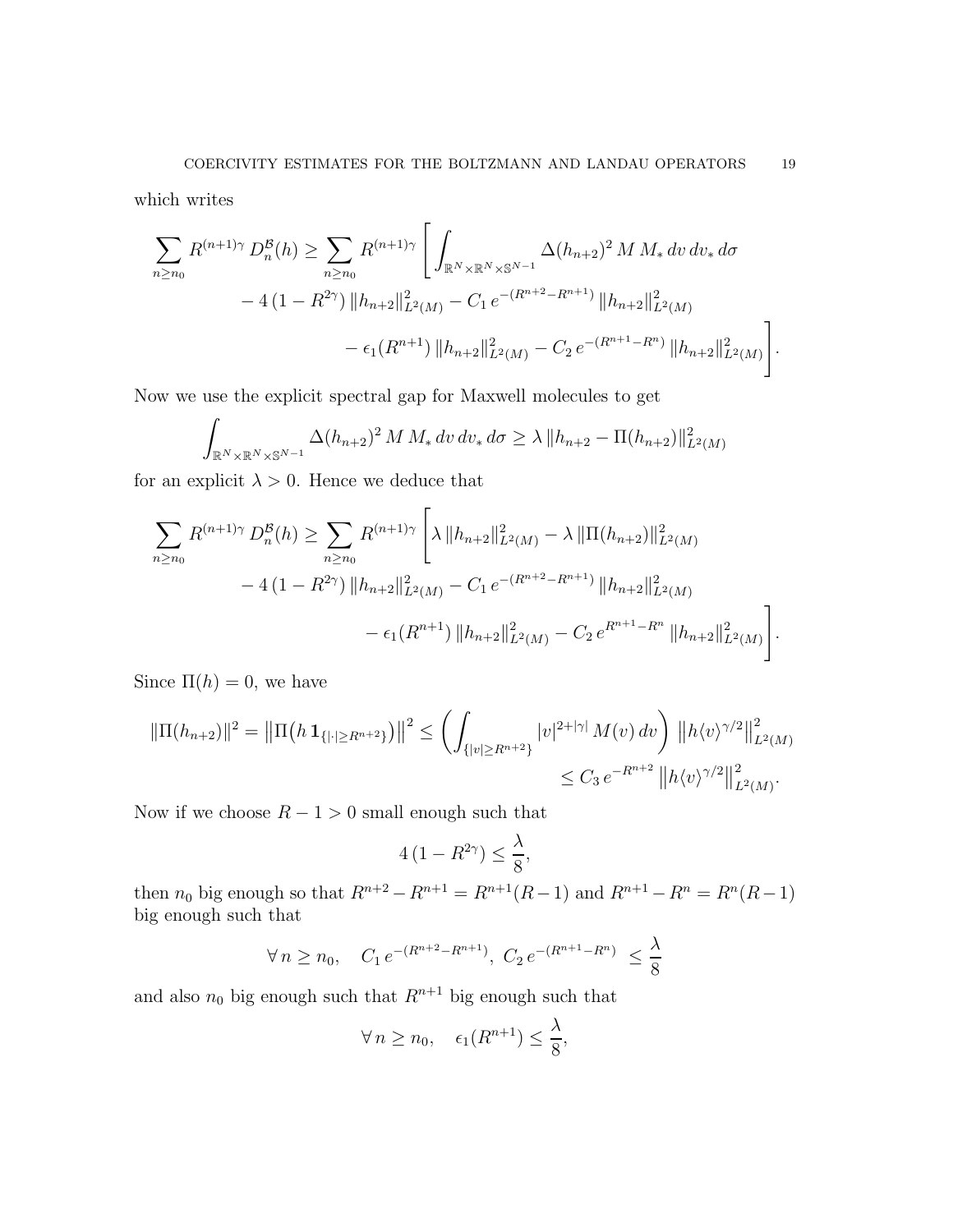we obtain for this choice of  $n_0$  and R:

$$
\sum_{n\geq n_0} R^{(n+1)\gamma} D_n^{\mathcal{B}}(h) \geq \frac{\lambda}{2} \sum_{n\geq n_0} R^{(n+1)\gamma} \|h_{n+2}\|_{L^2(M)}^2 - C_3 \lambda \left(\sum_{n\geq n_0} e^{-R^{n+2}}\right) \|h\langle v\rangle^{\gamma/2}\|_{L^2(M)}^2
$$

$$
\geq [C_4 R^{n_0\gamma} - C_5 e^{-R^{n_0}}] \|h\langle v\rangle^{\gamma/2}\|_{L^2(M)}^2
$$

for some explicit constants  $C_4, C_5 > 0$  independent on  $n_0$ . Thus by taking  $n_0$  large enough we deduce that

$$
\sum_{n\geq n_0} R^{(n+1)\gamma} D_n^{\mathcal{B}}(h) \geq C_6 \left\| h \langle v \rangle^{\gamma/2} \right\|^2
$$

for some explicit constant  $C_6 > 0$ . Coming back to  $D^{\mathcal{B}}(h)$ , this ends the proof of Theorem [1.1](#page-7-2) in the case  $\gamma < 0$ .

<span id="page-19-0"></span>2.3. Regularity for long-range interactions. We suppose here that the colli-sion kernel B satisfies [\(1.1\)](#page-4-2), [\(1.2\)](#page-4-3), [\(1.4\)](#page-4-0), with  $\alpha > 0$  (the case  $\alpha = 0$  is deduced from Theorem [1.1\)](#page-7-2). Thus we are reduced to the case where  $B(|v - v_*|, \cos \theta) =$  $|v - v_*|^\gamma \theta^{-(N-1)-\alpha}$ . By symmetrizing the Dirichlet form with the change of variable  $\sigma \to -\sigma$ , we can finally reduce to the case where  $B(|v - v_*|, \cos \theta) = |v - v_*|$  $v_*\vert^{\gamma} \theta^{-(N-1)-\alpha} \mathbf{1}_{\theta \in [0,\pi/2]}$ . We pick  $h \in L^2(M)$  orthogonal to the null space of  $L^{\mathcal{B}}$ .

We start by restricting the velocity variables to a bounded domain. Let us fix  $R > 0$ , and let us denote by  $\mathcal{I}_R$  a  $C^{\infty}$  mollified indicator function of the variables  $v, v_*$  which is 1 on  $B_R = B(0, R)$  and 0 outside  $B(0, R+1)$ .

We control from below the Dirichlet form by

$$
D^{\mathcal{B}}(h) \geq \frac{1}{4} \int_{\mathbb{R}^N \times \mathbb{R}^N \times \mathbb{S}^{N-1}} B \mathcal{I}_R \left[ h' + h'_* - h - h_* \right]^2 M M_* dv dv_* d\sigma
$$

and we develop it as

$$
(2.2) \quad D^{\mathcal{B}} \geq \frac{1}{4} \int_{\mathbb{R}^N \times \mathbb{R}^N \times \mathbb{S}^{N-1}} B \mathcal{I}_R \left( \left[ h' - h \right]^2 + \left[ h'_* - h_* \right]^2 \right) M M_* dv dv_* d\sigma + \frac{1}{2} \int_{\mathbb{R}^N \times \mathbb{R}^N \times \mathbb{S}^{N-1}} B \mathcal{I}_R \left( h' - h \right) \left( h'_* - h_* \right) M M_* dv dv_* d\sigma.
$$

The pre-postcollisional change of variable on the second term and the change of variable  $(v, v_*, \sigma) \rightarrow (v_*, v, -\sigma)$  on the first term yield

$$
D^{\mathcal{B}} \geq \frac{1}{2} \int_{\mathbb{R}^N \times \mathbb{R}^N \times \mathbb{S}^{N-1}} B \mathcal{I}_R (h' - h)^2 M M_* dv dv_* d\sigma
$$
  
- 
$$
\int_{\mathbb{R}^N \times \mathbb{R}^N \times \mathbb{S}^{N-1}} B \mathcal{I}_R h_* (h' - h) M M_* dv dv_* d\sigma =: I_1^R + I_2^R.
$$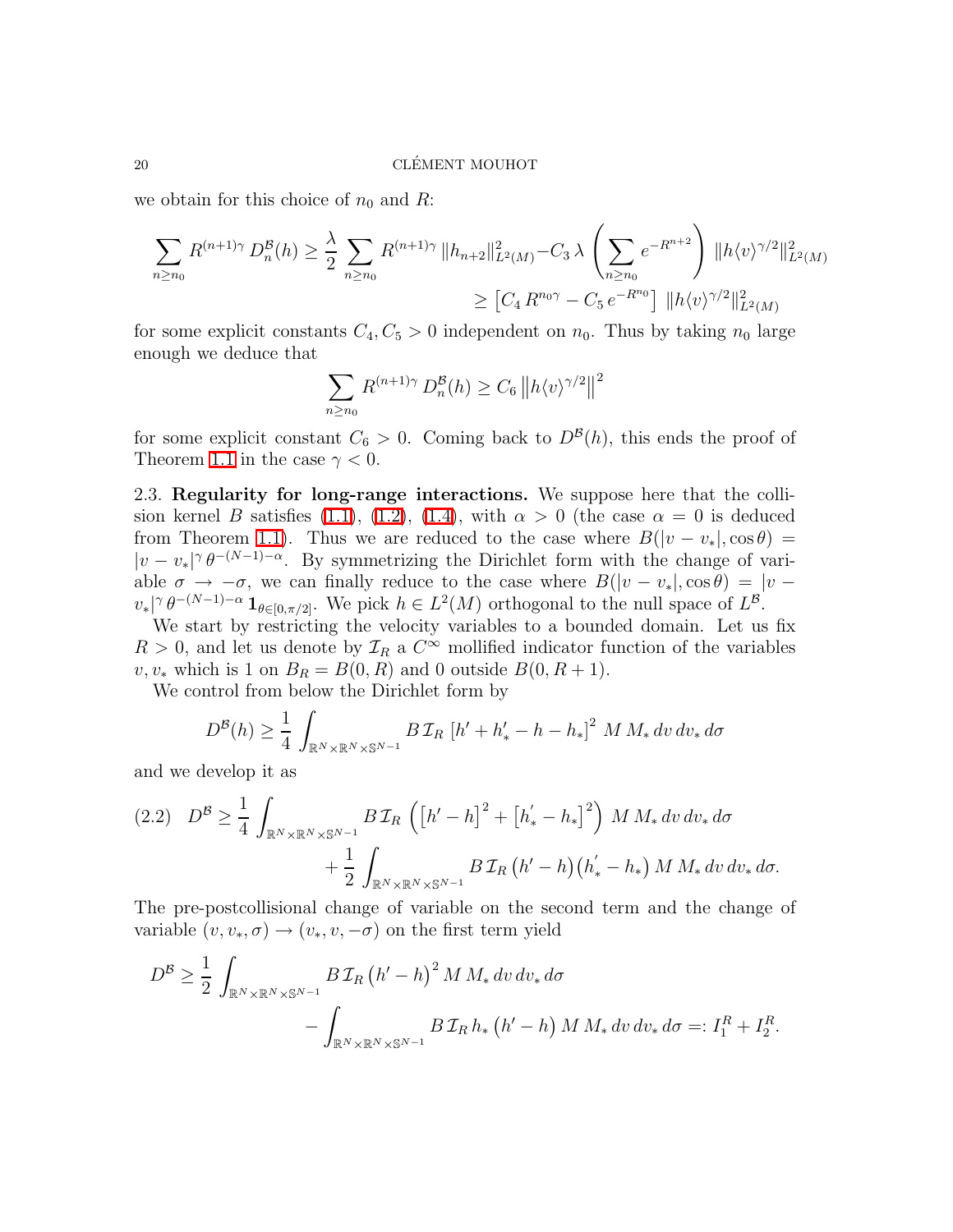Now we estimate separately  $I_1^R$  from below and  $I_2^R$  from above. For the term  $I_1^R$ , the Carleman representation (see [\[11\]](#page-30-19)) yields

$$
I_1^R \ge C \int_{B_R \times B_R} S(v, v') \frac{\left(h' - h\right)^2}{|v - v'|^{N + \alpha}} dv dv'
$$

where

$$
S(v, v') = M(v) \int_{E_{v,v'} \cap B_R} \mathbf{1}_{B_R}(v_*) |v' - v'_*|^{1+\gamma+\alpha} \mathbf{1}_{\{|v'-v| \le |v'_* - v|\}} M'_* dv'_*
$$

and  $E_{v,v'}$  is the hyperplan containing v and orthogonal to  $v - v'$  (for the derivation of this formula, see [\[30,](#page-31-7) Section 4]). The second indicator function in the formula for  $S(v, v')$  comes from the restriction to  $\theta \in [0, \pi/2]$  by the symmetrization above. It is easily seen that  $S(v, v')$  is bounded from below by some constant  $C > 0$  on  $B_R \times B_R$ . It follows that

$$
I_1^R \ge C \int_{B_R \times B_R} \frac{(h'-h)^2}{|v-v'|^{N+\alpha}} \, dv \, dv' \ge C_1 \, ||h||^2_{H^{\alpha/2}(B_R)}
$$

for some constant  $C_1 > 0$  (for the last inequality see for instance [\[1\]](#page-29-3)).

As for the second term  $I_2^R$ , we use the change of variable of the cancellation lemma in [\[4,](#page-30-9) Section 3]: keeping  $v_*$  fixed, change  $v, \sigma$  into  $v', \sigma$  (the jacobian is  $\cos^{-N} \theta/2$ ). We obtain

$$
I_2^R = \int_{\mathbb{R}^N \times \mathbb{R}^N \times \mathbb{S}^{N-1}} B h_* h \left| v - v_* \right|^\gamma M_*
$$
  

$$
b(\cos \theta) \left[ M(\psi_\sigma(v)) \cos^{-N-\gamma} \theta / 2 \mathcal{I}_R(\psi_\sigma(v), v_*) - M(v) \mathcal{I}_R(v, v_*) \right] dv dv_* d\sigma
$$

where  $\psi_{\sigma}(v)$  is the transformation introduced in [\[4,](#page-30-9) Lemma 1]: it is the point in the plan defined by  $v, v_*, \sigma$  such that

$$
(\psi_{\sigma}(v) - v) \perp (v_{*} - v) \quad \text{and} \quad (\psi_{\sigma}(v) - v_{*}) \cdot (v - v_{*}) = \cos \theta/2.
$$

Now let us fix v,  $v_*$  and  $\theta$ . Then the modulus  $|\psi_{\sigma}(v) - v| = \tan \theta/2 |v - v_*|$  is fixed, and the vector  $\psi_{\sigma}(v) - v$  satisfies

$$
\psi_{\sigma}(v) - v = |\psi_{\sigma}(v) - v| \omega
$$

where  $\omega$  is the opposite of the unit vector supporting the projection of  $\sigma$  on the plan orthogonal to  $v - v_*$  (see [\[4,](#page-30-9) Figure 1]). It motivates the study of quantities like

$$
I(\varphi) = \int_{\mathbb{S}_{v-v_*}^{N-2}} \left( \varphi(v + \rho \omega) - \varphi(v) \right) d\omega
$$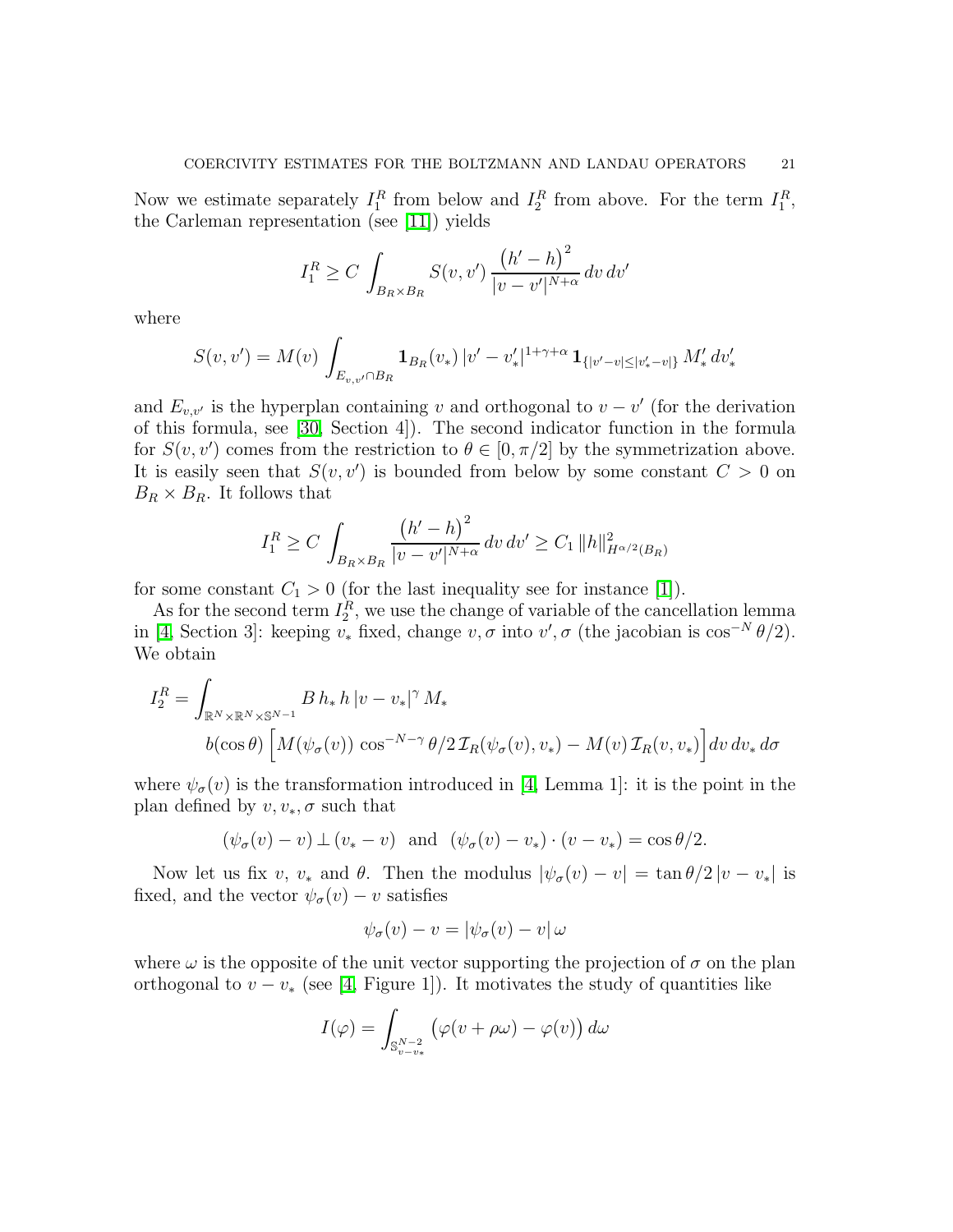# $\begin{array}{lll} \text{CLÉMENT MOUHOT} \end{array}$

where  $\varphi$  denotes some  $C^2$  function on  $\mathbb{R}^N$ ,  $\mathbb{S}_{v-v_*}^{N-2}$  denotes the unit sphere in the plan orthogonal to  $v - v_*$ , and  $\rho > 0$ . If  $\nabla \varphi$  denotes the gradient of  $\varphi$  and  $\nabla^2 \varphi$  denotes its Hessian matrix, one has the following Taylor expansion:

$$
\varphi(v + \rho \omega) = \varphi(v) + \rho \left( \nabla \varphi(v) \cdot \omega \right) + \frac{\rho^2}{2} \left\langle \nabla^2 \varphi(v + \rho' \omega) \cdot \omega, \omega \right\rangle
$$

for some  $0 \leq \rho' \leq \rho$ . By bounding the last term and taking the integral over  $\mathbb{S}_{v-v_*}^{N-2}$ , we get the estimate

$$
\left| I(\varphi) - \rho \left( \int_{\mathbb{S}_{v-v'_*}^{N-2}} d\sigma \left( \nabla \varphi(v) \cdot \sigma \right) \right) \right| \leq \frac{\rho^2}{2} \left| \mathbb{S}^{N-2} \right| ||\varphi||_{W^{2,\infty}}.
$$

As the term involving  $\nabla\varphi$  vanishes by symmetry, we obtain

$$
|I(\varphi)| \leq \frac{\rho^2}{2} \left| \mathbb{S}^{N-2} \right| ||\varphi||_{W^{2,\infty}}.
$$

We apply this computation to  $\varphi(v) = M(v) \mathcal{I}(v, v_*)$  with  $\rho = |\psi_{\sigma}(v) - v|$  $\tan \theta/2 |v - v_*|$  to find

$$
\forall v, v_* \in B_R, \quad \left| \int_{\mathbb{S}^{N-1}} b(\cos \theta) \left[ M(\psi_\sigma(v)) \mathcal{I}(\psi_\sigma(v), v_*) - M(v) \mathcal{I}(v, v_*) \right] d\sigma \right|
$$
  

$$
\leq C \int_0^{\pi/2} \theta^{-(N-1)-\alpha} \tan^2 \theta / 2 \sin^{N-2} \theta / 2 d\theta \leq C_2
$$

for some finite constant  $C_2 > 0$ . Finally we have immediately

$$
\int_{\mathbb{S}^{N-1}} b(\cos \theta) \left| \cos^{-N-\gamma} \theta/2 - 1 \right| d\sigma
$$
  

$$
\leq \int_0^{\pi/2} \theta^{-(N-1)-\alpha} \left| \cos^{-N-\gamma} \theta/2 - 1 \right| \sin^{N-2} \theta/2 d\theta \leq C_3
$$

for some finite constant  $C_3 > 0$ . We thus deduce that

$$
\left|I_2^R\right| \le C \, \|h\|_{L^2(B_R)}^2 \le C_4 \, \|h\langle v\rangle^{\gamma/2}\|_{L^2(M)}^2.
$$

Now we can conclude the proof of Theorem [1.2.](#page-7-1) For any  $R > 0$ , we have

$$
||h||_{H^{\alpha/2}(B_R)}^2 \leq C_1^{-1} I_1^R \leq C_1^{-1} \left[ D^{\mathcal{B}}(h) + |I_2^R| \right] \leq C_1^{-1} \left[ D^{\mathcal{B}}(h) + C_4 \, ||h \langle v \rangle^{\gamma/2}||_{L^2(M)}^2 \right].
$$

Since  $\Pi(h) = 0$  we can use the coercivity estimate of Theorem [1.1](#page-7-2)

$$
||h\langle v\rangle^{\gamma/2}||_{L^2(M)}^2 \le C_5 D^{\mathcal{B}}(h)
$$

to deduce finally

$$
||h||_{H^{\alpha/2}(B_R)}^2 \leq C_1^{-1} [1 + C_4 C_5] D^{\mathcal{B}}(h).
$$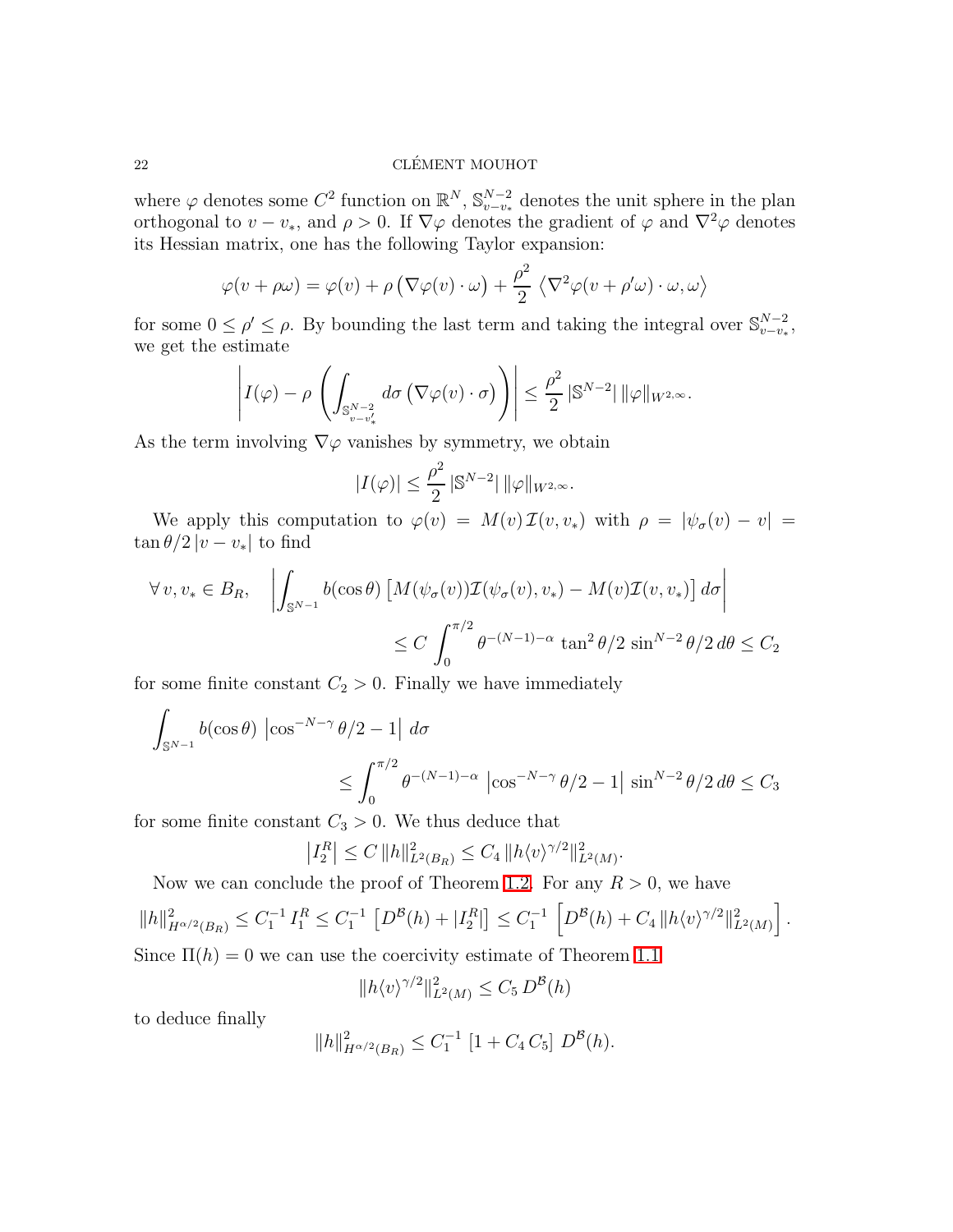Since it is valid for any  $R > 0$ , we obtain

$$
D^{\mathcal{B}}(h) \ge C \, \|h\|_{H_{\text{loc}}^{\alpha/2}}^2
$$

for some explicit constant  $C > 0$ . This ends the proof of Theorem [1.2.](#page-7-1)

Remark: It is easy to see that in our proof the dependency on R of the constant in the control of the  $H^{\alpha/2}(B_R)$  norm by the Dirichlet form can be made explicit and grows exponentially in terms of R. More details on this point will be discussed in the forthcoming work [\[27\]](#page-31-5).

### 3. The linearized Landau operator

<span id="page-22-0"></span>Note that here on the contrary to [\[7\]](#page-30-8) we are not able to perform a grazing collision limit in the coercivity estimates for the linearized Boltzmann operator. Thus we do not try to deduce results on the linearized Landau operator from the Boltzmann case, instead we work directly on this operator.

3.1. Hard potentials and Maxwell molecules. We consider  $h \in L^2(M)$  orthogonal to the null space of  $L^{\mathcal{L}}$ , we assume that  $\gamma \geq 0$  and, thanks to the assump-tion [\(1.2\)](#page-4-3), we reduce to the case  $\Phi(z) = z^{\gamma}$ .

Classical computations, which can be found in [\[14,](#page-30-20) Section 2] for instance, show that the linearized Landau operator  $L^{\mathcal{L}}$  decomposes as

$$
L^{\mathcal{L}} = K^{\mathcal{L}} - A^{\mathcal{L}}
$$

where  $K^{\mathcal{L}}$  is a (compact) bounded operator (with explicit bound  $C_K^{\mathcal{L}}$ ) and  $A^{\mathcal{L}}$  is a diffusion operator whose Dirichlet form satisfies

$$
\int_{\mathbb{R}^N} (A^{\mathcal{L}} h) h M dv = \int_{\mathbb{R}^N} (\nabla_v h)^t \mathcal{M}(v) (\nabla_v h) M dv
$$

where the matrix  $\mathcal M$  is symmetric definite positive with its smallest eigenvalue bounded from below by  $C \langle v \rangle^{\gamma}$  for an explicit constant  $C > 0$  (see [\[14,](#page-30-20) Section 2, Propositions 2.3 and 2.4]). Thus we deduce that

$$
\int_{\mathbb{R}^N} (A^{\mathcal{L}} h) h M dv \ge C \int_{\mathbb{R}^N} |\nabla_v h|^2 \langle v \rangle^{\gamma} M dv.
$$

First, we recall that, as noticed in [\[25\]](#page-30-21), a simpler way to recover the coercivity result from [\[14,](#page-30-20) Section 3, Theorem 3.1] is to apply the Bakry-Emery criterion (see [\[33,](#page-31-8) Chapter 9, Section 2. which implies that M satisfies a Poincaré inequality with constant 2, and thus (as  $h$  has zero mean)

$$
\int_{\mathbb{R}^N} |\nabla_v h|^2 \langle v \rangle^{\gamma} M dv \ge \int_{\mathbb{R}^N} |\nabla_v h|^2 M dv \ge 2 \int_{\mathbb{R}^N} h^2 M dv.
$$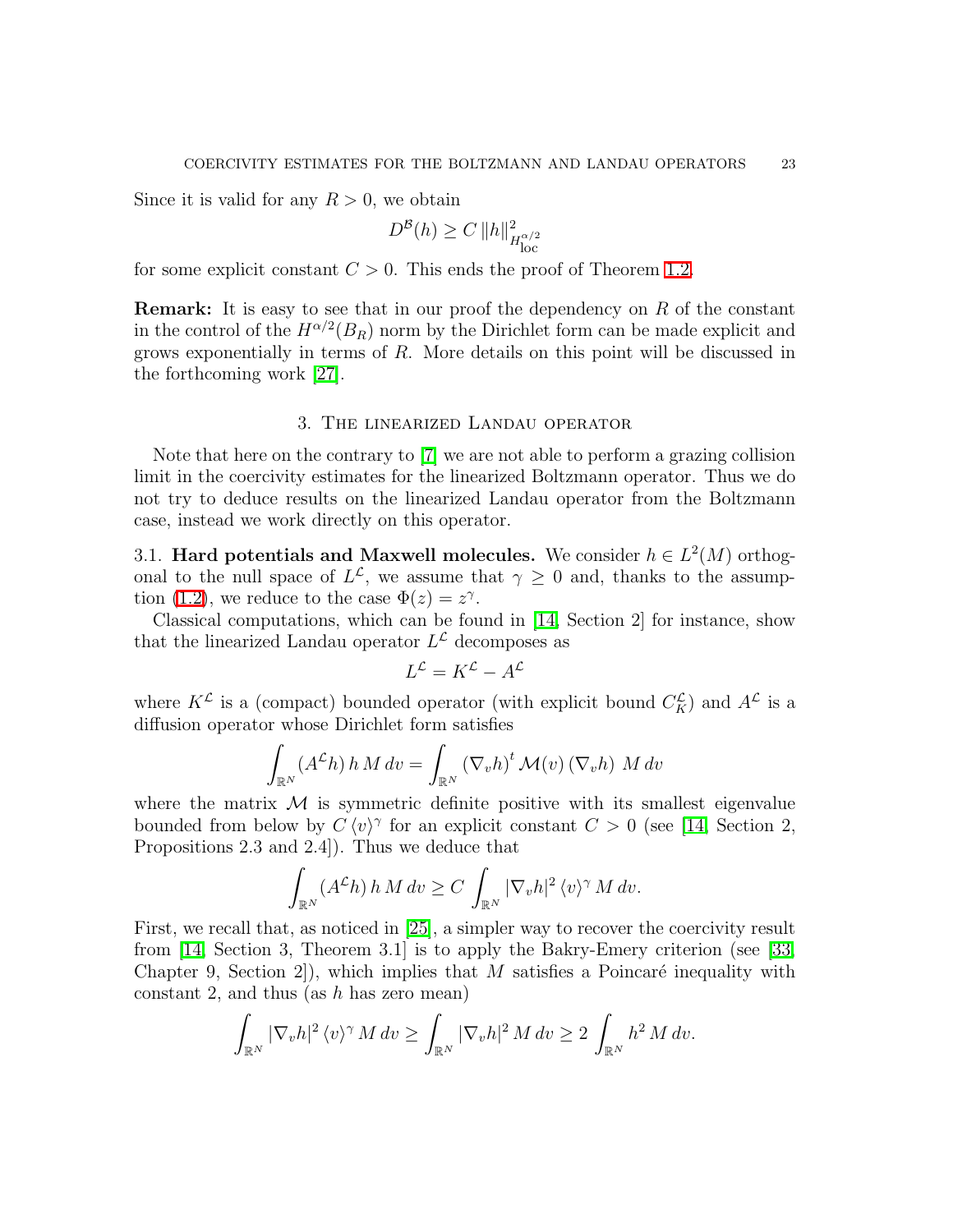Now we want to obtain a stronger coercivity estimate. Thus we apply Bakry-Emery criterion to the measure

$$
m(v) = \langle v \rangle^{\gamma} M(v) = \exp \left[ -|v|^2 + \frac{\gamma}{2} \ln(1+|v|^2) \right] =: \exp \left[ -\phi(v) \right].
$$

A straightforward computation shows that

$$
\nabla^2 \phi \ge (2 - \gamma) \, I \, d
$$

which implies, as  $(2 - \gamma) \ge 1$  thanks to the assumptions on  $\gamma$ , that m satisfies a Poincaré inequality with constant 1, and thus

$$
\int_{\mathbb{R}^N} |\nabla_v h|^2 \langle v \rangle^{\gamma} M dv \ge \int_{\mathbb{R}^N} \left[ h - \left( \int_{\mathbb{R}^N} h \langle v \rangle^{\gamma} M dv \right) \right]^2 \langle v \rangle^{\gamma} M dv.
$$

Hence by developing

$$
\int_{\mathbb{R}^N} |\nabla_v h|^2 \langle v \rangle^{\gamma} M dv \ge \int_{\mathbb{R}^N} h^2 \langle v \rangle^{\gamma} M dv - \left( \int_{\mathbb{R}^N} h \langle v \rangle^{\gamma} M dv \right)^2.
$$

Now as

$$
\left(\int_{\mathbb{R}^N} h\,\langle v\rangle^\gamma \,M\,dv\right)^2 \le C_1\,\left(\int_{\mathbb{R}^N} h^2\,M\,dv\right)
$$

for some explicit constant  $C_1$ , we deduce by collecting every term that

$$
\int_{\mathbb{R}^N} (A^{\mathcal{L}} h) h M dv \ge C_2 ||h||^2_{H^1(\langle v \rangle^\gamma M)} - C_3 ||h||^2_{L^2(M)}
$$

for some explicit constants  $C_2, C_3 > 0$ .

Besides we have by [\[7,](#page-30-8) Theorem 1.2]

$$
- \int_{\mathbb{R}^N} (L^{\mathcal{L}} h) \, h \, M \, dv \ge C_4 \, ||h||^2_{L^2(M)}
$$

for an explicit constant  $C_4 > 0$ . Now let us write

$$
||h||_{H^{1}(\langle v)^{\gamma}M)}^{2} \leq C_{2}^{-1} \int_{\mathbb{R}^{N}} (A^{\mathcal{L}}h) h M dv + C_{2}^{-1} C_{3} ||h||_{L^{2}(M)}^{2}
$$
  
\n
$$
\leq C_{2}^{-1} \left[ - \int_{\mathbb{R}^{N}} (L^{\mathcal{L}}h) h M dv + \int_{\mathbb{R}^{N}} (K^{\mathcal{L}}h) h M dv + C_{3} ||h||_{L^{2}(M)}^{2} \right]
$$
  
\n
$$
\leq C_{2}^{-1} \left[ D^{\mathcal{L}}(h) + (C_{K}^{\mathcal{L}} + C_{3}) ||h||_{L^{2}(M)}^{2} \right] \leq C_{2}^{-1} \left[ 1 + (C_{K}^{\mathcal{L}} + C_{3}) C_{4}^{-1} \right] D^{\mathcal{L}}(h)
$$

which concludes half of the proof of Theorem [1.3](#page-8-0) when  $\gamma \geq 0$ . It remains to control the  $L^2(M)$  norm with weight  $1 + \gamma/2$ .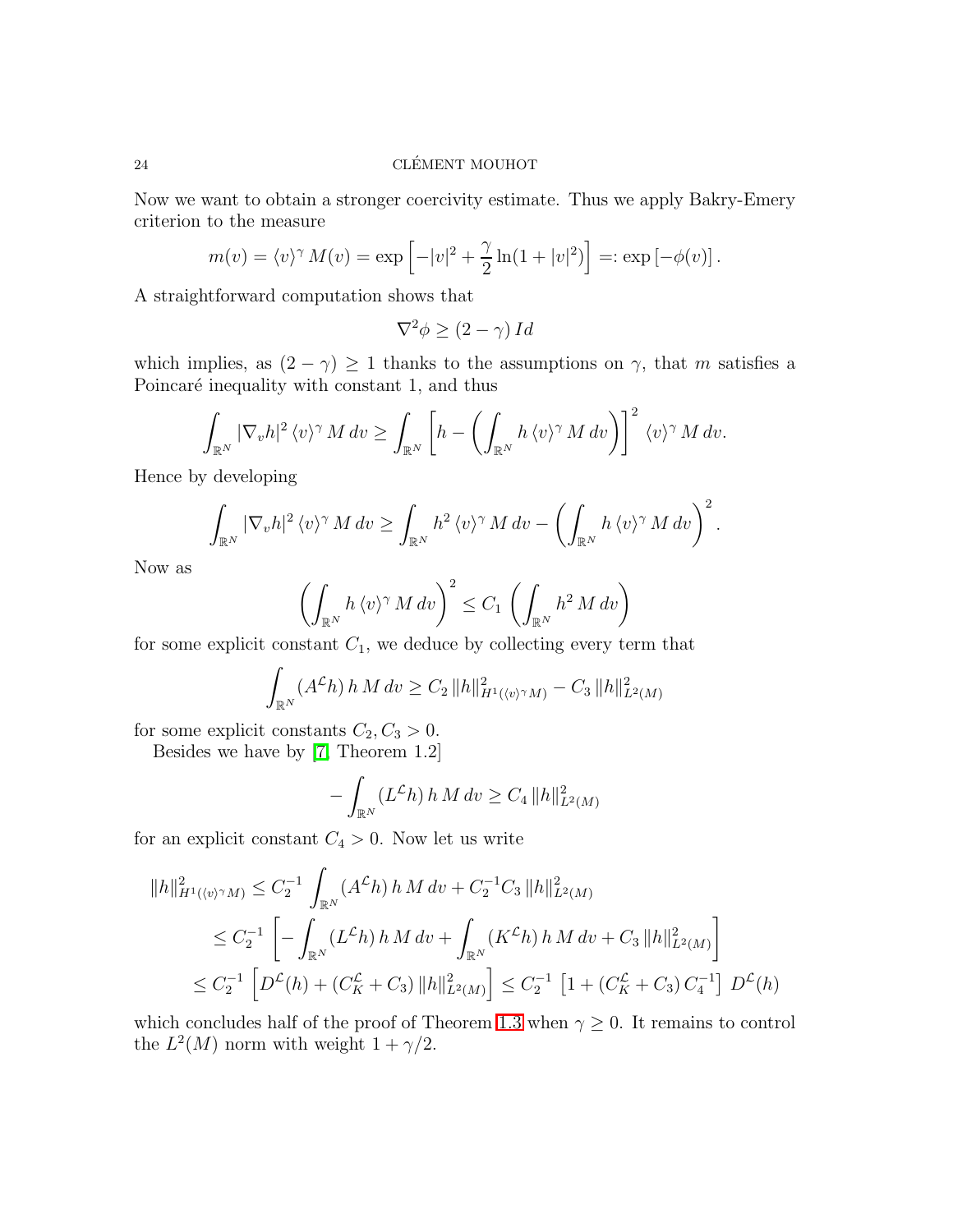Let us denote  $g = hM^{1/2}$ . Then

$$
||h||_{H^1(\langle v \rangle^\gamma M)}^2 \ge \int_{\mathbb{R}^N} |\nabla h|^2 M \langle v \rangle^\gamma dv = \int_{\mathbb{R}^N} \left| \nabla \frac{g}{M^{1/2}} \right|^2 M \langle v \rangle^\gamma dv =
$$
  

$$
\int_{\mathbb{R}^N} |\nabla g|^2 \langle v \rangle^\gamma dv + \int_{\mathbb{R}^N} |g|^2 \frac{|v|^2}{4} \langle v \rangle^\gamma dv + \int_{\mathbb{R}^N} g \nabla g \cdot v \langle v \rangle^\gamma dv
$$
  

$$
= \int_{\mathbb{R}^N} |\nabla g|^2 \langle v \rangle^\gamma dv + \int_{\mathbb{R}^N} |g|^2 \frac{|v|^2}{4} \langle v \rangle^\gamma dv - \int_{\mathbb{R}^N} |g|^2 |\nabla (v \langle v \rangle^\gamma)| dv
$$
  

$$
\ge ||h| v|^{1 + \gamma/2} ||_{L^2(M)}^2 - C ||h \langle v \rangle^\gamma ||_{L^2(M)}^2
$$

which implies immediately, combined to the previous estimate, inequality [\(1.8\)](#page-9-1) in Theorem [1.3.](#page-8-0)

3.2. Soft potentials. We follow almost the same path as for the linearized Boltzmann operator. The starting point is the following coercivity estimate in the Maxwell case

<span id="page-24-1"></span>
$$
(3.1) \quad \frac{1}{2} \int_{\mathbb{R}^N \times \mathbb{R}^N} |v - v_*|^2 \left\| \mathbf{P}(v - v_*) \left[ (\nabla h) - (\nabla h)_* \right] \right\|^2 M M_* \, dv \, dv_*
$$
  

$$
\geq \lambda \left[ \|h\|_{H^1(M)}^2 + \|h \langle v \rangle\|_{L^2(M)}^2 \right]
$$

for some explicit constant  $\lambda > 0$ , which has been proved in the previous subsection.

We assume that  $\gamma < 0$  and we pick  $h \in L^2(M)$  orthogonal to the null space of  $L^{\mathcal{L}}$ . Using the assumption [\(1.2\)](#page-4-3) we reduce to the case  $\Phi(z) = \min\{z^{\gamma}, 1\}$ .

**Step 1.** We first prove a technical lemma on  $K^{\mathcal{L}}$ , in the case of Maxwell molecules. We define for  $R > 0$ 

$$
K_R^{\mathcal{L}} h(v) = -M(v)^{-1} \nabla_v \cdot \left( \int_{\mathbb{R}^N} \left( 1 - \Theta_R(v - v_*) \right) |v - v_*|^2 \mathbf{P}(v - v_*) \left( \nabla h \right)_* M M_* dv_* \right)
$$

<span id="page-24-0"></span>where  $\Theta_R$  is a  $C^{\infty}$  function on  $\mathbb{R}^N$  such that  $0 \le \Theta_R \le 1$ ,  $\Theta_R = 1$  on  $B(0, R)$  and  $\Theta_R = 0$  outside  $B(0, R+1)$ . Then

**Lemma 3.1.** The bounded operator  $K_R^{\mathcal{L}}$  satisfies

$$
|||K_R^{\mathcal{L}}|||_{L^2(M)} \xrightarrow{R \to \infty} 0
$$

with explicit rate.

Proof of Lemma [3.1.](#page-24-0) It amounts to a differentiation under the integral, an integration by part, and Young's inequality.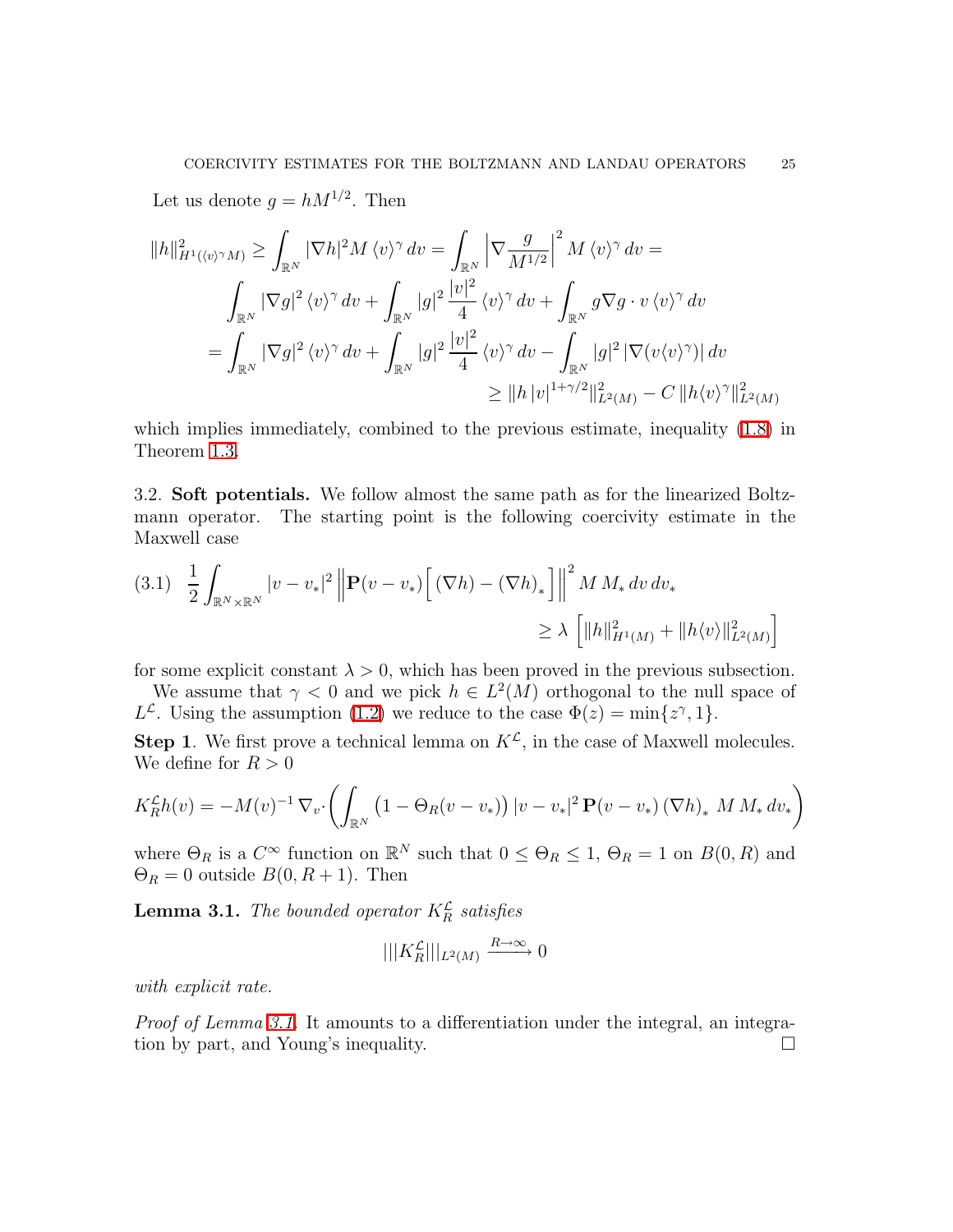**Step 2.** We do the same dyadic decomposition of  $D^{\mathcal{L}}(h)$  as for the Boltzmann case, to obtain

$$
D^{\mathcal{L}}(h) \ge C \sum_{n \ge 0} R^{(n+1)\gamma} D_n^{\mathcal{L}}(h)
$$

for some constant  $C > 0$ , with

$$
D_n^{\mathcal{L}}(h) = \int_{\mathbb{R}^N \times \mathbb{R}^N} \mathbf{1}_{\{|v - v_*| \le R^{n+1}\}} |v - v_*|^2 ||\mathbf{P}(v - v_*) \big[ (\nabla h) - (\nabla h)_* \big] ||^2 M M_* \, dv \, dv_*
$$

for any  $n \geq 0$ .

Step 3. In this step we estimate each term of the dyadic decomposition. We fix  $n_0 \geq 0$  (to be later chosen big enough) and we estimate  $D_n^{\mathcal{L}}(h)$  for  $n \geq n_0$ . We denote  $\chi_r$  the indicator function depending on  $v, v_*$  such that at least on of these two points belongs to  $B(0, r)$ . We also define the shorthand

$$
\Delta(F) = ||\mathbf{P}(v - v_*)\big[ (\nabla F) - (\nabla F)_* \big]||.
$$

Then

$$
D_n^{\mathcal{L}}(h) = \int_{\mathbb{R}^N \times \mathbb{R}^N} \mathbf{1}_{\{|v - v_*| \le R^{n+1}\}} |v - v_*|^2 \Delta(h)^2 M M_* dv dv_*
$$
  

$$
\ge \int_{\mathbb{R}^N \times \mathbb{R}^N} \mathbf{1}_{\{|v - v_*| \le R^{n+1}\}} \chi_r(v, v_*) |v - v_*|^2 \Delta(h)^2 M M_* dv dv_*.
$$

We take  $r = R^{n+2} - R^{n+1}$  and we denote  $h_k = h \overline{\Theta}_{R^k}^{\eta}$  where  $\overline{\Theta}_{R}^{\eta}$  is defined by  $0 \leq \bar{\Theta}_R^{\eta} \leq 1, \ \bar{\Theta}_R^{\eta} = 1 \text{ on } B(0, R), \Theta_R = 0 \text{ outside } B(\tilde{0}, R + \eta^{-1}) \text{ and } |\nabla \bar{\Theta}_R^{\eta}| \leq \eta$ (with  $\eta > 0$  to be later chosen small enough).

If v or  $v_*$  belongs to  $B(0, R^{n+2} - R^{n+1})$  and the relative velocity is bounded by  $R^{n+1}$ , both points belong to  $B(0, R^{n+2})$ . Thus we deduce

$$
D_n^{\mathcal{L}}(h) \geq \int_{\mathbb{R}^N \times \mathbb{R}^N} \mathbf{1}_{\{|v-v_{*}| \leq R^{n+1}\}} |v-v_{*}|^2 \chi_r(v,v_{*}) \Delta(h_{n+2})^2 M M_{*} \, dv \, dv_{*}.
$$

Now we remove the indicator function  $\chi_r$  by bounding from above the term corresponding to  $1-\chi_r$ , that is when v and  $v_*$  have a modulus greater than  $R^{n+2}-R^{n+1}$ . Simple computations yield

$$
D_n^{\mathcal{L}}(h) \ge \int_{\mathbb{R}^N \times \mathbb{R}^N} \mathbf{1}_{\{|v-v_{*}| \le R^{n+1}\}} |v-v_{*}|^2 \Delta(h_{n+2})^2 M M_{*} dv dv_{*}
$$
  
-  $C_1 R^{2(n+1)} e^{-(R^{n+2} - R^{n+1})} ||h_{n+2}||_{H^1(M)}^2$ 

for an explicit constant  $C_1 > 0$ . Then we focus on the main term

$$
\int_{\mathbb{R}^N\times\mathbb{R}^N} \mathbf{1}_{\{|v-v_*|\le R^{n+1}\}} |v-v_*|^2 \, \Delta(h_{n+2})^2 \, M \, M_* \, dv \, dv_*.
$$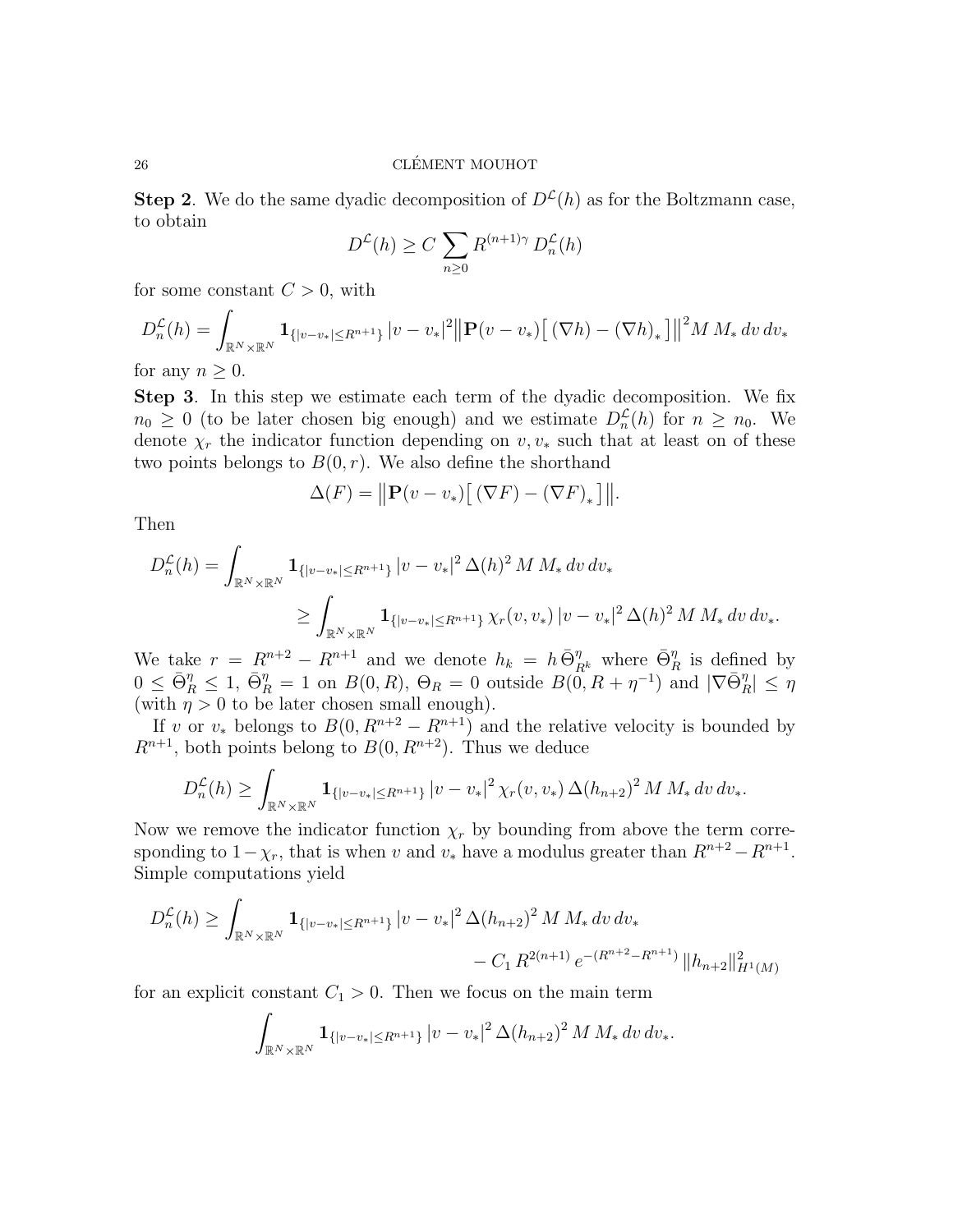Since  $\mathbf{1}_{\{|v-v_{*}| \leq R^{n+1}\}} \geq \Theta_{R^{n+1}-1}(v-v_{*}),$  we first bound it from below by

$$
\int_{\mathbb{R}^N \times \mathbb{R}^N} \Theta_{R^{n+1}-1}(v-v_*) \, |v-v_*|^2 \, \Delta(h_{n+2})^2 \, M \, M_* \, dv \, dv_*.
$$

Then we proceed as in the Boltzmann case:

$$
\int_{\mathbb{R}^{N} \times \mathbb{R}^{N}} \Theta_{R^{n+1}-1}(v-v_{*}) |v-v_{*}|^{2} \Delta(h_{n+2})^{2} M M_{*} dv dv_{*}
$$
\n
$$
= -2 \int_{\mathbb{R}^{N} \times \mathbb{R}^{N}} \Theta_{R^{n+1}-1}(v-v_{*}) |v-v_{*}|^{2} [\mathbf{P}(v-v_{*}) (\nabla h_{n+2})] \cdot [\mathbf{P}(v-v_{*}) (\nabla h_{n+2})_{*}] M M_{*} dv dv_{*}
$$
\n
$$
+ 2 \int_{\mathbb{R}^{N} \times \mathbb{R}^{N}} \Theta_{R^{n+1}-1}(v-v_{*}) |v-v_{*}|^{2} ||\mathbf{P}(v-v_{*}) (\nabla h_{n+2})||^{2} M M_{*} dv dv_{*}
$$
\n
$$
\geq -2 \int_{\mathbb{R}^{N} \times \mathbb{R}^{N}} |v-v_{*}|^{2} [\mathbf{P}(v-v_{*}) (\nabla h_{n+2})] \cdot [\mathbf{P}(v-v_{*}) (\nabla h_{n+2})_{*}] M M_{*} dv dv_{*}
$$
\n
$$
-2 \int_{\mathbb{R}^{N}} (K_{R^{n+1}-1}^{L} h_{n+2}) h_{n+2} M dv
$$
\n
$$
+2 \int_{\mathbb{R}^{N} \times \mathbb{R}^{N}} \Theta_{R^{n+1}-1}(v-v_{*}) |v-v_{*}|^{2} ||\mathbf{P}(v-v_{*}) (\nabla h_{n+2})||^{2} M M_{*} dv dv_{*}.
$$

Then we use that

$$
\|\mathbf{P}(v-v_*)(\nabla h_{n+2})\|^2 = \|\mathbf{P}(v-v_*)(\nabla(\bar{\Theta}_{R^{n+2}}^{\eta}h))\|^2
$$
  
\n
$$
\geq (1-\varepsilon) \|\mathbf{P}(v-v_*)(\bar{\Theta}_{R^{n+2}}^{\eta}\nabla h)\|^2 - C(\varepsilon) \|\mathbf{P}(v-v_*)(h\nabla\bar{\Theta}_{R^{n+2}}^{\eta})\|^2
$$
  
\n
$$
\geq (1-\varepsilon) \|\mathbf{P}(v-v_*)(\bar{\Theta}_{R^n}^{\eta}\nabla h)\|^2 - C(\varepsilon) \|\mathbf{P}(v-v_*)(h\nabla\bar{\Theta}_{R^{n+2}}^{\eta})\|^2
$$
  
\n
$$
\geq (1-2\varepsilon) \|\mathbf{P}(v-v_*)(\nabla(\bar{\Theta}_{R^n}^{\eta}h))\|^2
$$
  
\n
$$
- C(\varepsilon) \|\mathbf{P}(v-v_*)(h\nabla\bar{\Theta}_{R^n}^{\eta})\|^2 - C(\varepsilon) \|\mathbf{P}(v-v_*)(h\nabla\bar{\Theta}_{R^{n+2}}^{\eta})\|^2
$$
  
\n
$$
\geq (1-2\varepsilon) \|\mathbf{P}(v-v_*)(\nabla h_n)\|^2 - C_2(\varepsilon) \|\|h_{n+3}\|^2
$$

since  $R^{n+2} + \eta^{-1} \le R^{n+3}$  if  $n \ge n_0$  is big enough.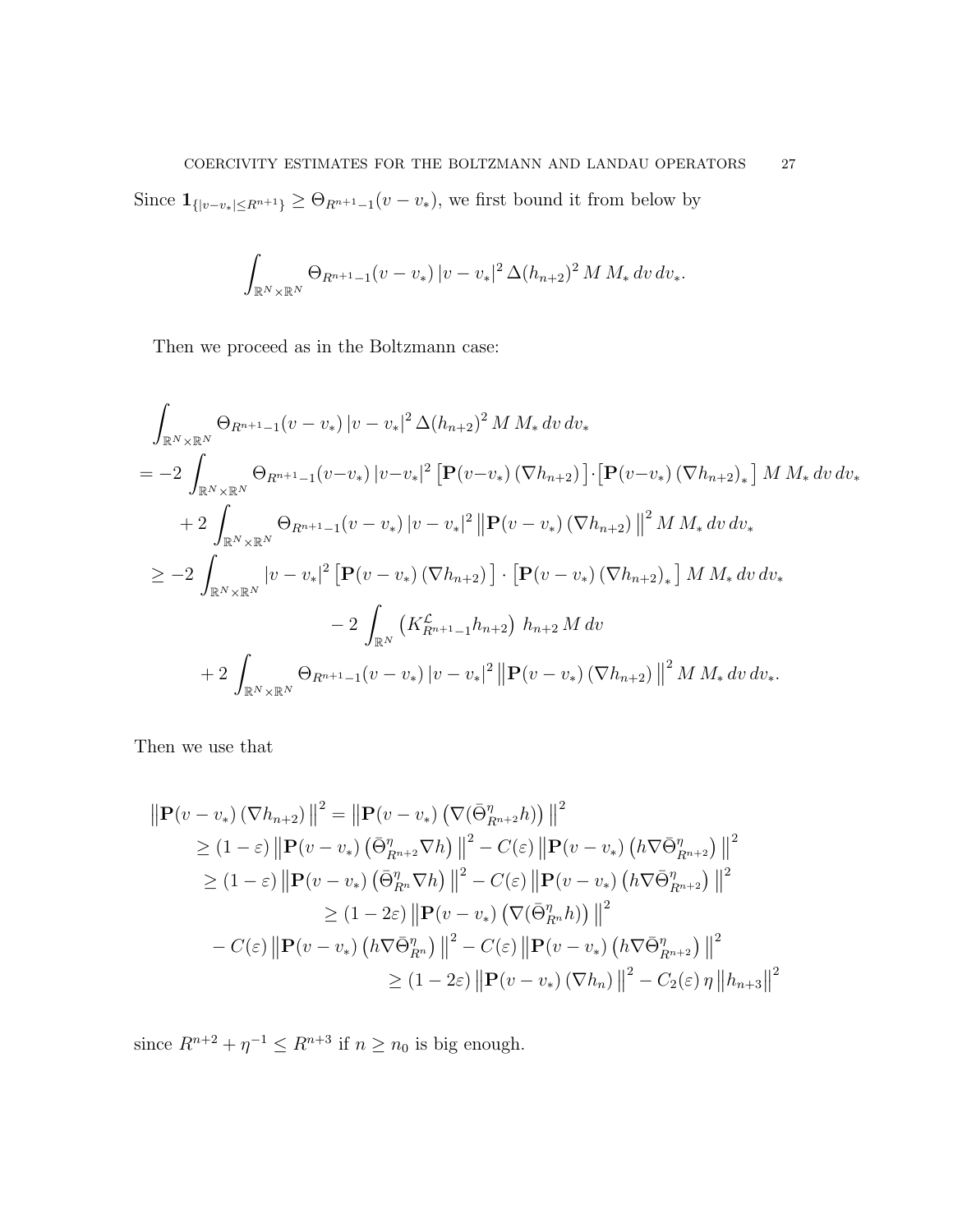Hence we deduce that

$$
\int_{\mathbb{R}^{N} \times \mathbb{R}^{N}} \Theta_{R^{n+1}-1}(v-v_{*}) |v-v_{*}|^{2} \Delta(h_{n+2})^{2} M M_{*} dv_{*} dv
$$
\n
$$
\geq -2 \int_{\mathbb{R}^{N} \times \mathbb{R}^{N}} |v-v_{*}|^{2} [\mathbf{P}(v-v_{*}) (\nabla h_{n+2})] \cdot [\mathbf{P}(v-v_{*}) (\nabla h_{n+2})_{*}] M M_{*} dv dv_{*}
$$
\n
$$
+ 2 (1 - 2\varepsilon) \int_{\mathbb{R}^{N} \times \mathbb{R}^{N}} |v-v_{*}|^{2} ||\mathbf{P}(v-v_{*}) (\nabla h_{n})||^{2} M M_{*} dv dv_{*}
$$
\n
$$
- 2 \int_{\mathbb{R}^{N}} (K_{R^{n+1}-1}^{c} h_{n+2}) h_{n+2} M dv - C_{2}(\varepsilon) \eta ||h_{n+3} \langle v \rangle ||^{2}_{L^{2}(M)}
$$
\n
$$
- 2 \int_{\mathbb{R}^{N} \times \mathbb{R}^{N}} \mathbf{1}_{\{|v-v_{*}| \geq R^{n+1}-1\}} |v-v_{*}|^{2} ||\mathbf{P}(v-v_{*}) (\nabla h_{n})||^{2} M M_{*} dv dv_{*}.
$$

Now we use that (from Lemma [3.1\)](#page-24-0)

$$
-2\int_{\mathbb{R}^N} \left( K_{R^{n+1}-1}^{\mathcal{L}} h_{n+2} \right) h_{n+2} M dv \ge -\epsilon_2 (R^{n+1}-1) \|h_{n+2}\|_{H^1(M)}^2
$$

where  $\epsilon_2(r)$  is an explicit function going to 0 as r goes to infinity. Also simple computations show that

$$
2\int_{\mathbb{R}^N\times\mathbb{R}^N} \mathbf{1}_{\{|v-v_*|\ge R^{n+1}-1\}} |v-v_*|^2 \, \|\mathbf{P}(v-v_*)\,(\nabla h_n)\|^2 \, M \, M_* \, dv \, dv_*
$$
  

$$
\le C_3 R^{2n} \, e^{-(R^{n+1}-R^n)} \, \|h_{n+2}\|_{H^1(M)}^2.
$$

Collecting every term we deduce

$$
\sum_{n\geq n_0} R^{(n+1)\gamma} D_n^{\mathcal{L}}(h) \geq \sum_{n\geq n_0} R^{(n+1)\gamma} \n\left[ -2 \int_{\mathbb{R}^N \times \mathbb{R}^N} |v - v_*|^2 \left[ \mathbf{P}(v - v_*) \left( \nabla h_{n+2} \right) \right] \cdot \left[ \mathbf{P}(v - v_*) \left( \nabla h_{n+2} \right)_* \right] M M_* dv dv_* \n+ 2 (1 - 2\varepsilon) R^{2\gamma} \int_{\mathbb{R}^N \times \mathbb{R}^N} |v - v_*|^2 \left\| \mathbf{P}(v - v_*) \left( \nabla h_{n+2} \right) \right\|^2 M M_* dv dv_* \n- C_2(\varepsilon) \eta R^{-\gamma} \left\| h_{n+2} \langle v \rangle \right\|_{L^2(M)}^2 - C_1 R^{2(n+1)} e^{-(R^{n+2} - R^{n+1})} \left\| h_{n+2} \right\|^2 \n- \epsilon_2 (R^{n+1} - 1) \left\| h_{n+2} \right\|_{H^1(M)}^2 - C_3 R^{2n} e^{-(R^{n+1} - R^n)} \left\| h_{n+2} \right\|_{H^1(M)}^2 \right]
$$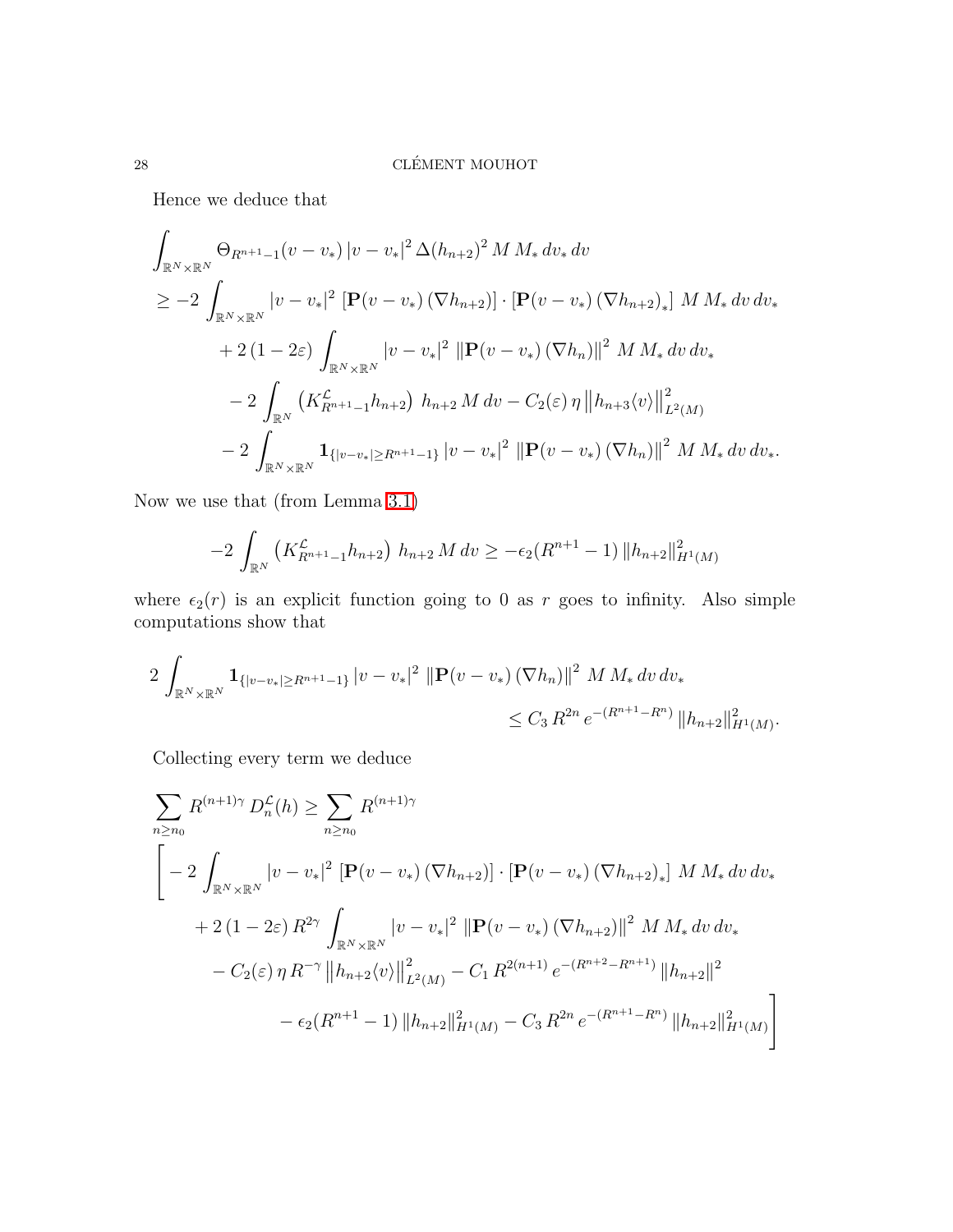which writes

$$
\sum_{n\geq n_0} R^{(n+1)\gamma} D_n^{\mathcal{L}}(h) \geq \sum_{n\geq n_0} R^{(n+1)\gamma} \left[ \int_{\mathbb{R}^N \times \mathbb{R}^N} |v - v_*|^2 \Delta(h_{n+2})^2 M M_* dv dv_* \right. \\ \left. - 2 \left( 1 - (1 - 2\varepsilon) R^{2\gamma} \right) \|h_{n+2}\|_{H^1(M)}^2 - C_1 R^{2(n+1)} e^{-(R^{n+2} - R^{n+1})} \|h_{n+2}\|_{H^1(M)}^2 \right. \\ \left. - C_2(\varepsilon) \eta R^{-\gamma} \left\| h_{n+2} \langle v \rangle \right\|_{L^2(M)}^2 - \epsilon_2 (R^{n+1}) \|h_{n+2}\|_{H^1(M)}^2 - C_3 R^{2n} e^{-(R^{n+1} - R^n)} \|h_{n+2}\|_{H^1(M)}^2 \right].
$$

Now we use the explicit coercivity estimate [\(3.1\)](#page-24-1) for Maxwell molecules to deduce that

$$
\sum_{n\geq n_0} R^{(n+1)\gamma} D_n^{\mathcal{L}}(h) \geq
$$
\n
$$
\sum_{n\geq n_0} R^{(n+1)\gamma} \left[ \frac{3}{2} \lambda \| h_{n+2} \|_{H^1(M)}^2 + \frac{3}{2} \lambda \| h_{n+2} \langle v \rangle \|_{L^2(M)}^2 - 6 \lambda \| \Pi(h_{n+2}) \|_{H^1(M)}^2 - 6 \lambda \| \Pi(h_{n+2}) \langle v \rangle \|_{L^2(M)}^2 - 2 \left( 1 - (1 - 2\varepsilon) R^{2\gamma} \right) \| h_{n+2} \|_{H^1(M)}^2 - C_2(\varepsilon) \eta R^{-\gamma} \| h_{n+2} \langle v \rangle \|_{L^2(M)}^2 - C_1 R^{2(n+1)} e^{-(R^{n+2} - R^{n+1})} \| h_{n+2} \|_{H^1(M)}^2 - \epsilon_2(R^{n+1}) \| h_{n+2} \|_{H^1(M)}^2 - C_3 R^{2n} e^{-(R^{n+1} - R^n)} \| h_{n+2} \|_{H^1(M)}^2 \right].
$$

Since  $\Pi(h) = 0$ , we have

$$
6\lambda \|\Pi(h_{n+2})\|_{H^1(M)}^2 + 6\lambda \|\Pi(h_{n+2})\langle v\rangle\|_{L^2(M)}^2
$$
  
=  $\|\Pi(h\mathbf{1}_{\{|\cdot|\ge R^{n+2}\}})\|_{H^1(M)}^2 + \|\Pi(h\mathbf{1}_{\{|\cdot|\ge R^{n+2}\}})\langle v\rangle\|_{L^2(M)}^2$   
\$\le C\_4 e^{-R^{n+2}} \|h\|\_{H^1(\langle v\rangle^\gamma M)}^2\$.

Now if we choose  $\varepsilon$  and  $R - 1 > 0$  small enough such that

$$
2(1 - (1 - 2\varepsilon)R^{2\gamma}) \le \frac{\lambda}{4},
$$

then  $\eta$  small enough such that

$$
C_2(\varepsilon)\,\eta\leq \frac{\lambda}{4},
$$

then  $n_0$  big enough so that  $R^{n+2}(R-1) \geq \eta^{-1}$  for any  $n \geq n_0$  (see the discussion above), and so that  $R^{n+2} - R^{n+1} = R^{n+1}(R - 1)$  and  $R^{n+1} - R^n = R^n(R - 1)$  big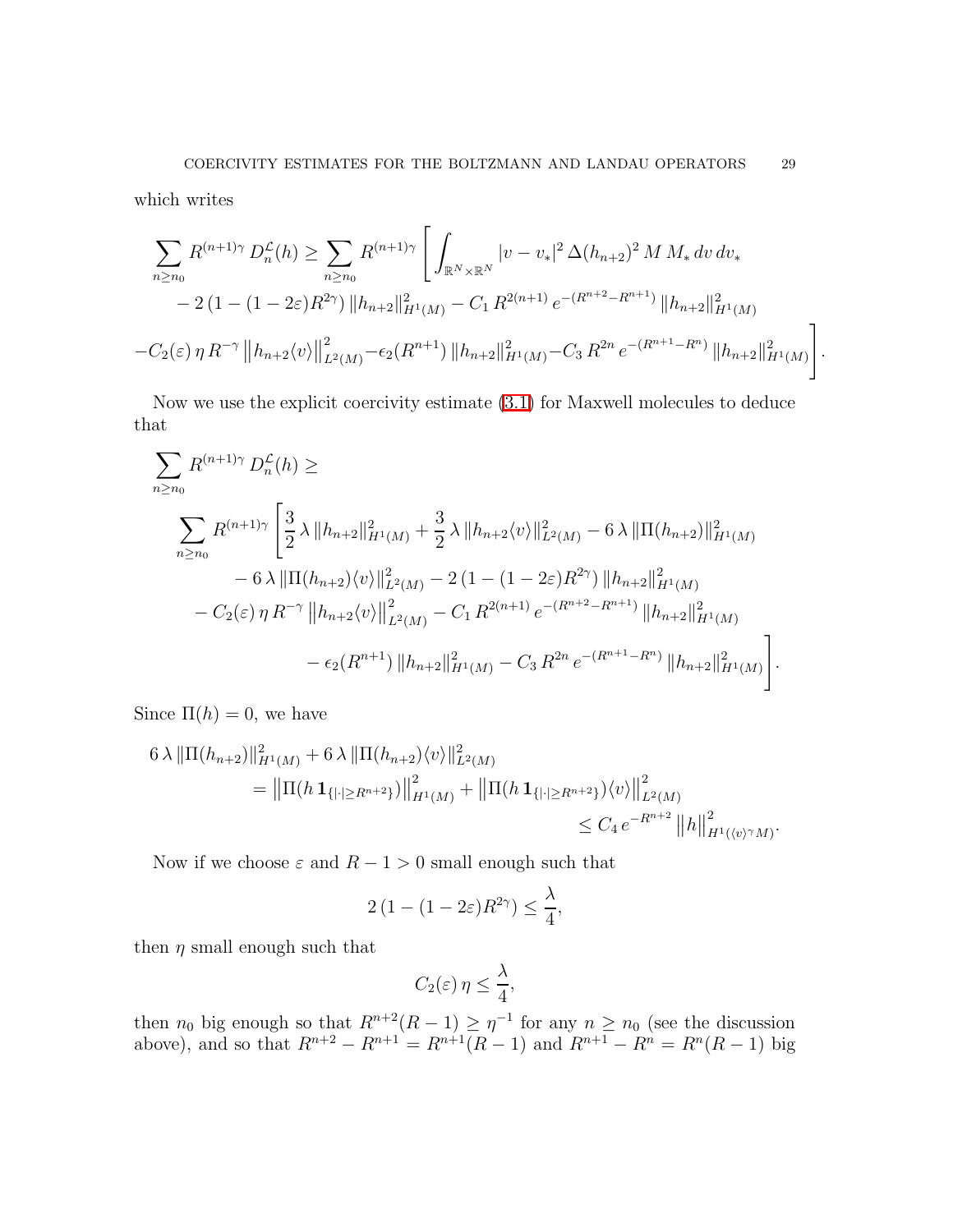enough such that

$$
\forall n \ge n_0, \quad C_1 \, R^{2(n+1)} \, e^{-(R^{n+2} - R^{n+1})}, \ C_3 \, R^{2n} \, e^{-(R^{n+1} - R^n)} \le \frac{\lambda}{4},
$$

and also  $n_0$  big enough such that  $R^{n+1}$  big enough such that

$$
\forall n \ge n_0, \quad \epsilon_2(R^{n+1}) \le \frac{\lambda}{4},
$$

we obtain for this choice of R,  $\eta$  and  $n_0$ :

$$
\sum_{n\geq n_0} R^{(n+1)\gamma} D_n^{\mathcal{L}}(h)
$$
\n
$$
\geq \frac{\lambda}{4} \sum_{n\geq n_0} R^{(n+1)\gamma} \left( \|h_{n+2}\|_{H^1(M)}^2 + \|h_{n+2}\|_{L^2(\langle v \rangle^2 M)}^2 \right)
$$
\n
$$
- C_4 \lambda \left( \sum_{n\geq n_0} e^{-R^{n+2}} \right) \|h\|_{H^1(\langle v \rangle^{\gamma} M)}^2
$$
\n
$$
\geq [C_5 R^{n_0\gamma} - C_6 e^{-R^{n_0}}] \left( \|h\|_{H^1(\langle v \rangle^{\gamma} M)}^2 + \|h\langle v \rangle^{1+\gamma/2}\|_{L^2(M)}^2 \right)
$$

for some explicit constants  $C_5, C_6 > 0$  independent on  $n_0$ . Thus by taking  $n_0$  large enough we deduce that

$$
\sum_{n\geq n_0} R^{(n+1)\gamma} D_n^{\mathcal{L}}(h) \geq C_7 \left( ||h||^2_{H^1(\langle v \rangle^\gamma M)} + ||h \langle v \rangle^{1+\gamma/2}||^2_{L^2(M)} \right)
$$

for some explicit constant  $C_7 > 0$ . Coming back to  $D^{\mathcal{L}}(h)$ , this concludes the proof of Theorem [1.3](#page-8-0) when  $\gamma < 0$ .

Acknowledgment: We thank François Golse for pointing us reference [\[8\]](#page-30-18), and we thank Yan Guo and Robert Strain for useful discussions on the Landau operator, and pointing us the results in [\[20\]](#page-30-11). We also thank the three anonymous referees for their numerous comments and suggestions. Support by the European network HYKE, funded by the EC as contract HPRN-CT-2002-00282, is acknowledged.

#### **REFERENCES**

- <span id="page-29-3"></span><span id="page-29-0"></span>[1] Adams, R. A. Sobolev spaces. Pure and Applied Mathematics, Vol. 65. Academic Press, New York-London, 1975.
- <span id="page-29-1"></span>[2] ALEXANDRE, R. Sur l'opérateur de Boltzmann linéaire en dimension 3 sans troncature angulaire. C. R. Acad. Sci., Paris, Sr. I, Math. 325, 9 (1997), 959–962.
- <span id="page-29-2"></span>[3] Alexandre, R. Remarks on 3D Boltzmann linear equation without cutoff. Transp. Theory Stat. Phys. 28, 5 (1999), 433–473.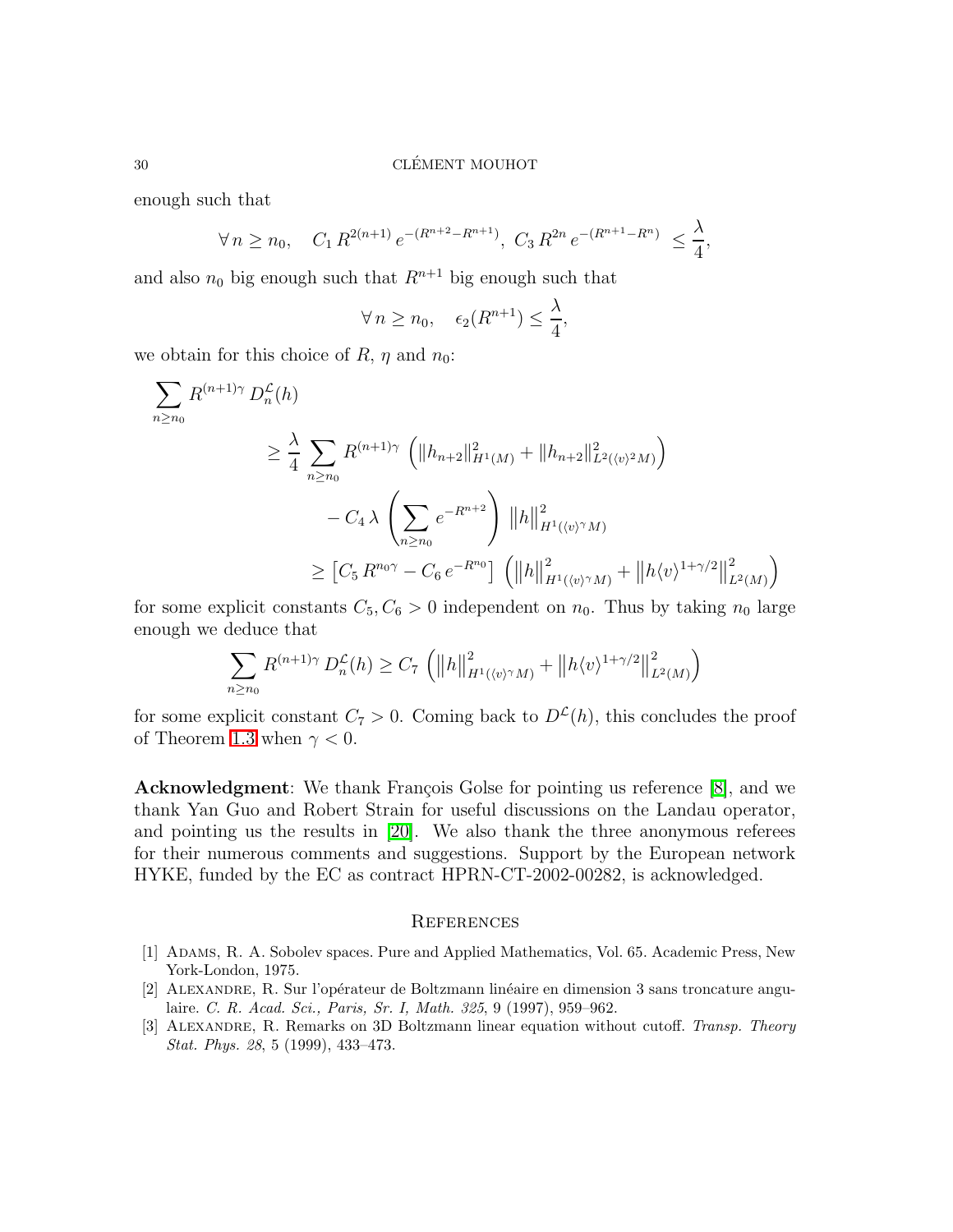- <span id="page-30-9"></span><span id="page-30-4"></span>[4] ALEXANDRE, R., DESVILLETTES, L., VILLANI, C., WENNBERG, B. Entropy dissipation and long-range interactions. Arch. Rat. Mech. Anal. 152 (2000), 327-355.
- [5] Alexandre, R., Villani, C., On the Landau approximation in plasma physics. Ann. Inst. H. Poincaré Anal. Non Linéaire 21, 1 (2004), 61–95.
- <span id="page-30-0"></span>[6] Arsen′ev, A. A., Buryak, O. E. On a connection between the solution of the Boltzmann equation and the solution of the Landau-Fokker-Planck equation. *Math. USSR Sbornik 69*, 2 (1991), 465–478.
- <span id="page-30-18"></span><span id="page-30-8"></span>[7] Baranger, C., Mouhot, C. Explicit spectral gap estimates for the linearized Boltzmann and Landau operators with hard potentials. Rev. Mat. Iberoam. 21, 3 (2005), 819–841.
- [8] Bardos, C., Caflisch, R. E., Nicolaenko, B. The Milne and Kramers problems for the Boltzmann equation of a hard sphere gas. Comm. Pure Appl. Math. 39, 3 (1986), 323–352.
- <span id="page-30-12"></span>[9] Bobyl¨ev, A. V. The theory of the nonlinear spatially uniform Boltzmann equation for Maxwell molecules. Soviet Sci. Rev. Sect. C Math. Phys. Rev. Vol. 7 (1988), 111–233.
- <span id="page-30-13"></span>[10] CAFLISCH, RUSSEL E., The Boltzmann equation with a soft potential. I. Linear, spatiallyhomogeneous. Comm. Math. Phys. 74 (1980), 71–95.
- <span id="page-30-19"></span><span id="page-30-5"></span>[11] CARLEMAN, T. Problèmes mathématiques dans la théorie cinétique des gaz. Almqvist and Wiksells Boktryckeri Ab, Uppsala 1957.
- <span id="page-30-6"></span>[12] Cercignani, C. The Boltzmann equation and its applications. Springer-Verlag, New York, 1988.
- <span id="page-30-20"></span>[13] Cercignani, C., Illner, R., Pulvirenti, M. The mathematical theory of dilute gases. Springer-Verlag, New York, 1994.
- [14] Degond, P., Lemou, M., Dispersion relations for the linearized Fokker-Planck equation. Arch. Rational Mech. Anal. 138 (1997), 137–167.
- <span id="page-30-1"></span>[15] Degond, P., Lucquin-Desreux, B., The Fokker-Planck asymptotics of the Boltzmann collision operator in the Coulomb case. Math. Models Methods Appl. Sci. 2, 2 (1992), 167– 182.
- <span id="page-30-2"></span>[16] Desvillettes, L., On asymptotics of the Boltzmann equation when the collisions become grazing. Transport Theory Statist. Phys. 21, 3 (1992), 259–276.
- <span id="page-30-14"></span>[17] Golse, F., Poupaud, F. Stationary solutions of the linearized Boltzmann equation in a half-space. *Math. Methods Appl. Sci.* 11 (1989), 483–502.
- <span id="page-30-3"></span>[18] Goudon, T. On Boltzmann equations and Fokker-Planck asymptotics: influence of grazing collision. J. Stat. Phys. 89, 3–4 (1997), 751–776.
- <span id="page-30-10"></span>[19] Grad, H. Asymptotic theory of the Boltzmann equation. II. Rarefied Gas Dynamics (Proc. 3rd Internat. Sympos., Palais de l'UNESCO, Paris, 1962), Vol. I, 26–59, Academic Press, New York, 1963.
- <span id="page-30-15"></span><span id="page-30-11"></span>[20] Guo, Y. The Landau equation in a periodic box. Comm. Math. Phys. 231 (2002), 391–434.
- [21] Guo, Y. Classical solutions to the Boltzmann equation for molecules with an angular cutoff. Arch. Ration. Mech. Anal. 169 (2003), 305–353.
- <span id="page-30-17"></span><span id="page-30-16"></span>[22] Kato, T. Perturbation theory for linear operators. Classics in Mathematics. Springer-Verlag, Berlin, 1995.
- <span id="page-30-7"></span>[23] Klaus, M. Boltzmann collision operator without cut-off. Helv. Phys. Acta 50 (1977), 893–903.
- [24] Landau, L. D., Lifschitz, E. M. Physical Kinetics (Course of Theoretical Physics Volume 10). Butterworth-Heinemann, 1981.
- <span id="page-30-21"></span>[25] Lemou, M., Linearized quantum and relativistic Fokker-Planck-Landau equations. Math. Methods Appl. Sci. 23, 12 (2000), 1093–1119.